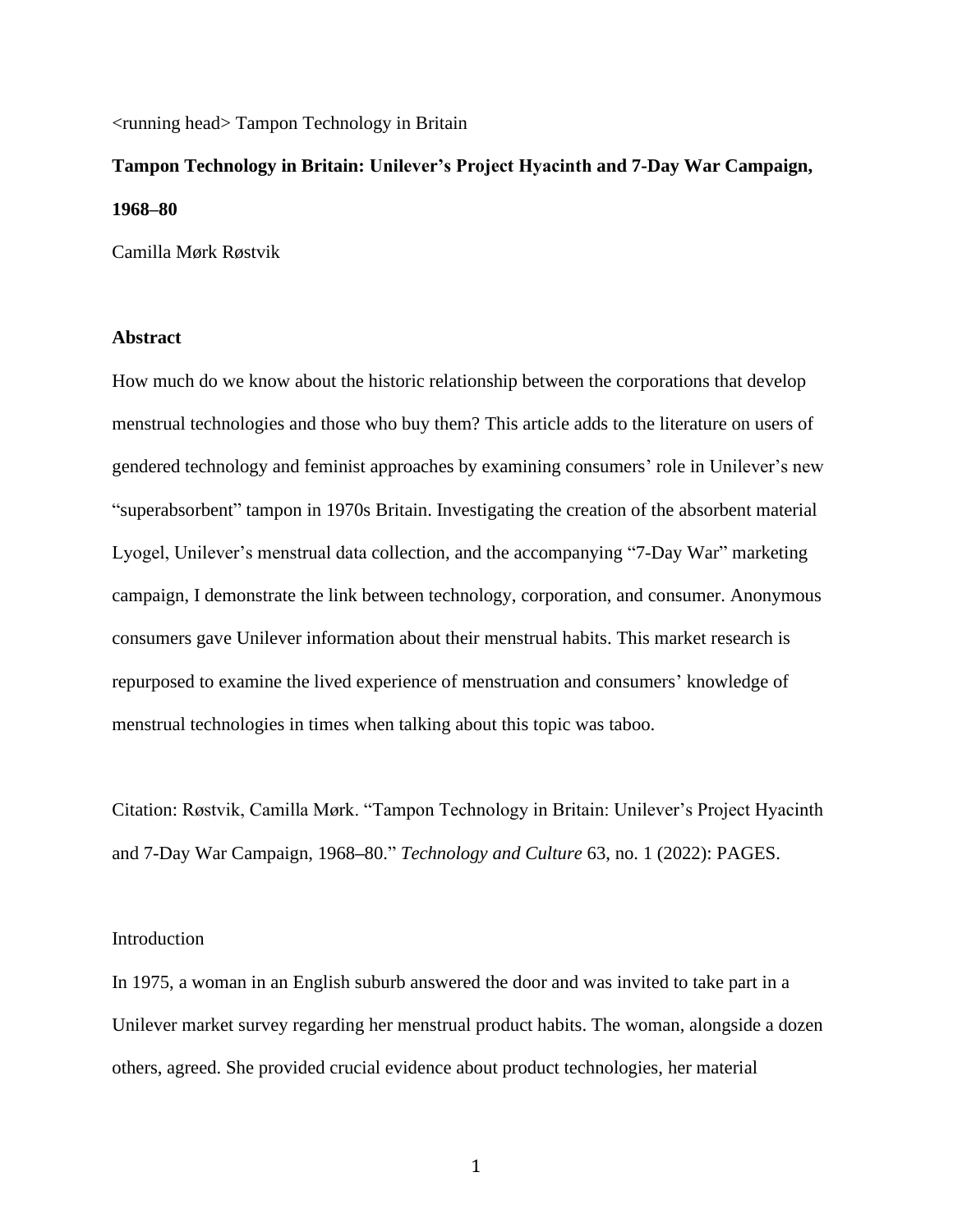preferences, marketing concepts, and the culture of menstruation. It is unclear whether she was paid or informed of the subsequent commercial endeavor to develop a new type of tampon, but her knowledge formed the expertise that Unilever applied in their attempt to conquer the British and international menstrual market.

The resulting project, named "Hyacinth" and organized by Unilever's Project Hyacinth Special Committee (PHSC), reveals how these women's self-knowledge about menstruation became commercialized in Unilever's corporate environment. It is a small but important glimpse of what women in 1970s Britain said about menstruation, but, equally valuable, it also shows the industry's awareness of women as competent and critical users of menstrual technologies. Examining women's role in developing Project Hyacinth deepens and broadens the historiography of Unilever and gender, as well as users of technology and feminist approaches, by expanding our idea of what innovation means in terms of menstrual product development and consumer culture.

Menstrual products provide a case for examining how a gendered technology is developed with the consumer, as well as the shifting boundaries between users and product manufacturers.<sup>1</sup> By focusing on women's experiences through a feminist business history and feminist science and technology studies lens, this corporate menstrual history reveals the links between consumers, products, and corporations in the late twentieth century.

In her analysis of technology, production, and power, sociologist Cynthia Cockburn argues that it is necessary to understand how gender relates to technology, especially since

<sup>&</sup>lt;sup>1</sup> Vostral, *Under Wraps*; Vostral, "Of Mice and (Wo)Men," 673.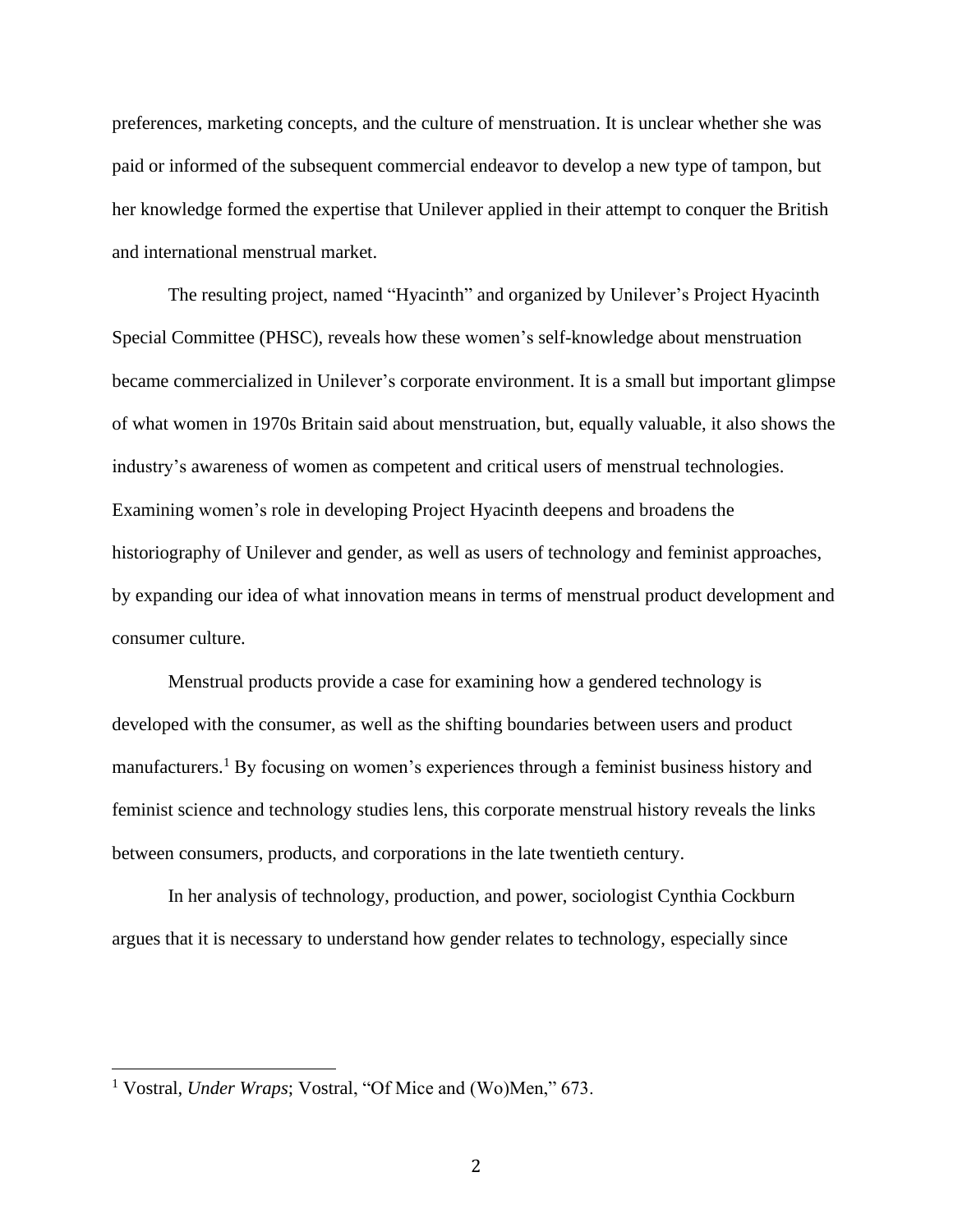women's part in technological production has been downplayed in histories of development.<sup>2</sup> This relates directly to Project Hyacinth, where anonymous women appear in research reports about branding and technological development but typically not in the decision-making meetings. The specific contribution of older women ("experienced menstruators") to the research and marketing bristled against the company's ageist assumptions about this group's attitude toward technological change overall. As such, this case is an opportunity to answer Ruth Oldenziel's call to overcome "the historiographical hurdle which will prevent historians of technology from seeing women as active agents in technological developments."<sup>3</sup> While the surface-level history of Project Hyacinth is dominated by men, the market reports reveal a richer history, where gendered innovation is a more slippery concept. The gendered environment of menstrual product testing has recently been examined regarding U.S. corporate environments, documenting how women contributed greatly to the scientific development of these technologies outside the confines of corporate spaces.<sup>4</sup> Project Hyacinth provides further evidence through figures such as Gillian Broadbent and unnamed women interviewees, expanding the scholarship beyond America to see what role transnational corporate relationships played in developing menstrual technologies and consumer habits.

# **Menstrual Product Technologies and Innovation**

<sup>2</sup> Cockburn, "Technology, Production and Power."

<sup>&</sup>lt;sup>3</sup> Oldenziel, "Man the Maker."

<sup>4</sup> Vostral, "Of Mice and (Wo)Men," 684.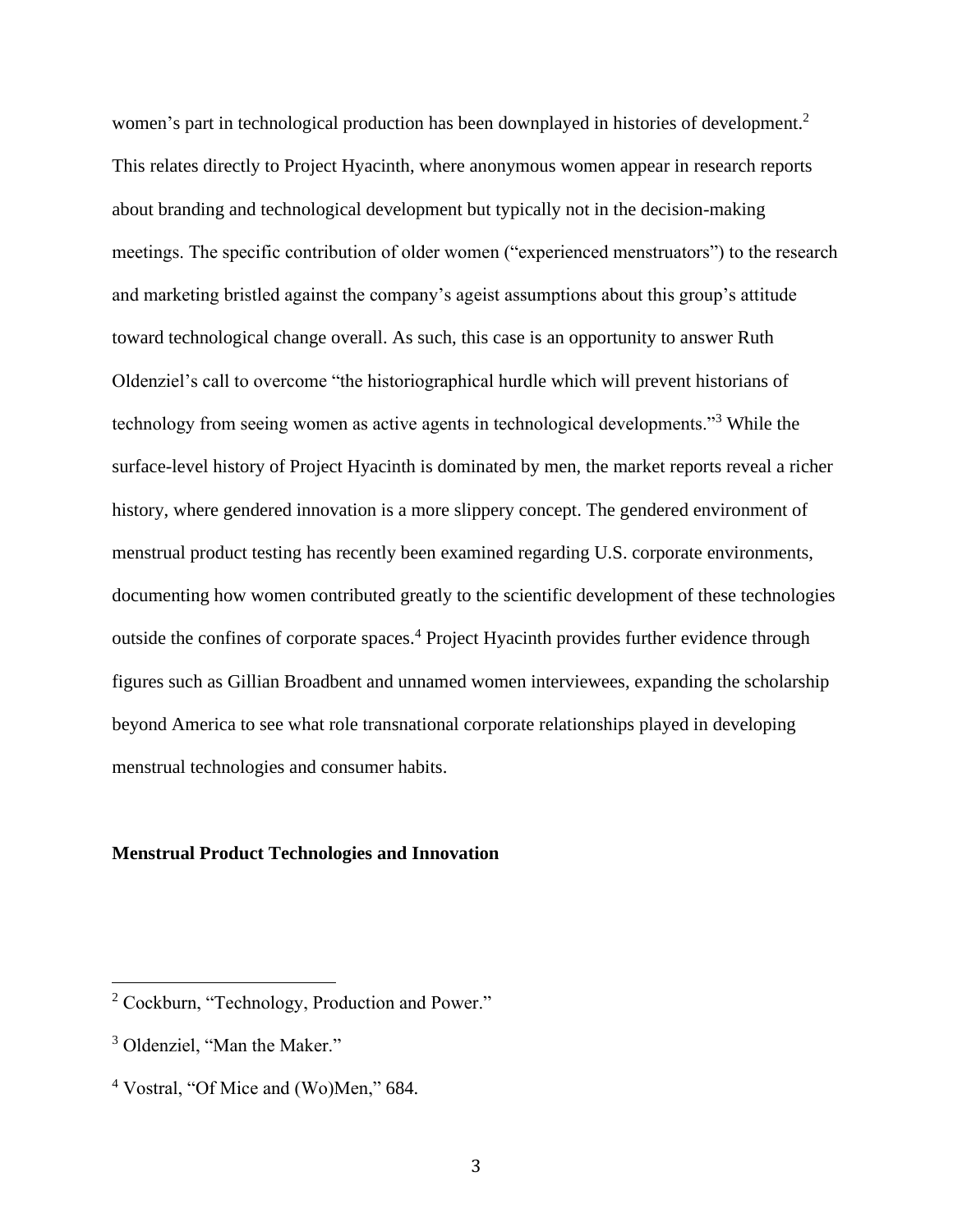Innovation was at the heart of Project Hyacinth. It was an ambitious plan for conquering the British, and subsequently international, tampon market through the development of an absorptive material named Lyogel and the launch of creative advertising. The project collapsed in September 1980. Unilever's special committee was having to deal with the project's economic and practical problems and witnessed the public health and media furor surrounding Procter & Gamble's superabsorbent Rely tampon, launched that month in America and linked to toxic shock syndrome (TSS). Procter & Gamble and other U.S. corporations had been technological inspirations for Project Hyacinth and were all heavily involved in competing schemes to develop absorptive gels and new materials for tampons. Thus, the project survives only in the Unilever Special Collections archive in Liverpool, United Kingdom, where the committee's notes give an insight into the project, the market research on women's menstrual product preferences gathered by Research Bureau Limited (RBL), and potential marketing campaigns by Cooper Research & Marketing.<sup>5</sup>

Until the 2010s, the menstrual product market was dominated by a handful of multinational corporations, which Unilever sought to join. Set up in the 1870s, this Dutch-British corporation had a century later become one of the world's largest consumer goods companies, with over four hundred brands. The histories and biographies of the Lever brothers and their

<sup>&</sup>lt;sup>5</sup> Project Hyacinth Papers are available to researchers. The project is not named under research costs or in annual reports (once as "sanitary protection"; "Annual Report and Accounts 2020 Highlights," Unilever, accessed October 12, 2020, [https://www.unilever.com/investor](https://www.unilever.com/investor-relations/annual-report-and-accounts/)[relations/annual-report-and-accounts/\)](https://www.unilever.com/investor-relations/annual-report-and-accounts/).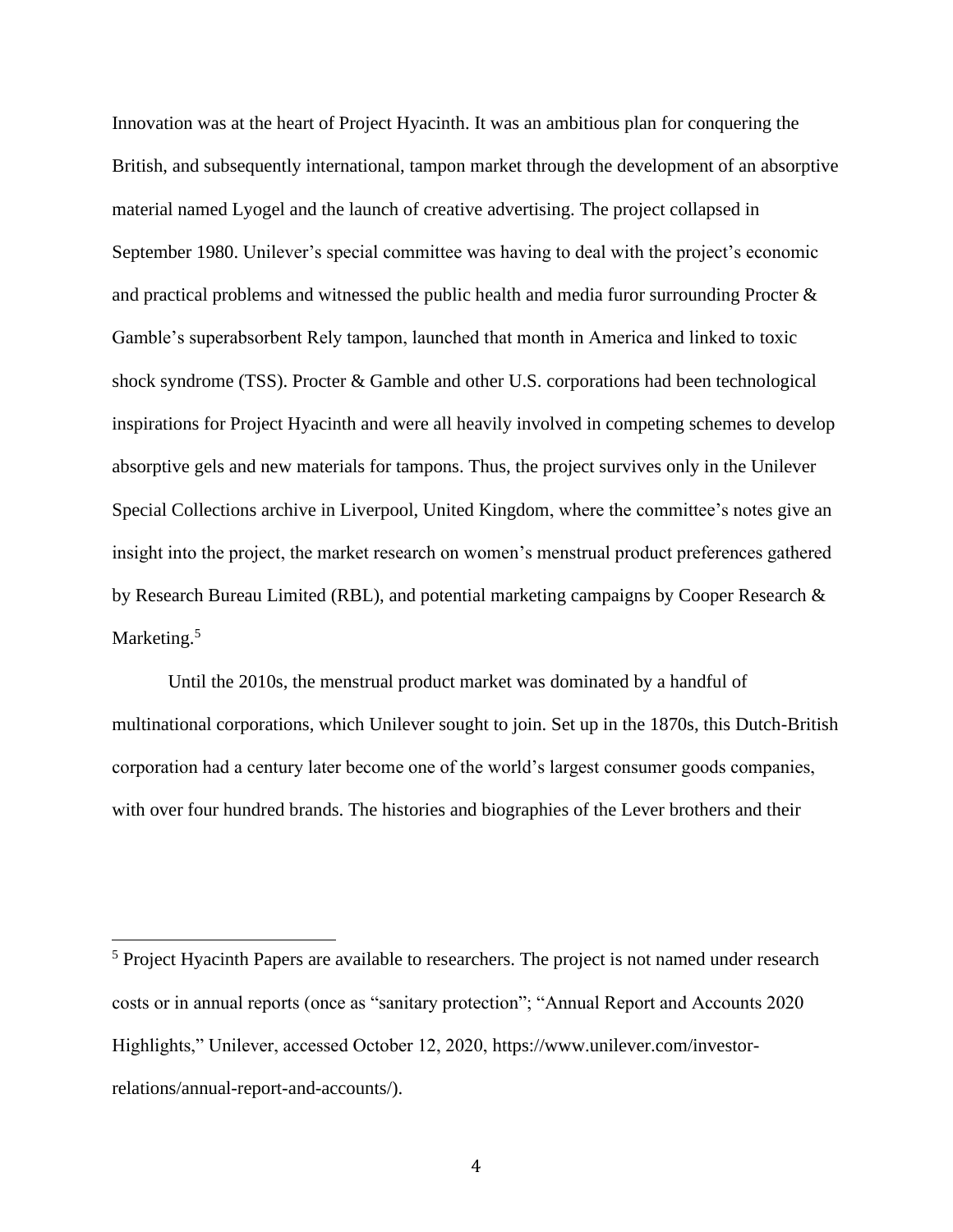business provide valuable information about Unilever's growth.<sup>6</sup> In particular, historian Geoffrey Jones's authoritative book *Renewing Unilever: Transformation and Tradition* examines Project Hyacinth in connection with other innovation failures and in the larger context of Unilever's inability to improve its gender balance despite acknowledging the discriminatory "glass ceiling" as a problem.<sup>7</sup> This article dives deeper into Project Hyacinth, providing further documentation and analysis of the gendered imbalances first noted in *Renewing Unilever*, adding new information regarding "the 7-Day War" advertising campaign and consumer market research, and anchoring the story in the historic development of menstrual technologies and women consumers' role.

Scholarship on menstrual technologies has hitherto focused on the United States, in particular successful or discontinued brands such as Kotex, Rely, and Modess.<sup>8</sup> The example of Unilever's failed scheme allows us to ask new questions. How did corporations outside America contribute to the competitive environment? What can historic market research reveal about how corporations valued and understood their female consumers at a pivotal time, and how does this primary material function as an important source when little else is known? Project Hyacinth allows us to understand more about how women consumers' voices were listened to (or not) during the development process, and that their ideas formed part of the innovation process.

<sup>6</sup> Jones, *Renewing Unilever*, 285–88; Reader, *Unilever*; Reader, *Fifty Years of Unilever*; Wilson, *History of Unilever*; Hensmans and Johnson, *Strategic Transformation*, 134–46.

<sup>7</sup> Jones, *Renewing Unilever*, 261–65.

<sup>8</sup> Freidenfelds, *Modern Period*.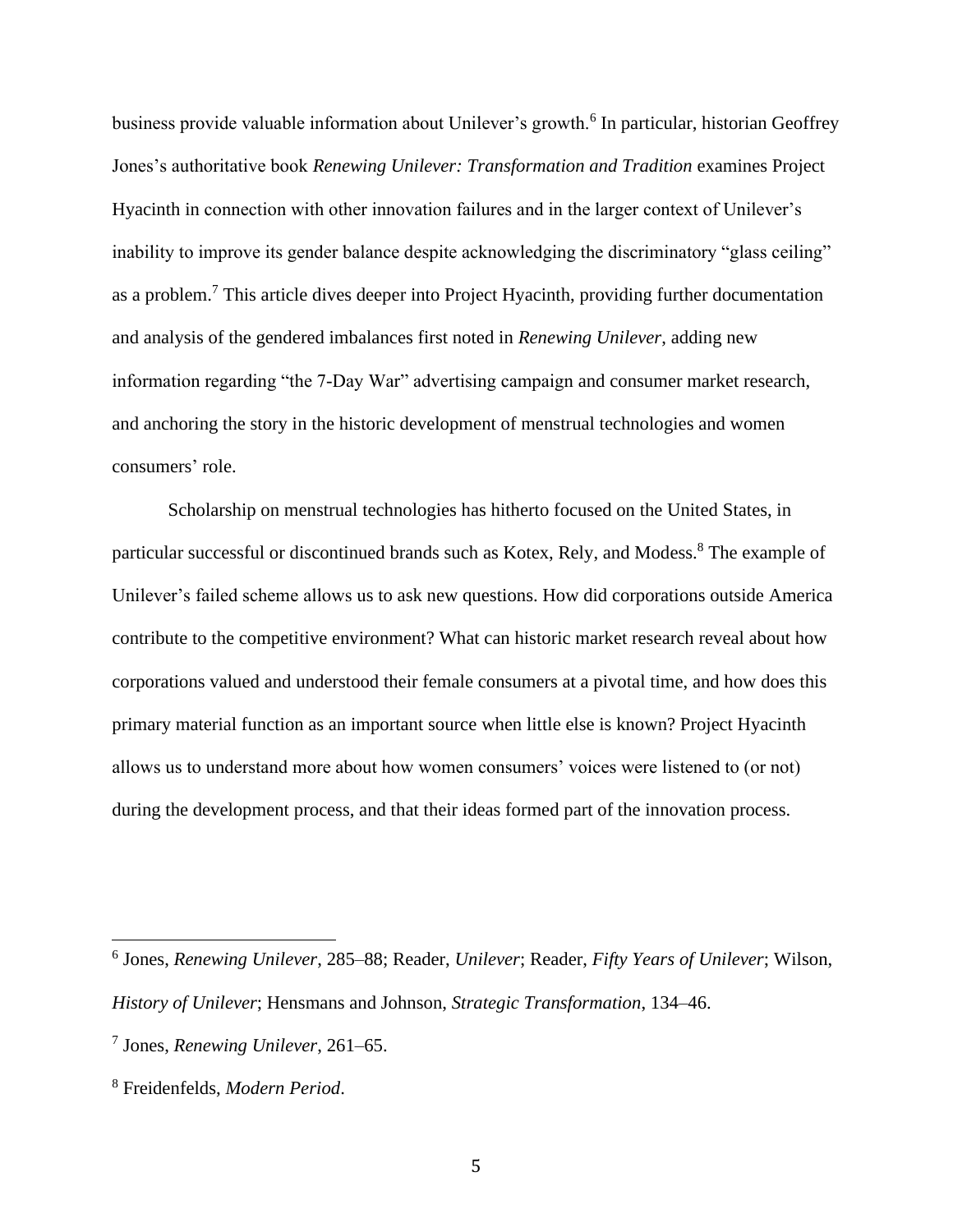The late 1970s was a particularly interesting time for menstrual technologies, as growing societal openness and the perception of the "sexual revolution" generation meant that the product industry sought to capitalize on the increased willingness to talk about bodies, including menstruation. In order to win over a new generation of girls, it became important to develop new products that were different from the ones older women used. Corporations engaged in an international race to develop the first "superabsorbent" applicator tampons and experimented with numerous materials. The technical goal with superabsorbent tampons was to soak up and hold more blood than earlier models, avoiding frequent changing of the product, and therefore aiding consumers who were not able to check and change their menstrual protection frequently (for example, due to work patterns).<sup>9</sup> Standardized labeling regarding absorption (including what is considered "super") became a public and policy debate much later, during the 1980s, mobilized by women health care professionals such as the Boston Women's Health Book Collective and the TSS crisis.<sup>10</sup> Spurred on by this crisis, in 1990 the U.S. Food and Drug Administration (FDA) required each box of tampons to include specific ranges of absorbency. In the United Kingdom, the Absorbent Hygiene Product Manufacturers Association (the industry's own representative body) recommends tampon absorbency and labeling, based on an industryled voluntary code of practice.<sup>11</sup> But these interventions happened long after Project Hyacinth,

<sup>9</sup> On the emergence of superabsorbents: Vostral, *Toxic Shock*, 25, 28.

<sup>&</sup>lt;sup>10</sup> Vostral, "Toxic Shock Syndrome."

<sup>&</sup>lt;sup>11</sup> "UK Code of Practice for Tampon Manufacturers and Distributors: Version no. 8 dated May 2019," Absorbent Hygiene Product Manufacturers Association, accessed October 8, 202[0,](/Users/jeremyhorsefield/Downloads/,%20http:/www.ahpma.co.uk/tampon_code_of_practice)  [http://www.ahpma.co.uk/tampon\\_code\\_of\\_practice/.](/Users/jeremyhorsefield/Downloads/,%20http:/www.ahpma.co.uk/tampon_code_of_practice)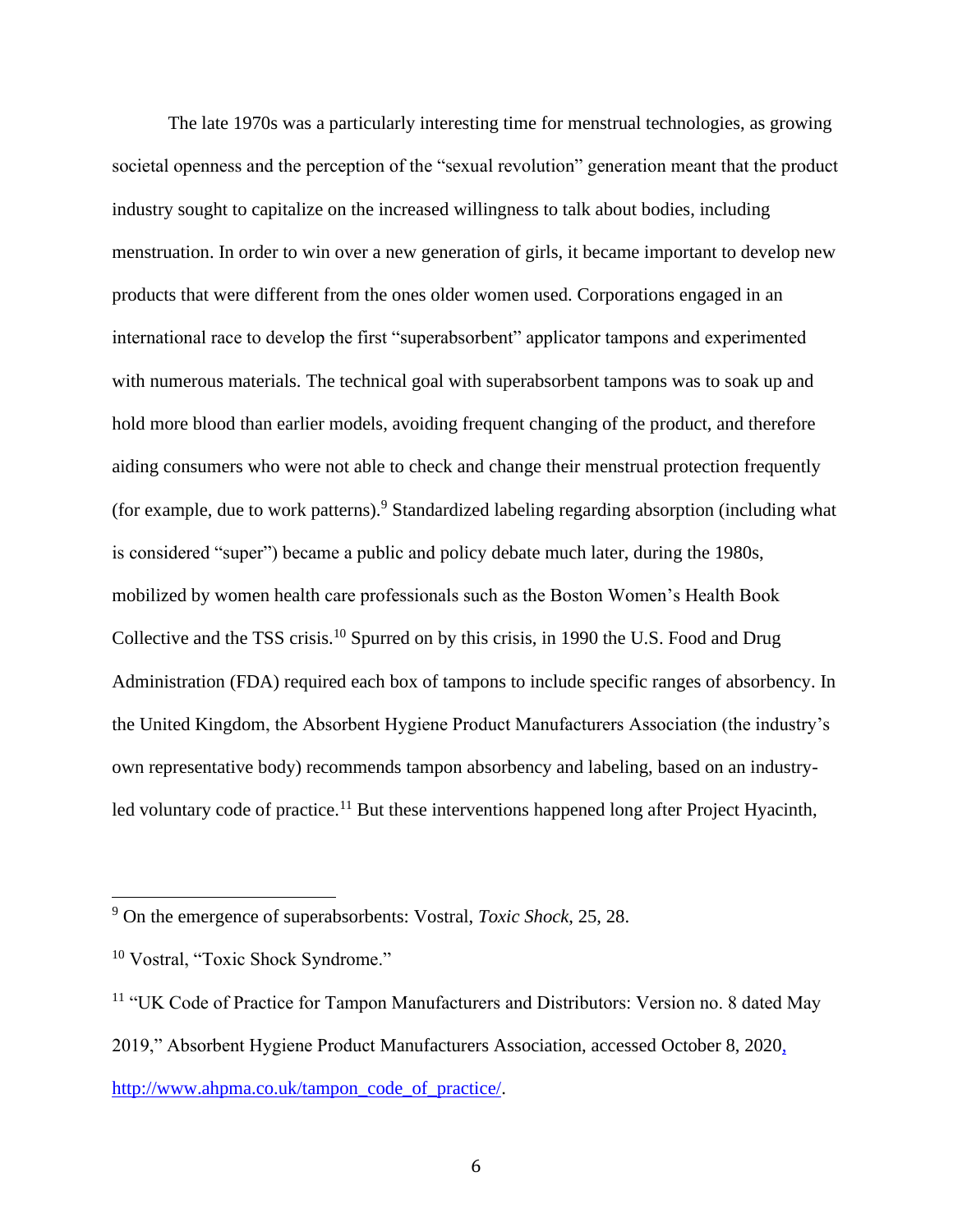which was developed at a time when standardization, testing, and measurement for tampons, "super" or otherwise, were still experimental and driven by corporate laboratory research.

In order to develop new menstrual tampon technologies, corporations experimented with gels, chemical components, and frequent testing, in an intense time of innovation for an industry that until the 1970s had mostly revolved around cotton, wood pulp, and rayon tampons. The market was divided between *applicator* models, encasing the tampon in a cardboard structure to ensure that consumers did not touch blood or the actual tampon, and *digital* models, inserted with fingers directly into the vagina. Applicator types could be useful if consumers did not have the time or ability to wash their hands, or if they preferred not to touch blood for other reasons. Unilever's ambitious goal to develop a superabsorbent applicator tampon therefore meant they had to create both a novel absorbent mechanism considered "super" and a comfortable applicator insertion model.

#### <<figures 1 and 2 about here>>

A product such as a tampon is an especially interesting example of gendered innovation, as Unilever's male leadership often had to learn from and listen to potential female consumers despite the intense taboos surrounding menstruation at the time. The historic associations of gender and innovation link masculine roles and stereotypes to the virtue of technological advancement. Recent scholarship has explored how innovation and creativity remain strongly associated with masculinity, although Lara Pecis points to the scant attention paid to how the innovation and research process reproduces specific gender dynamics by "doing and undoing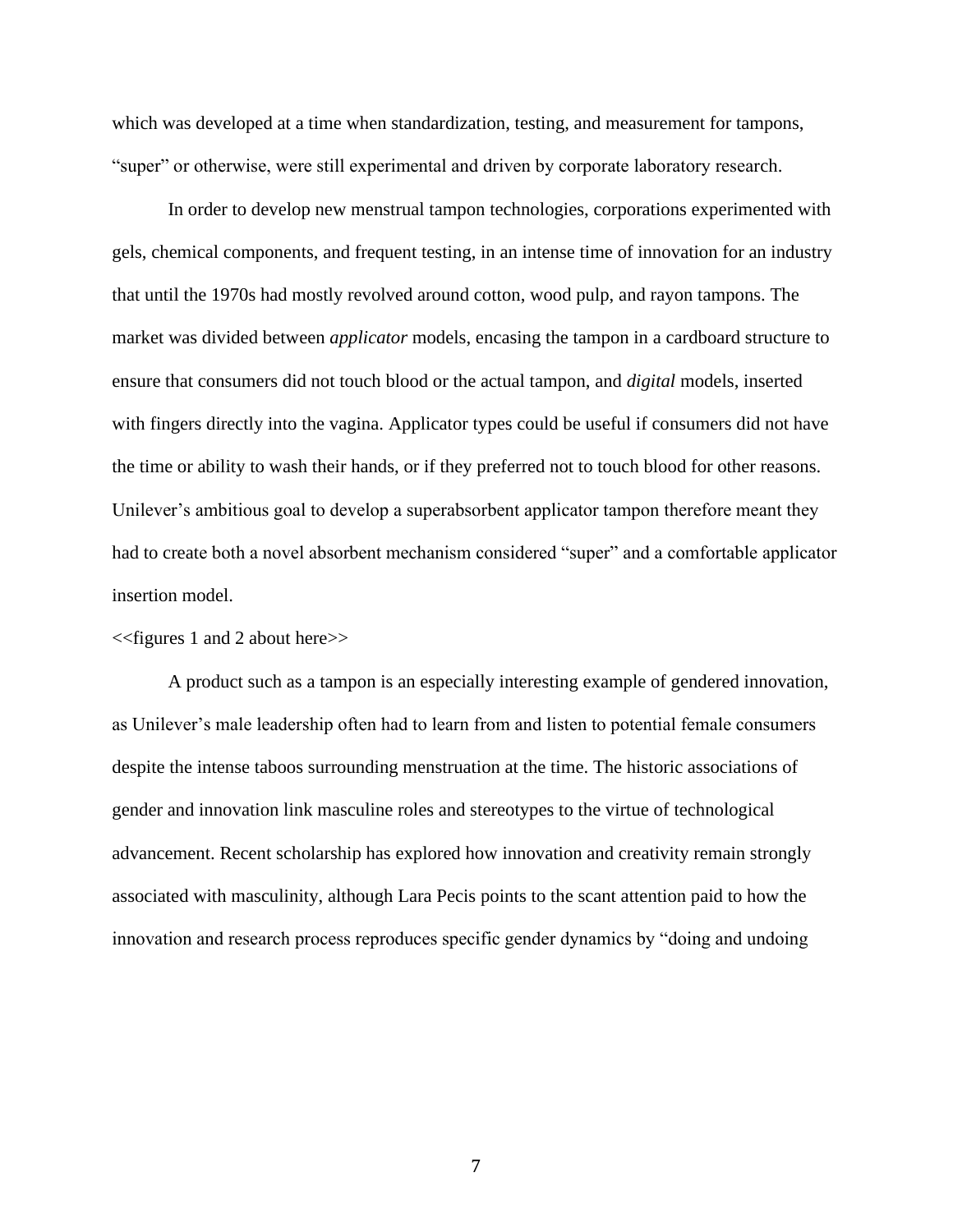gender."<sup>12</sup> Project Hyacinth reveals a nuanced picture where women and men together developed both myths and progressive ideas about menstruation.

#### **The British Menstrual Market in the 1970s**

Unilever's first research laboratory at Port Sunlight, Liverpool, opened in 1911 and was the pride of the corporation. <sup>13</sup> In Britain, Unilever was one of few businesses that invested in research and development on par with America and West Germany throughout the late twentieth century, and its role in international, as well as national, innovation and competition remains vital to our understanding of late capitalism.<sup>14</sup> Fundamentally, Unilever was unusually well placed to develop menstrual product technologies, but it was also a latecomer.

Disposable pads and tampons designed to absorb and dispose of blood were popularized in the twentieth century, when entrepreneurs developed disposable single-use products, arguing that these were better than the previous reusable cloth solutions that users made, washed, dried,

<sup>13</sup> There are several studies with more on the role of the laboratory in personal care and pharmaceutical development. On the Schering pharmaceutical company: Gaudillière, "Better Prepared Than Synthesized." On the rise of biotechnology in Britain: de Chadarevian, "Making of an Entrepreneurial Science."

<sup>&</sup>lt;sup>12</sup> Pecis, "Doing and Undoing Gender"; Proudfoot, Kay, and Koval, "Gender Bias"; Oldenziel, *Making Technology Masculine*.

<sup>14</sup> Jeremy, *Business History of Britain*, 427, 430.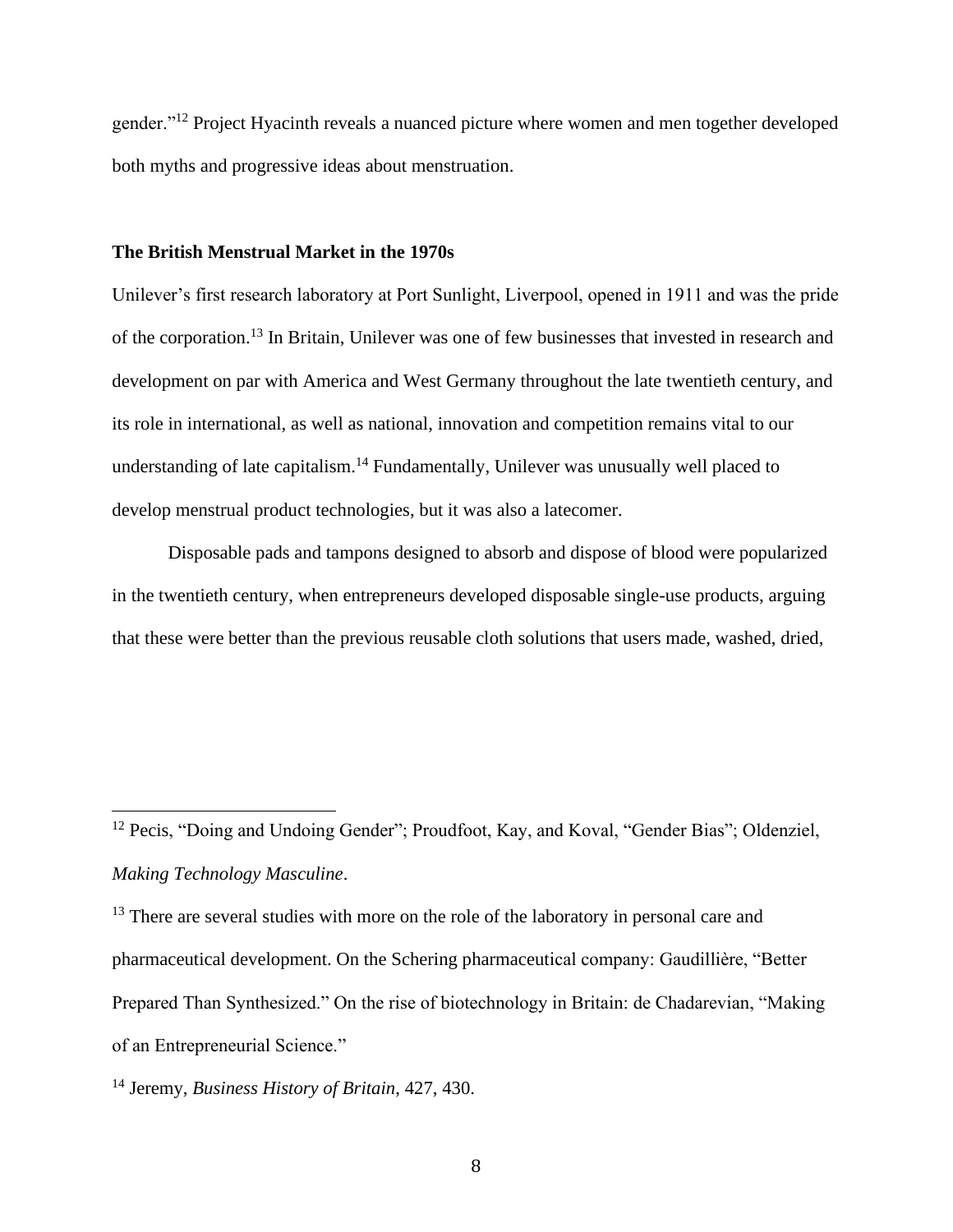and altered.<sup>15</sup> The early and mid-twentieth century was also a time of change in the ways menstruation was perceived in medicine and in educational settings, which both increasingly advocated more "hygienic" and "modern" menstrual management through disposable products.<sup>16</sup> The sex education developed by women doctors in England from the 1920s to the 1960s revolutionized education on "menstrual etiquette" and menstrual product technologies.<sup>17</sup> Female practitioners fought against the idea that menstruation was an illness and ushered in a focus on healthy and normal menstrual periods in a new generation of British schoolgirls, based in part on the frequent purchasing, changing, and disposal of pads. Despite the shift from the illness to health paradigm, the menstrual visual taboo persisted, as new educational advice about menstruation still focused on avoiding visible blood stains. This disguising role therefore became an important part of menstrual secrecy in the second half of the twentieth century, relying on materials and products that could effectively absorb and dispose of menstrual evidence. The products became closely tied to progressive Western values about education and scientific rationality, wrapped up in the idea of aspirational modernity and cleanliness.

Critiques of this secrecy paradigm were intense even before the industry was established. Notably, feminists began to organize around the issue of menstrual stigma in the late 1960s and

<sup>15</sup> On the early modern history of menstruation: Read, *Menstruation and the Female Body*; Shail and Howie, *Menstruation*; McClive, *Menstruation and Procreation*; Bildhauer, *Medieval Blood*. <sup>16</sup> Beier, "'We Were Green as Grass.""

<sup>&</sup>lt;sup>17</sup> Strange, "Assault on Ignorance." Strange draws on Law's coinage of "menstrual etiquette" in *Issues of Blood*.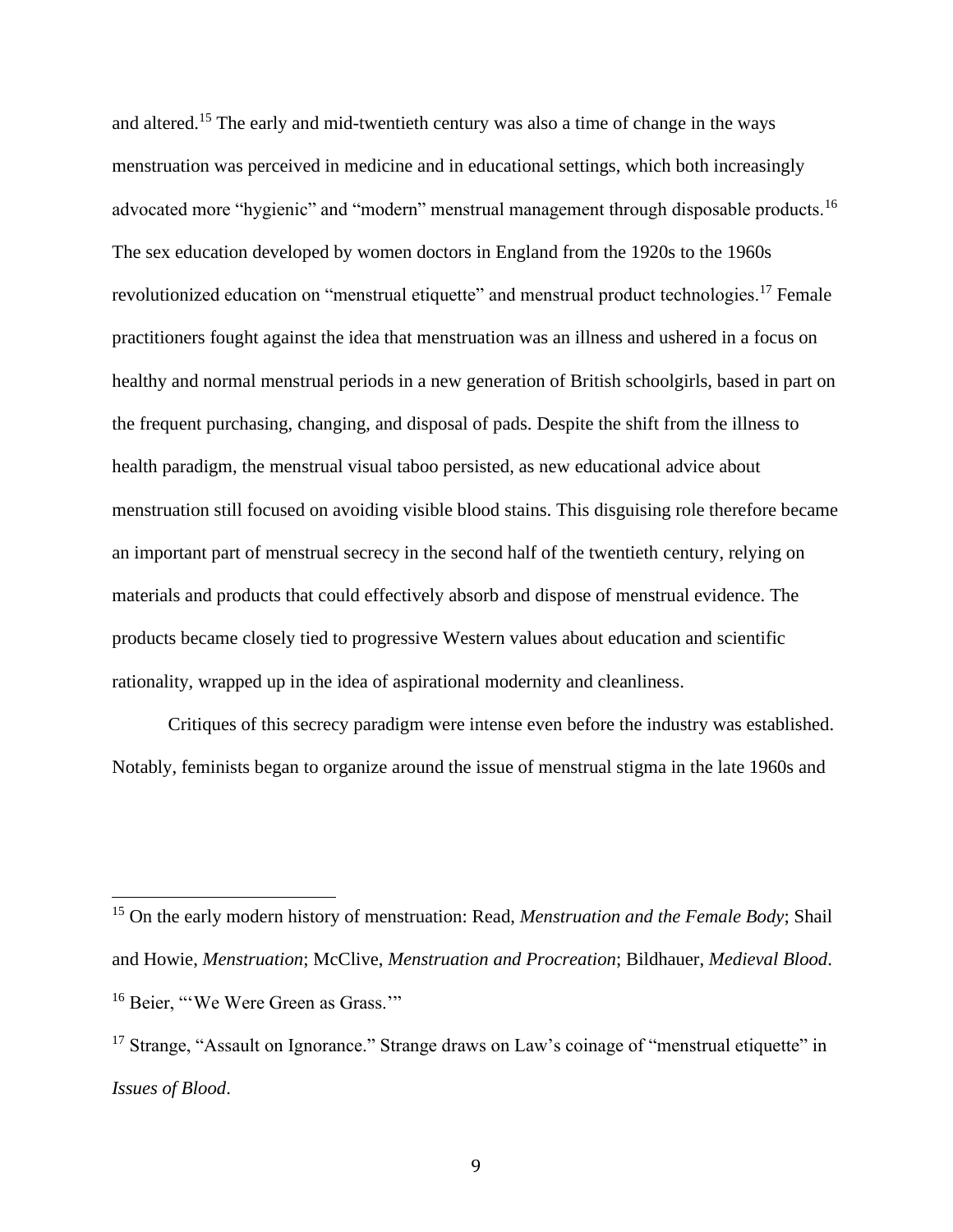published the first books about the culture and history of menstruation in the 1970s.<sup>18</sup> In Britain, the Women's Environmental Network organized public campaigns against tampons made of chlorine-bleached and scented materials, as well as the flushing of disposable products, thus raising ecofeminist awareness.<sup>19</sup> Twentieth-century menstrual activists advocated better products, more medical research, and good sexual health education, while always keeping a critical eye on the product industry.<sup>20</sup>

When Unilever entered the market in the 1970s, cracks were already appearing on the smooth surface of menstrual etiquette. In 1976, an important time for international feminism marked in Britain by the Domestic Violence Act becoming law, Unilever's director of corporate development wrote to the Project Hyacinth Committee, "sanitary protection total unit growth is apparent in all countries, due to increasing standards of hygiene, heavier advertising and other support, plus growing frankness.<sup> $21$ </sup> The remark about frankness highlights how British society was becoming generally more open to sexual themes, but it was perhaps also a nod to how the feminists' work to dismantle menstrual taboos had not gone unnoticed by the industry, who

February 7, 1995.

<sup>18</sup> Delaney, Toth, and Lupton, *Curse*; Shuttle and Redgrove, *Wise Wound*.

<sup>19</sup> Karen Houppert, "Pulling the Plug on the Sanitary Protection Industry," *Village Voice*,

<sup>20</sup> Bobel, *New Blood*.

<sup>&</sup>lt;sup>21</sup> Letter H. Meij to the PHSC, April 6, 1976, Notes on Smith & Nephew takeover (1976),

GB1752/BD/SC/3/486, Unilever Archives, Port Sunlight, Liverpool (henceforth UA).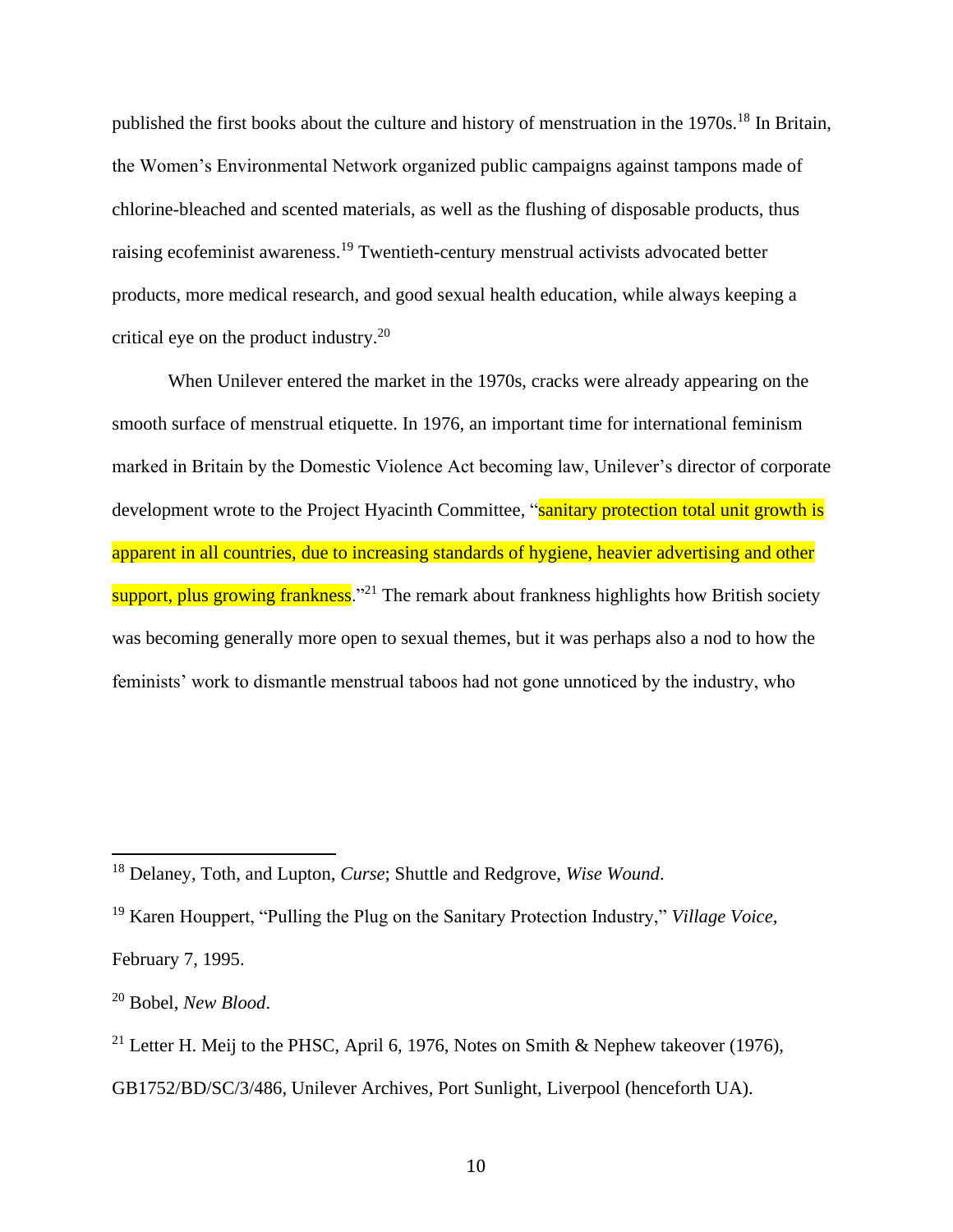sought to capitalize on this moment while also profiting from the public's increasing desire to raise cleanliness standards.<sup>22</sup>

## **Initiating Project Hyacinth**

Observing the menstrual market, Unilever identified several hurdles to entry. The real challenge came from the United States. There, the advertising for popular brands such as Modess, Tampax, and Kotex tried to balance progressive educational messages with a need for coded language and discretion, relying on large budgets that smaller British companies could not easily replicate.<sup>23</sup> Big corporations like Procter & Gamble and Kimberly-Clark also had substantial research funding and set the standard for what was possible technologically. This was exemplified through Unilever's acquisition and admiration of superabsorbent tampons such as Rely at a time when their own products were under development.<sup>24</sup> The Project Hyacinth Committee nevertheless saw these challenges as worthwhile, noting that the mid-1970s menstrual market was worth around £260 million and growing.<sup>25</sup>

Initially, the committee had considered acquiring another brand. For ten years on and off since the early 1970s, Unilever had looked at candidates such as British Smith & Nephew

<sup>22</sup> Scanlon, *Gender and Consumer Culture Reader*.

<sup>23</sup> Freidenfelds, *Modern Period*, 48.

<sup>24</sup> Dyer, Dalzell, and Olegario, *Rising Ride*; Swasy, *Soap Opera*; also Vostral, *Toxic Shock*, on the development of Rely in America.

<sup>&</sup>lt;sup>25</sup> Letter H. Meij to the PHSC, April 6, 1976, Smith & Nephew takeover (1976),

GB1752/BD/SC/3/486, UA archives.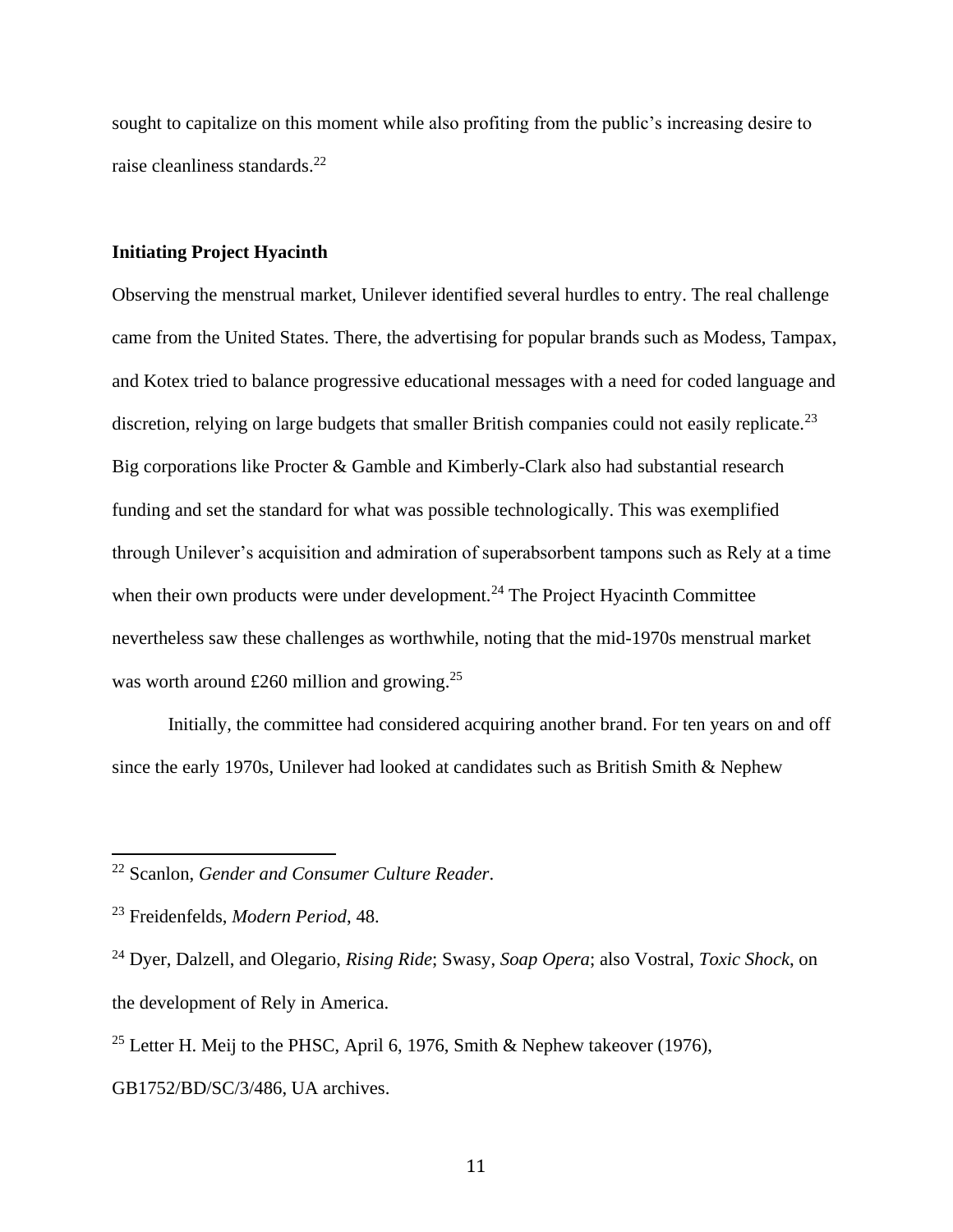(SAND), Swedish Mölnlycke (later renamed Svenske Cellulose Aksjebolaget, then Essity), and Tambrands Inc., manufacturers of Tampax applicator tampons. Most of the discussions revolved around SAND, which was still manufacturing the older style of pin and cloth pads (also known as looped towels), as well as single-use pads.<sup>26</sup> The company also produced incinerators for the disposal of their products. From menarche to menopause, from purchase to disposal, SAND benefited from every stage of the menstrual experience in the United Kingdom. The committee noted their holistic success but also correctly stated that SAND was not attracting younger consumers who favored tampons over pads, and that it had no reach outside Britain.

Tampons were already imported in great numbers to Britain, and Tampax was the leading brand, with a remarkable 70 percent market share by the mid-seventies.<sup>27</sup> Sensing an opportunity, the committee briefly considered acquisition and contacted Tambrands Inc.'s vice president and treasurer Thomas F. Casey about a possible merger in 1978. Reporting back, the committee described Casey as "rambling" and uninterested, but also as a paranoid observer of the British market and Unilever's plans—a description also afforded other competitors.<sup>28</sup>

<sup>26</sup> Jones covers the SAND episode in *Renewing Unilever*, 285.

<sup>&</sup>lt;sup>27</sup> Letter H. Meij to the PHSC, 4, May 31, 1976, Smith & Nephew takeover,

GB1752/BD/SC/3/486, UA archives. SAND had a license from the company that owned the non-applicator tampon brand o.b. (from the German *ohne binde*—"without pad") to distribute the same product under the brand Lil-Lets in the United Kingdom, but in 1976 it developed its own tampon machine.

<sup>&</sup>lt;sup>28</sup> Letter to Sir David Orr regarding Tampax, September 18, 1978, Smith & Nephew takeover, GB1752/BD/SC/3/486, UA archives. Allegedly Casey was observing Unilever and a successful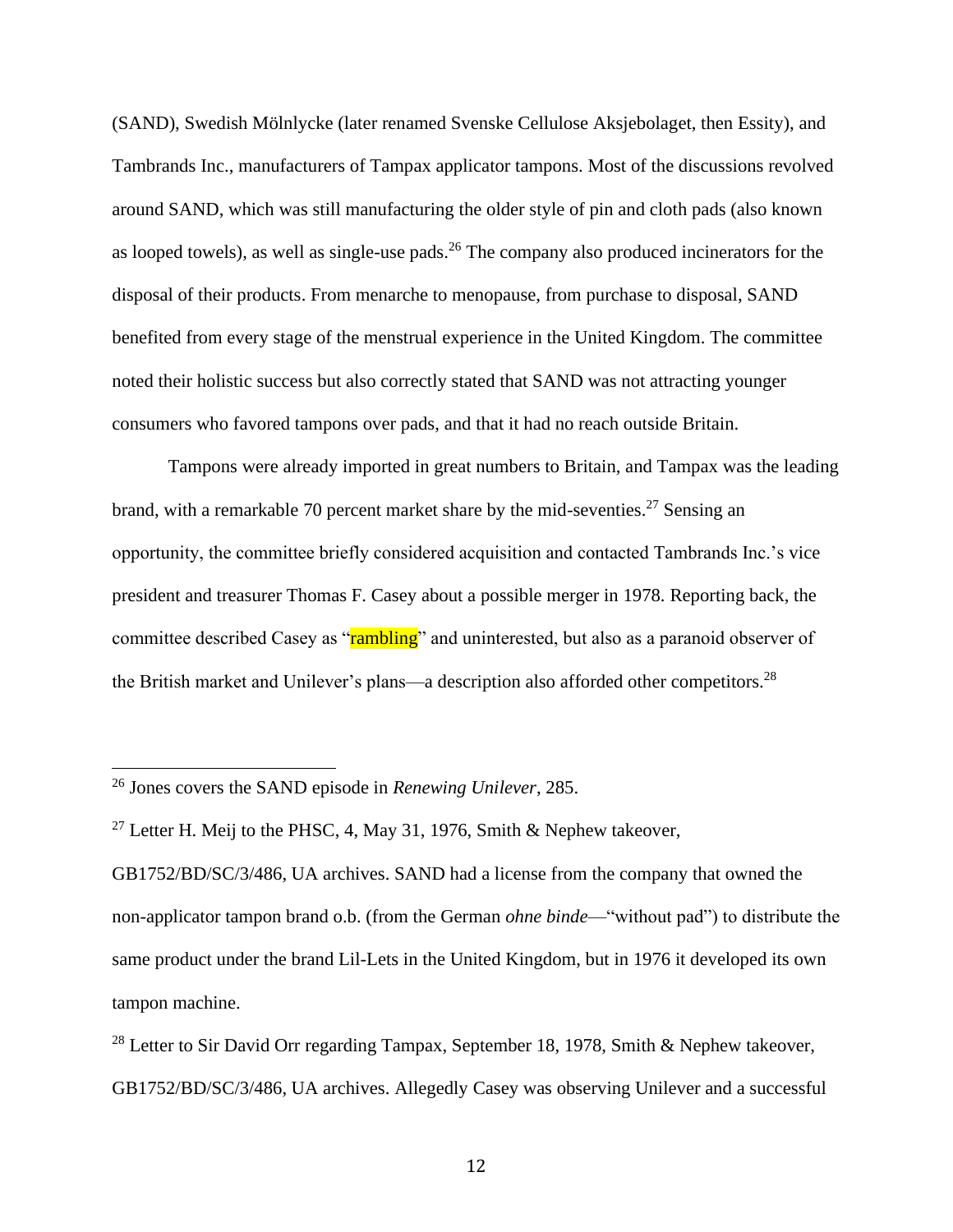Ultimately, it was not possible to acquire either SAND or Tampax. So the committee abandoned the idea and built their own project, titled Hyacinth.

The project's peculiar name deserves an explanation, and Project Hyacinth has a historical and symbolic meaning. Jones writes that Hyacinth was the code name for the failed attempt to acquire SAND.<sup>29</sup> The symbolic associations with menstrual culture are worth unpacking. A hyacinth is namely a flower with a strong pleasant smell, reminiscent of the floral perfumes proposed for using in Unilever (and rival) pads and tampons. The flower and its fragrance suggest traditional femininity, masking any allusion to bodily smells. But the Hyacinth is not innocent. The bulb contains poisonous oxalic acid and must only be touched with protective gloves. Likewise, scented menstrual (and other personal) products have caused severe medical problems and led to product recall and corporate apologies.<sup>30</sup>

The equally complex water hyacinth (*Eichhornia crassipes*) is used as a menstrual product in East Africa and its native South America. In Chris Bobel's investigation of how

European menstrual product VP Schickedanz "controlled by Dr Schickedanz's wife, the kingpin." Other than Grete Schickedanz, women are notably absent from Project Hyacinth records. She led the entire business, including the enormously profitable mail-order company Quelle, when her husband was barred from business activities in Germany after revelations of his Nazi past. The *New York Times* called her the German First Lady of Business, and she was the first woman on Forbes' self-made millionaire list in 1987 (Associated Press, "Grete Schickedanz, German Business Leader Dies, 82," *New York Times*, July 26, 1994, 17).

<sup>29</sup> Jones, *Renewing Unilever*, 285.

<sup>30</sup> Nicole, "Question for Women's Health."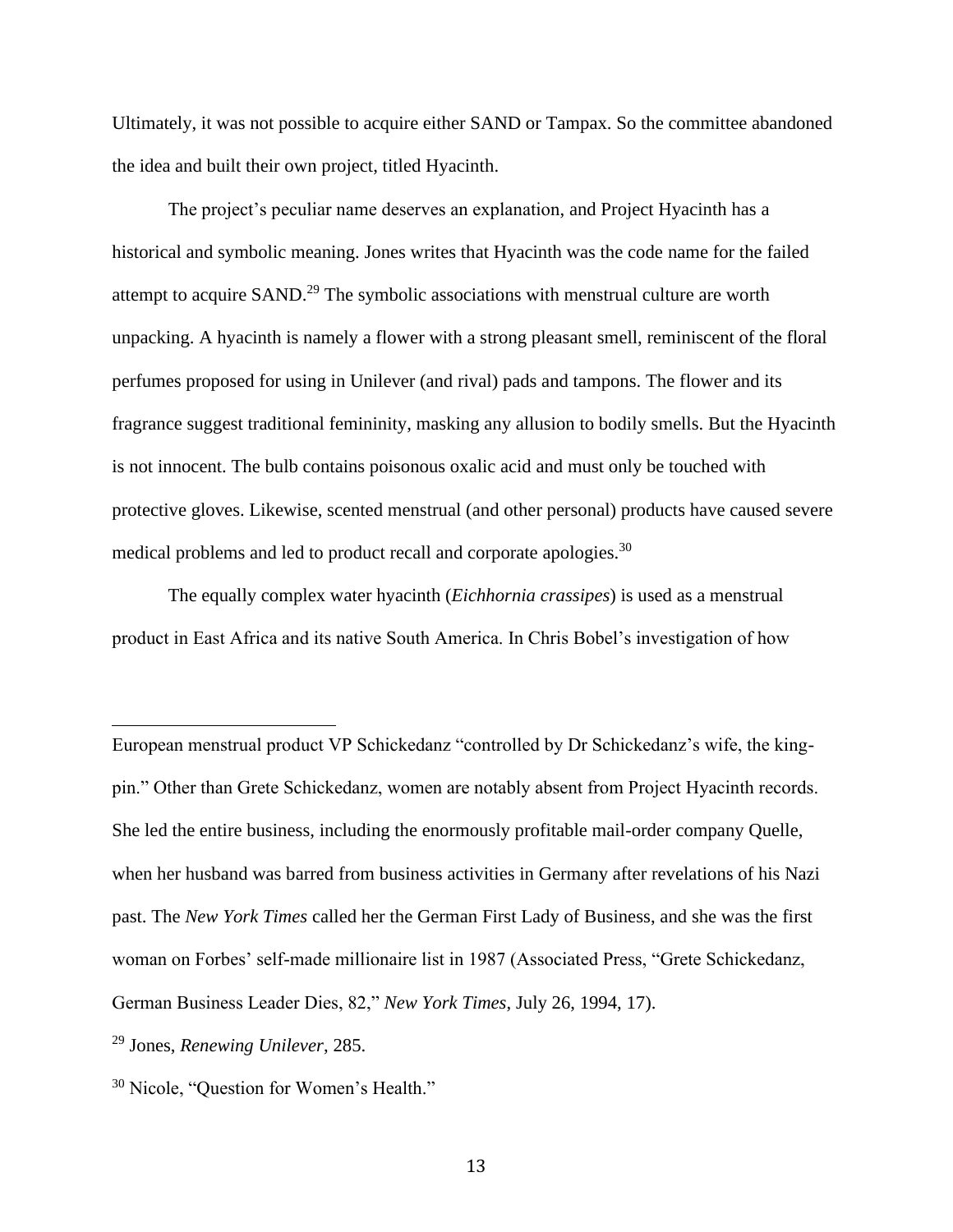charities promote menstrual hygiene in the Global South, water hyacinths are sometimes demonized as an unhygienic and "primitive" alternative to the commercial products donated or sold by Western corporations.<sup>31</sup> It is highly unlikely that Unilever was aware of this at the time, but the water hyacinth's indigenous geography links to another important part of Unilever's history: fifty years before Project Hyacinth, Belgian colonists introduced the plant to Rwanda, in order to "beautify" the landscape, and it has since become an invasive species.<sup>32</sup> This was the same time that Lord Leverhulme, founder of Unilever's original company, Lever Brothers, occupied land and commanded forced labor in the neighboring Belgian colony of Congo.<sup>33</sup> By the late twentieth century, Unilever's colonial palm oil plantations were nationalized, with closer local government involvement.<sup>34</sup> Any history of Unilever must acknowledge the corporation's debt to these colonial forces, as they formed the basis of all subsequent research, development, and manufacturing. Hence, there are literal, historic, and symbolic levels in the floral code name, as with much of the language in Project Hyacinth.

# **The Race for a Superabsorbent Tampon**

In order to understand what consumers might want from new menstrual technologies, Unilever tasked its British-based subsidiary RBL with examining the tampon market and reporting on

<sup>31</sup> Bobel, *Managed Body*.

 $32$  It was therefore banned in the European Union in 2016. For a history of Western corporations, including Unilever's use of African plants: Osseo-Asare, *Bitter Roots*.

<sup>33</sup> Marchal, *Lord Leverhulme's Ghosts*.

<sup>34</sup> Sadri, "Unilever as a Global Force."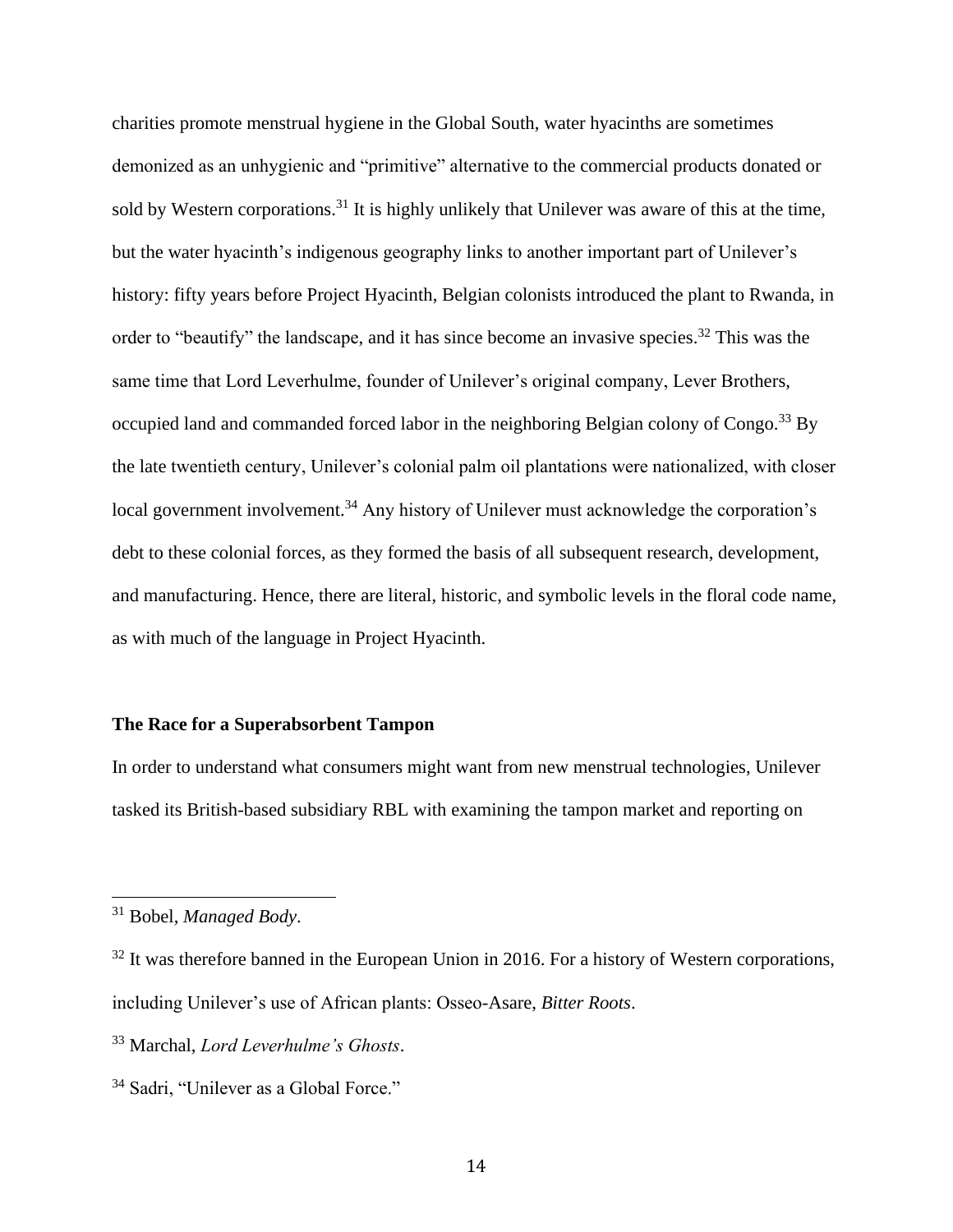attitudes specifically toward applicator tampons. RBL's marketing team gathered information from twelve extended qualitative interviews with individuals ("because of the personal nature of this enquiry") and four small groups.<sup>35</sup> The gender of the interviewees was not specified. Conversations were split between the North and South of England, excluding Scotland, Wales, and Ireland entirely. The women accounted for "the stages in the life cycle" from age 15 to 44, with no recording of race, religion, sexual preference, and other identity markers. Women who used hormonal contraceptives and people with "different types of flow" were recruited to ensure a variety of views on materials and product quality for light and heavy bleeders.<sup>36</sup> The marketing team worked under a stated assumption that "tampon users are fairly relaxed in their attitudes toward menstruation, regarding it as an inherent part of being female," and they mentioned (but did not cite) previous research that had found tampon users to be "less conservative" than pad users.<sup>37</sup>

Unilever knew that large corporations elsewhere were developing other tampons, for example, International Latex Company's Playtex Plus and Kimberley Clark's Kotex Heavy

<sup>35</sup> Project Hyacinth research, 3, August 1975, EFL/7/13/3/9, UA archives. Olszynko-Gryn, Do it Yourself on the Predictor home pregnancy test in *A Woman's Right to Know*.

<sup>&</sup>lt;sup>36</sup> The birth control pill was available for married women in the United Kingdom since 1961, for unmarried women since 1974; Project Hyacinth research, 1, August 1975, EFL/7/13/3/9, UA archives. On the rise of hormonal contraceptive users: Marks, *Sexual Chemistry*.

<sup>37</sup> Project Hyacinth research, 1, August 1975, EFL/7/13/3/9, UA archives.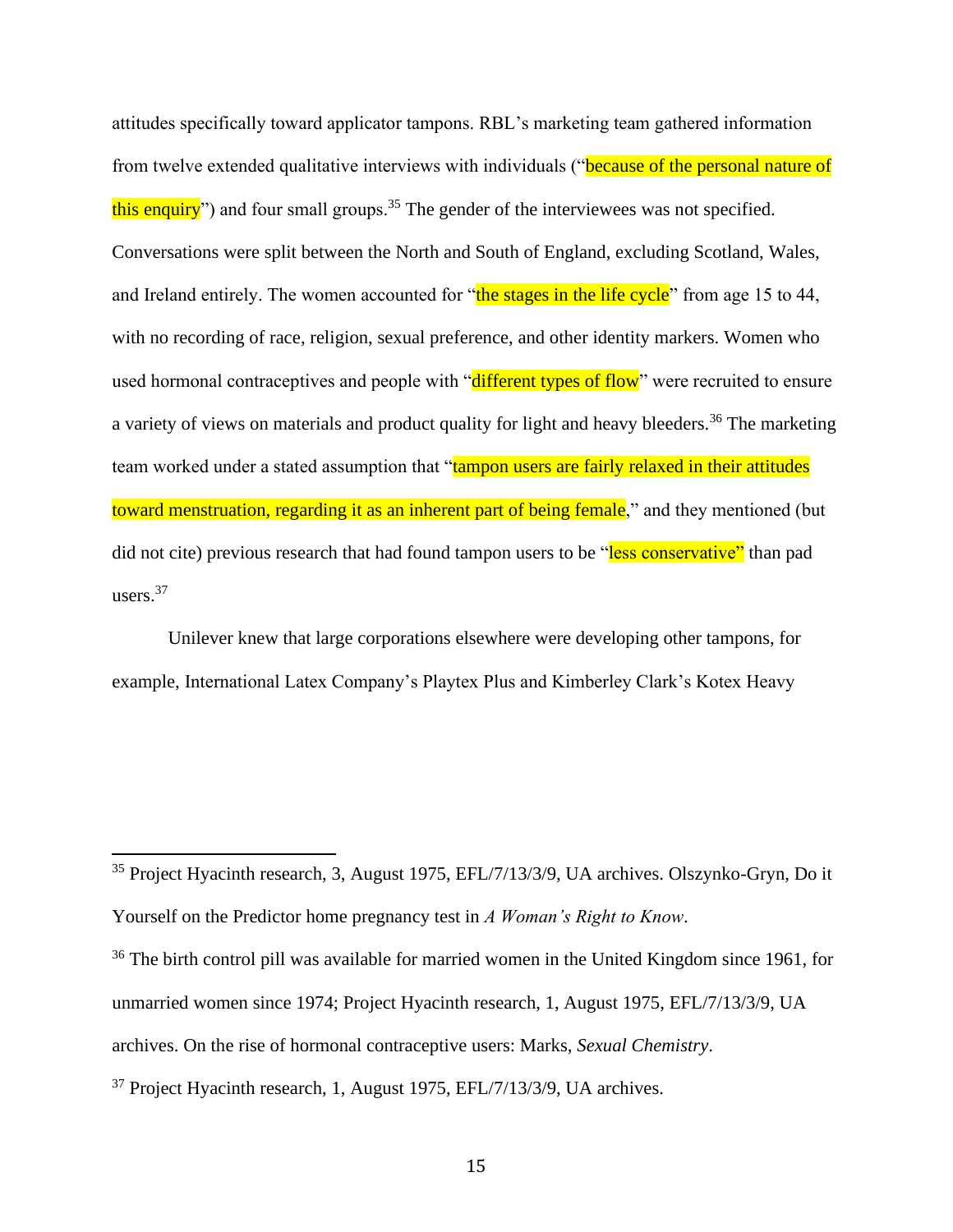Duty.<sup>38</sup> The team wanted to observe the women's reaction to two new products: Procter & Gamble's uniquely structured Rely tampon, and International Latex Company's more traditionally shaped Playtex tampon. Both had been test-marketed in the United States but were not yet commercially available in Britain.<sup>39</sup> To facilitate discussion, the team submerged both tampons in water and recorded the women's comments. Rely expanded and moved very differently than other tampons, as its teabag-like shape swelled far beyond the confines of traditional cylinder structures like Playtex.<sup>40</sup> Compared to Playtex, Rely appeared very large, and the interviewees drew several conclusions. While some women expressed an interest in trying the product (it is unclear whether they did), others noted concern that Rely was potentially dangerous owing to its unusual shape. The marketing team concluded that a compromise between novel absorption technology and a familiar tampon structure would be ideal.

Following on from the demonstration, the marketing team wanted to know more about what type of woman was willing to try innovative products. They suggested that only one group was actively interested: those who had experienced leaking through inadequate products. All

<sup>&</sup>lt;sup>38</sup> Project Hyacinth update and report on competitor activities, March 14, 1976, Project Hyacinth folder, GB1752/BD/SC/487, UA archives. Vostral shows that many U.S. patents involving CMC were created in the mid-1970s (*Toxic Shock*, 23).

<sup>39</sup> Summary RBL Project Hyacinth research, 1, August 1975, GB1752/EFL/7/13/3/9, UA archives.

In the early 1970s, RBL merged with others to create a European market research group, and in 1986 it was acquired by the Ogilvy advertising group.

<sup>40</sup> Vostral, "Rely and Toxic Shock Syndrome," 449.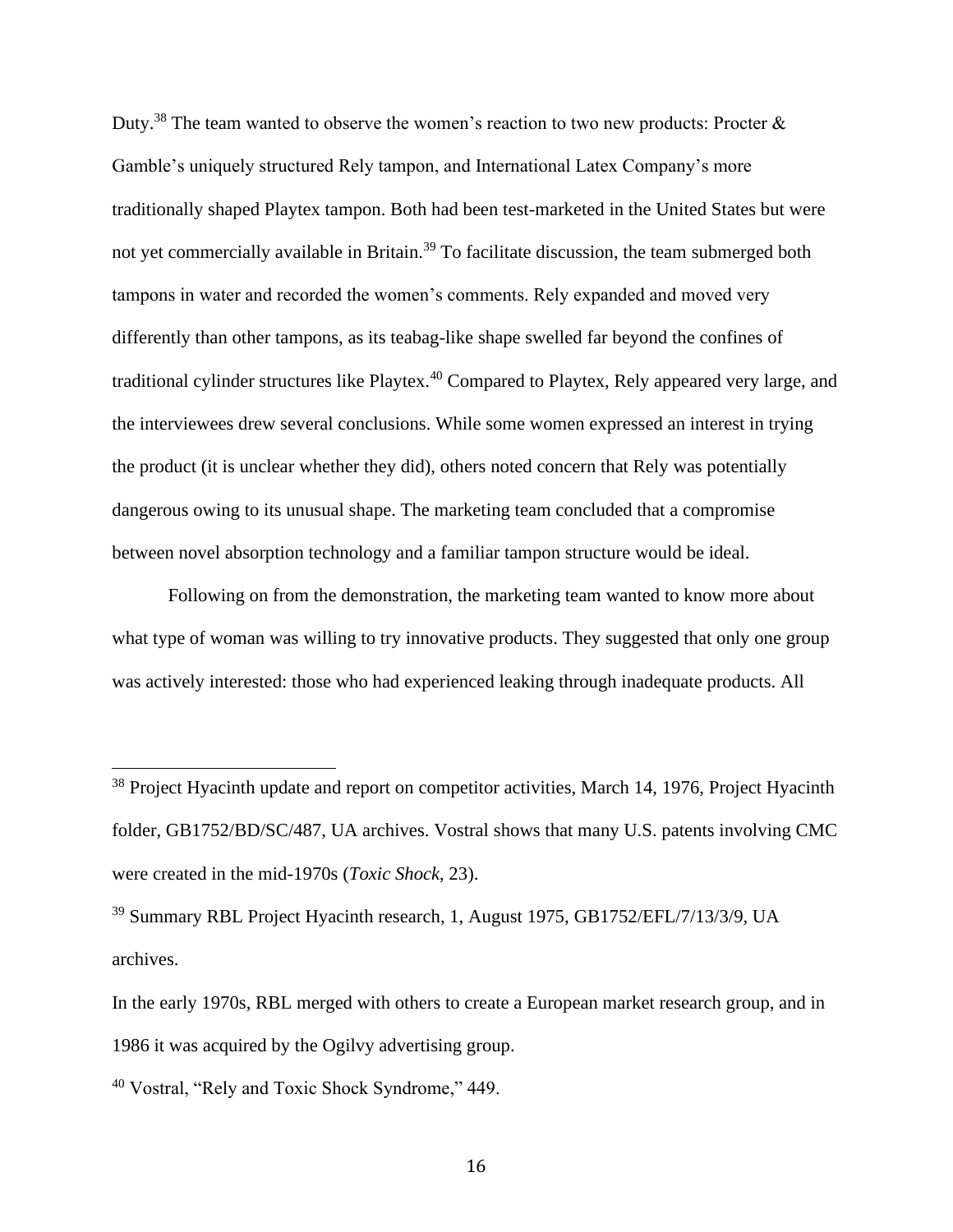interviewees, whether satisfied with their current habits or not, also wanted and expected "absorbency, reliability, comfort, disposability, unobtrusiveness, ease and safety of insertion," and they saw "flushability" as a positive asset in a market where some brands were warning against it.<sup>41</sup> This wish list underlines women's requirements from menstrual technologies and shows in what ways subpar pads and tampons had previously disappointed them. The marketing team focused on evidence from the most dissatisfied women, who may have suffered heavy bleeding or menstrual health issues, a likely (but not exclusive) cause of extensive leaking and pain. The notion of "creating a need where there previously was none" is of course a common strategy, but in this case the need was real for some women.<sup>42</sup> This group's evidence, however, also led to the idea that larger superabsorbent tampons like Rely would be a solution to leaking for all consumers.

Based on the survey findings, the Port Sunlight laboratory team first experimented with a tampon made from cotton and polysaccharides (plastic).<sup>43</sup> Conventional cotton was soon abandoned because it became "clear that other big firms were working on a similar idea of

<sup>41</sup> RBL Project Hyacinth research, 2, August 1975, EFL/7/13/3/9, UA archives.

 $42$  Olszynko-Gryn shows that Unilever's Clearblue home pregnancy test created demand from healthy married women trying to get pregnant who were previously content going to their doctor, in "Thin Blue Lines" (*Woman's Right to Know*).

<sup>43</sup> Memos on corporate development, January 30 and March 15, 1973, Project Hyacinth,

GB1752/BD/SC/487, UA archives.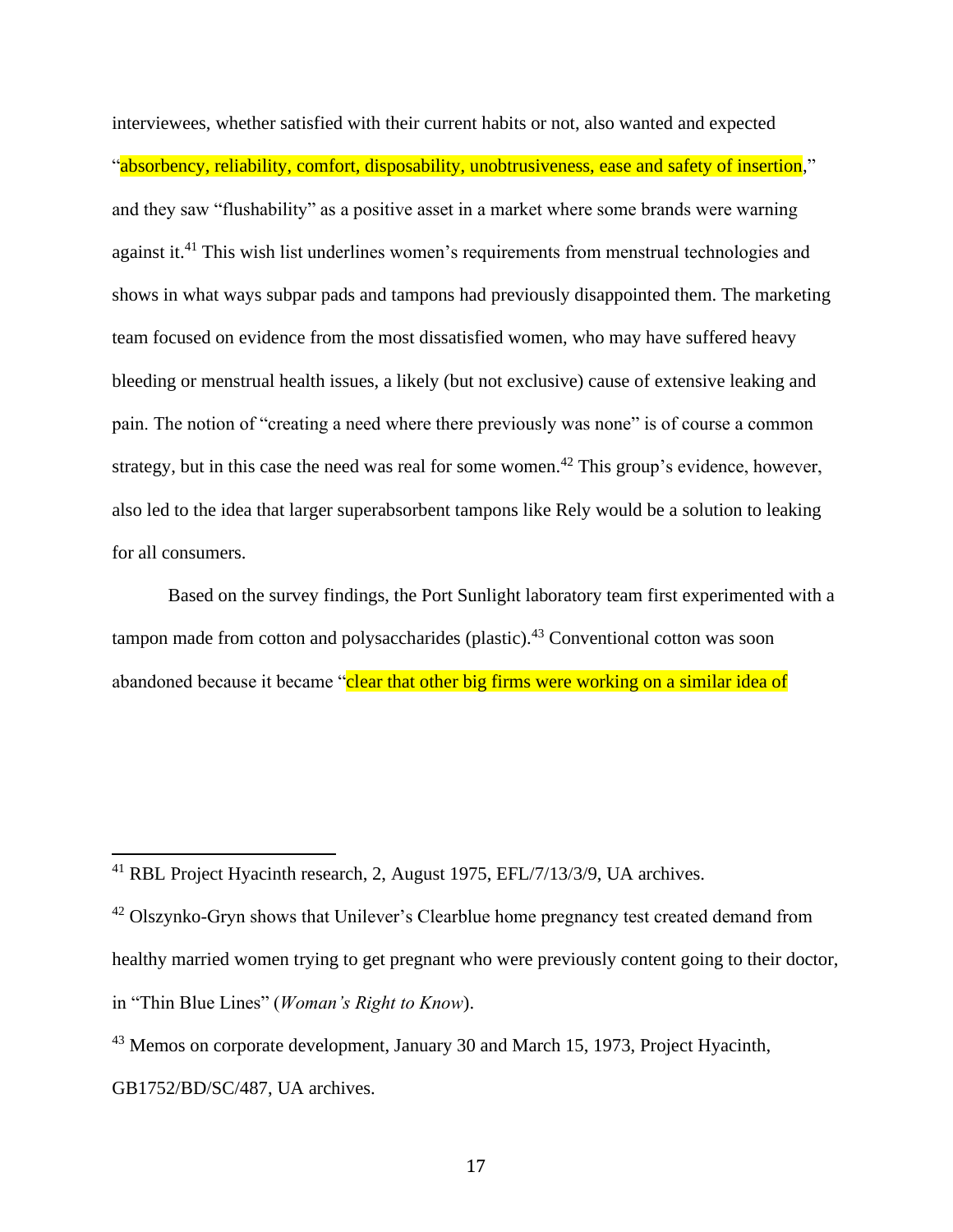increasing absorbency," including experiments with gel.<sup>44</sup> The laboratory saw the gel as effective and "superior" (but also more expensive) and focused on mimicking or reverse engineering its properties without compromising patents in 1976.<sup>45</sup> This new material was named Lyogel, and the Project Hyacinth Special Committee described it as "exciting" because it could bind menstrual blood and stop it from moving like a liquid, ensuring that consumers would not have to change the product frequently.<sup>46</sup> Evidence on Lyogel's properties and components is scarce, but Jones helpfully remarks that it could absorb up to forty times its own weight in water, noting that this was a "considerable scientific achievement."<sup>47</sup> Plans to develop Lyogel were rocky but went as far as the first stages of manufacturing.<sup>48</sup>

<sup>46</sup> Letter to Sir David Orr on Tampax, September 18, 1978, Smith & Nephew takeover,

GB1752/BD/SC/3/486, UA archives.

<sup>47</sup> Jones references *Unilever Magazine*, presumably the view of Lyogel they wished to publicize (*Renewing Unilever*, 286, 288). Vostral notes a 1979 *Chemical Week* article suggesting that superabsorbents could soak up 50 to 1,500 times their weight in water (*Toxic Shock*, 25, 28).

<sup>48</sup> Jones, *Renewing Unilever*, 286.

<sup>&</sup>lt;sup>44</sup> Private note to committee, August 2, 1973, Project Hyacinth, GB1752/BD/SC/487, UA archives.

<sup>&</sup>lt;sup>45</sup> Research division budget on disposables by J. G. Collingwood to the PHSC, January 8, 1975, Project Hyacinth, GB1752/BD/SC/487, UA archives. Jones notes that P&G had a patent for a gel, sponge-like structure (*Renewing Unilever*, 286). Vostral describes novel aspects of the Rely patent (*Toxic Shock*, 25). Boeva et al., "Doing History."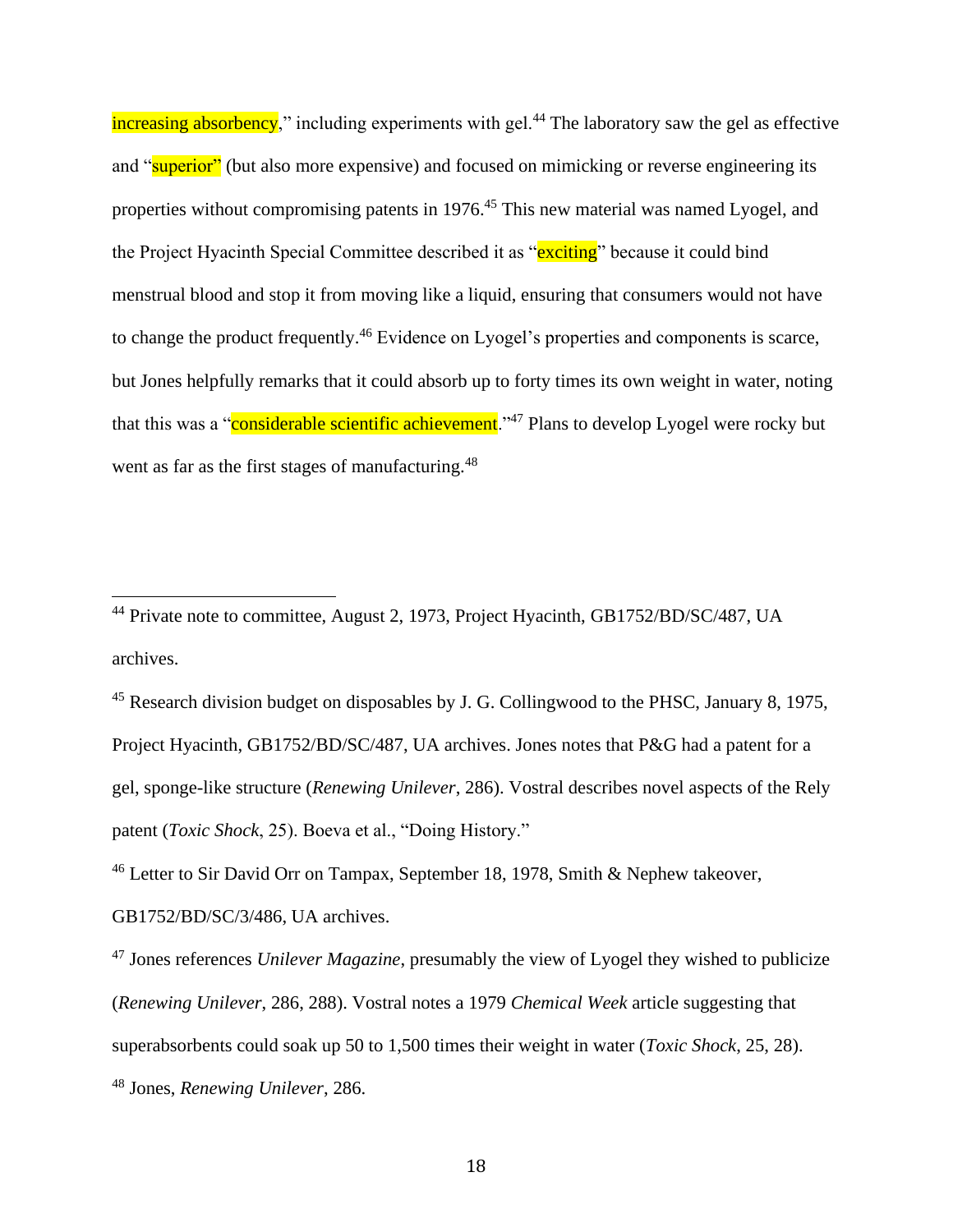Throughout the research stage, Rely's properties were the laboratory team's "target" through close observation of the physical product (obtained, presumably, via U.S. contacts who had access to the test markets) and the associated patent.<sup>49</sup> The committee was briefed that it was the polyurethane (a polymer) in Rely tampons "which gives them quick take-up and proper spreading as well as absorbency."<sup>50</sup> It is also highly likely that the committee understood Procter & Gamble's innovative use of the viscose thickening agent carboxymethylcellulose (CMC), which forms a gel when in contact with liquids.<sup>51</sup> Aware of the test markets' ambivalence toward Rely, the laboratory tried to find a balance between mimicking and reverse engineering Rely's properties with a more traditional shape familiar to British tampon users.

## **Experienced Menstruators**

The researchers noted that older women and mothers were more open and clearer about what did and did not work, and that concern about new technologies like Rely could be due to the dominance of "experienced" menstruators in the sample groups. Recognizing this, the marketing team correctly attributed some value to the long-term technological and bodily expertise that people amass during the course of the menstrual life cycle, while underlining ageist assumptions

<sup>49</sup> Research division budget on disposables by J. G. Collingwood to the PHSC, January 8, 1975, Project Hyacinth folder, GB1752/BD/SC/487, UA archives.

<sup>50</sup> Notes on Project Hyacinth from the PHSC, March 20, 1975, Project Hyacinth folder, GB1752/BD/SC/487, UA archives.

<sup>51</sup> On Procter & Gamble and other corporations' use of CMC: Vostral, *Toxic Shock*, 25. CMC was linked to the TSST-1 toxin in the early 1990s.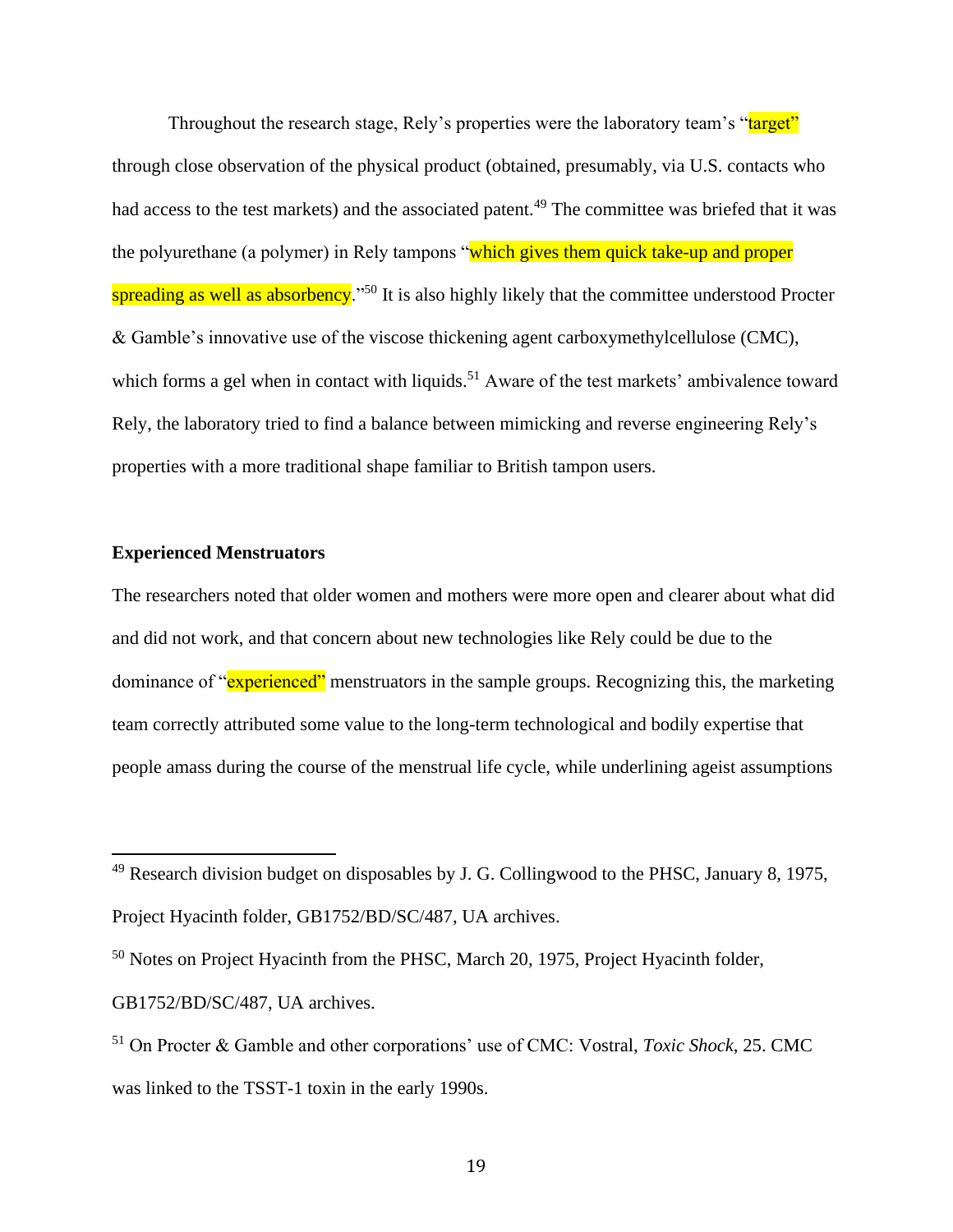about older women's resistance to technological change. Significantly, the report also ascribed value to the important emotional and educational role that mothers of pubescent daughters play: "In homes where the mother-daughter relationship is relaxed and open, there seems to be an easier acceptance of menstruation and a more emancipated view of life in general."<sup>52</sup> This nod to emancipation reveals the inherent and assumed connection between menstruation and politics in the decade when the women's movement was growing rapidly in Britain.

Interviewees were often critical of the industry. Significantly, no interviewees connected products to positive experiences of menstruation. On the contrary, products were at the heart of many negative recollections, with stories of pads and tampons embarrassingly dropped on the floor, discomfort and rashes, and concerns about price and quality. Some of these issues were reinforced by a lack of knowledge about the menstrual cycle; however, it was also clear that if parents or school nurses did not provide this information, neither the advertisements nor the companies had been able to fill the menstrual knowledge gap. One interviewee in her twenties described menarche: "I knew nothing about it, I thought I was bleeding to death."<sup>53</sup>

By including such comments, the market research report provides glimpses of a hidden history circumscribed by taboo. Given the opportunity to talk, the women in the Unilever survey opened up about intensely personal stories, both joyful (about solidarity, humor, and feelings of being "healthy" or "becoming a woman") and disturbingly bleak (memories of traumatic confusion, fears of dying, self-policing, and self-harming). On the topic of pain and irritability during the bleeding phase, the market research also captured stories about interactions with men

<sup>52</sup> Project Hyacinth research, 3, August 1975, EFL/7/13/3/9, UA archives.

<sup>53</sup> Project Hyacinth research, 3, August 1975, EFL/7/13/3/9, UA archives.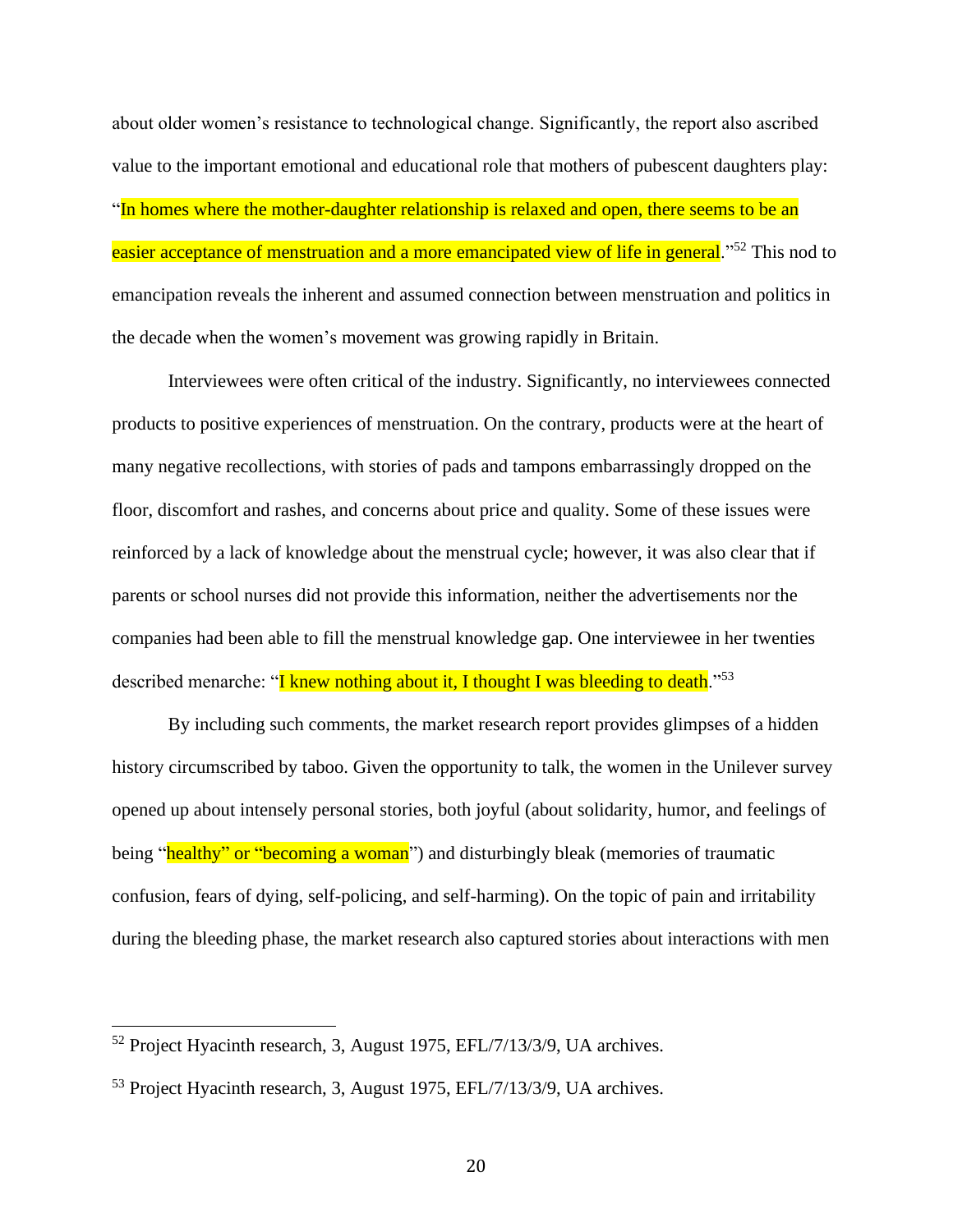("My husband thinks women are just for having children, so this is part of it"; "It's the only time he will make me a cup of tea"). Here the gendered power dynamic is playing out between male partners (and perhaps also the men reading the report) and female consumers, a poignant example of menstrual transactions between men and women, as well as a link to the larger history of reproductive technology and debates between genders.<sup>54</sup> In short, when the marketing team asked women about tampons, they were in fact asking about a myriad of multifaceted and interlinked gendered issues.

Throughout the interviews, many women simultaneously commented on, resisted, and deployed "menstrual etiquette" to explain the taboo. They gave examples of transgression against the taboo (accepting leaking, talking to a male partner about pain, buying products without hiding them), and described the emotion and continual self-surveillance involved in "passing" as "non-menstruating" at all times.<sup>55</sup> This is underlined by the interviewees' intense interest in the ability to confidently hide traces of menstrual blood through better technologies. Thus, consumers and corporations were comfortable discussing menstruation and related taboos within the framework of developing technologies and commercial products. When it came to

<sup>54</sup> Linton, *Men and Menstruation*. On men and reproductive technologies: King, *Fatherhood and Masculinity in Britain*; Leavitt, *Make Room for Daddy*; Fisher, *Birth Control*; Benninghaus, "Modern Infertility."

<sup>55</sup> Project Hyacinth research, 3, August 1975, EFL/7/13/3/9, UA archives. Vostral analyzes menstrual products as "technologies for passing" that aim to appear non-menstruating at all times (*Under Wraps*). "Passing" comes from queer and anti-racist activist circles: Ginsberg, *Passing*; Sanchez and Schlossberg, *Passing*.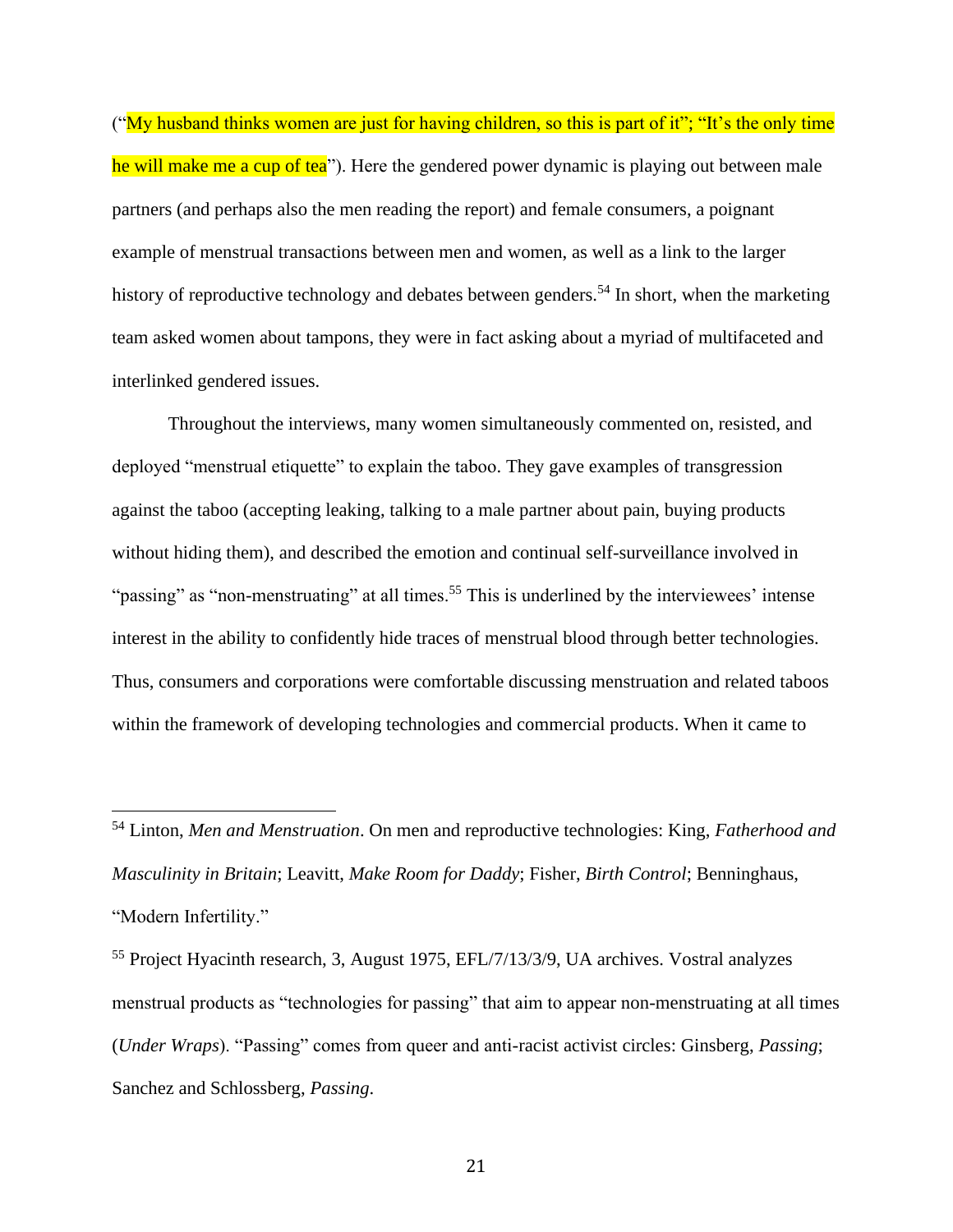advertising such products, however, corporations and consumers alike were tied to strict censorship regulations.

#### **Psychoanalyzing Menstruation**

In the 1970s, there was a television ban on product advertising for menstrual (and some personal care) products in the United Kingdom.<sup>56</sup> Moreover, print advertising rules and norms prohibited the use of certain words (menstruation, blood, tampon), images (unwrapped products, blood, anatomical details), and the color red. Nevertheless, advertising companies had become used to working on tricky menstrual product accounts, utilizing creative strategies, metaphors, and symbols to inform and intrigue viewers without incurring the wrath of censorship boards.

The amount of money established companies spent on capturing young British consumers' attention through advertising was already skyrocketing to such a degree that the British government took action in the 1970s. It ordered a Special Commission to investigate the rising price of menstrual products and penalize any companies breaching consumer rights.<sup>57</sup> This remarkable situation is a further example of the growing openness and interest in menstrual consumer habits. According to the commission, few U.K.-based brands had changed much

<sup>56</sup> Unilever was the first company to use color TV advertising in the United Kingdom in 1969, but it was not always effective owing to the dominance of noncommercial broadcaster BBC. On TV advertising of reproductive technologies and Unilever's Clearblue history: Olszynko-Gryn, "Thin Blue Lines."

<sup>57</sup> *Report on Investigation by the Price Commission under Section 4 or 5 of the Price Commission Act 1977*, House of Commons (London: HMSO, 1978).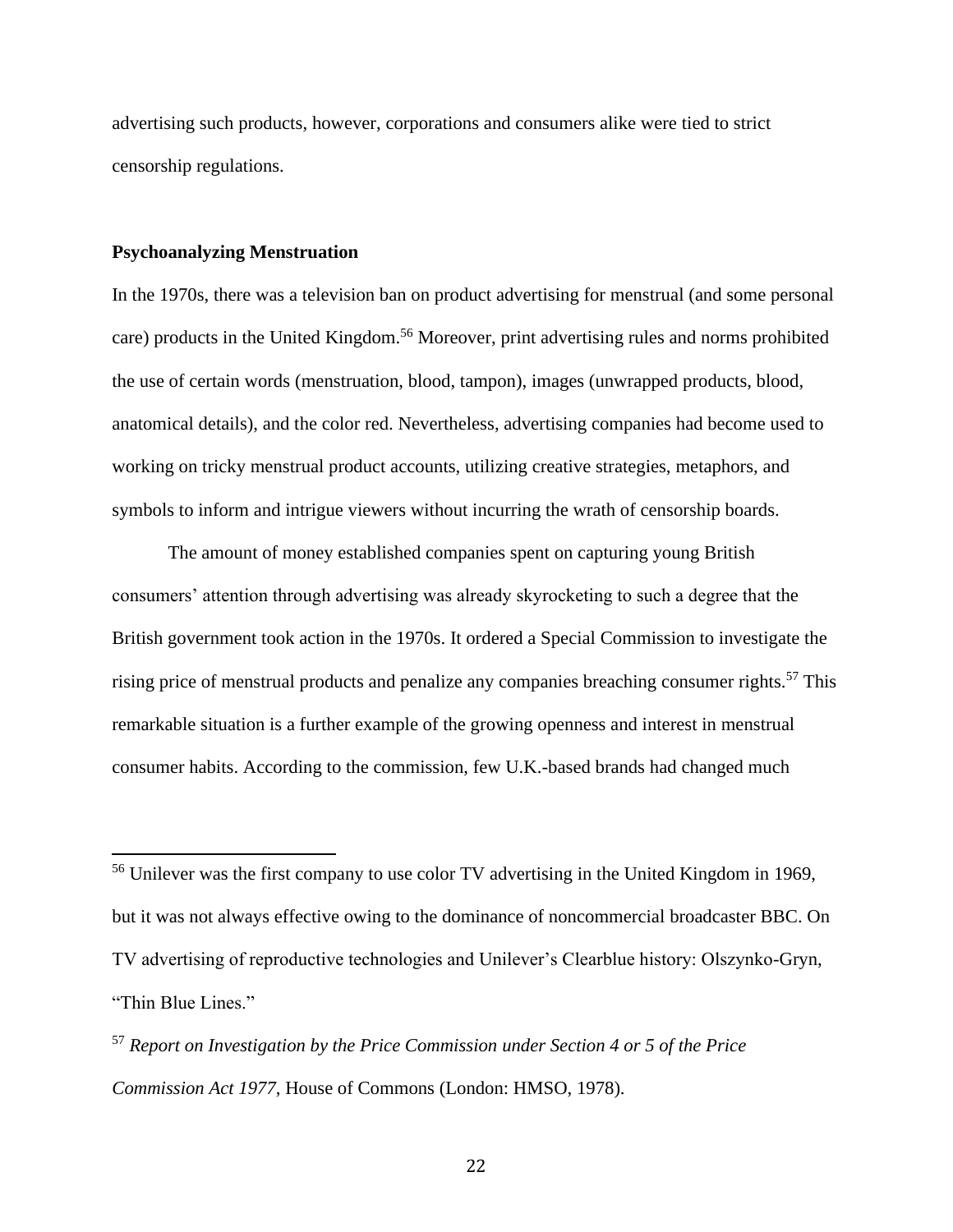technologically since their early twentieth-century beginnings, despite price increases. In contrast, the commission noted an alarming rise in the amount of money British and American companies spent on advertising.<sup>58</sup> In the report summary, a warning stated that the extensive use of funding for advertising, rather than improving the products, was bad for the industry and consumers alike, and that the entire (international) menstrual product market lacked innovation. For newcomers like Unilever, however, it was impossible to compete without a solid advertising strategy to rival U.S. counterparts.

Unilever tasked market researchers Jan Wiener and Gillian Broadbent, of Cooper Research & Marketing (CRAM), with creating concepts for marketing, and advertising company J. Walter Thomson (pioneers of 1920s Kotex advertising in the United States) with carrying out the subsequent creative work.<sup>59</sup> CRAM was inspired by Freudian analysis and gave Unilever an overview of various menstruators' psychological makeup.<sup>60</sup> The marketing company's founder,

<sup>58</sup> Pharma shifted R&D funding toward marketing in the 1970s and 1980s: Malerba and Orsenigo, "Evolution of the Pharmaceutical Industry"; California Nurses Association/National Nurses United, *The R&D Smokescreen: The Prioritization of Marketing & Sales in the Pharmaceutical Industry*, prepared by the Institute for Health and Socio-Economic Policy, version 1.1, 2016.

<sup>59</sup> Alongside Broadbent, CRAM employed other women. Jackie French had cofounded the company, although only business partner Peter Cooper fixed his name to it.

<sup>60</sup> The psychological approach was not entirely new in market research: Packard, *Hidden Persuaders*. Packard argues that psychological and subliminal tactics could manipulate and induce desire for products, but advertisers and colleagues heavily challenged and criticized him.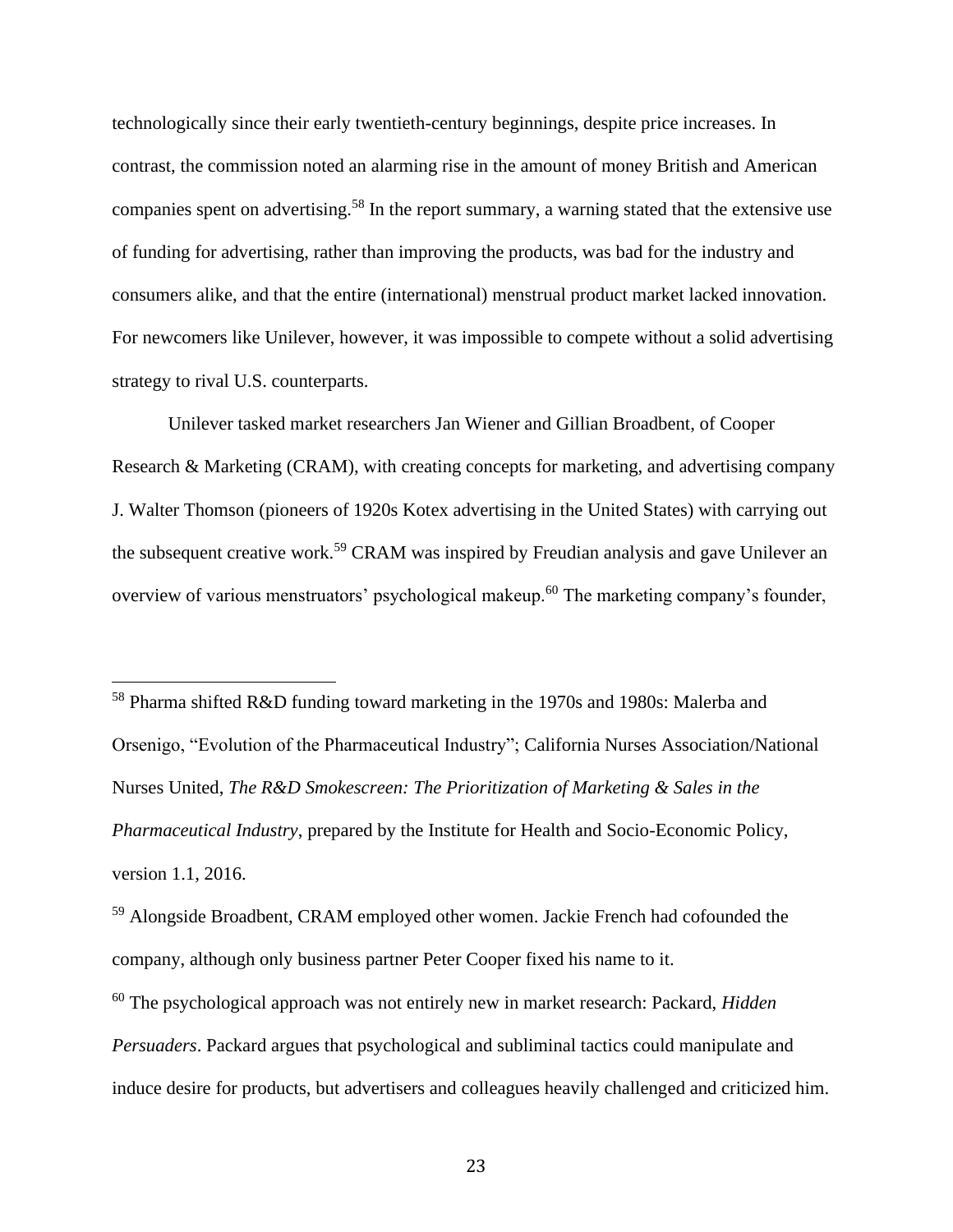Jackie French, was a pioneering British qualitative researcher and, alongside Broadbent, one of the few high-profile women working in this field in Britain. Similar to Johnson & Johnson's pioneering hiring of Lilian Gilbreth before that, the use of qualitative women researchers in menstrual product market research shows that corporations sometimes trusted women experts to better understand women consumers.<sup>61</sup>

When Wiener and Broadbent briefed the Hyacinth Project Committee on their preliminary findings in autumn 1976, they argued that pad and tampon users differed psychologically, suggesting that women who preferred older-style looped towels liked the "ritual" of using belts and pins, especially "the wetness, smell and constant checking for stains" involved.<sup>62</sup> This, they analyzed, was "a near erotic ritual" that kept older women in touch with their reproductive past.<sup>63</sup> They further described the group as "Rigid. Resistant to change. Aware that she should be changing habits and therefore slight guilt feeling. Heavy bleeders. Nonworking . . . does not want to 'dry up.' Accepts odour and flushing difficulties."<sup>64</sup>

 $61$  On Gilbreth's role with Johnson & Johnson: Vostral, "Of Mice and (Wo)Men."

 $62$  Debrief notes regarding advertising concepts from research team, 5, October, 1976, EFL/7/13/3/14, UA archives.

 $63$  RBL Project Hyacinth research, 7, August 1975, EFL/7/13/3/9, UA archives. In his 1945 survey, Robert L. Dickinson claimed that sanitary pads, not tampons, were more likely to cause arousal, demonstrating that fears of menstrual product pleasures had been confusing the industry for some time ("Tampons as Menstrual Guards").

<sup>&</sup>lt;sup>64</sup> Debrief notes regarding advertising concepts from research team, 5, October, 1976,

EFL/7/13/3/14, UA archives.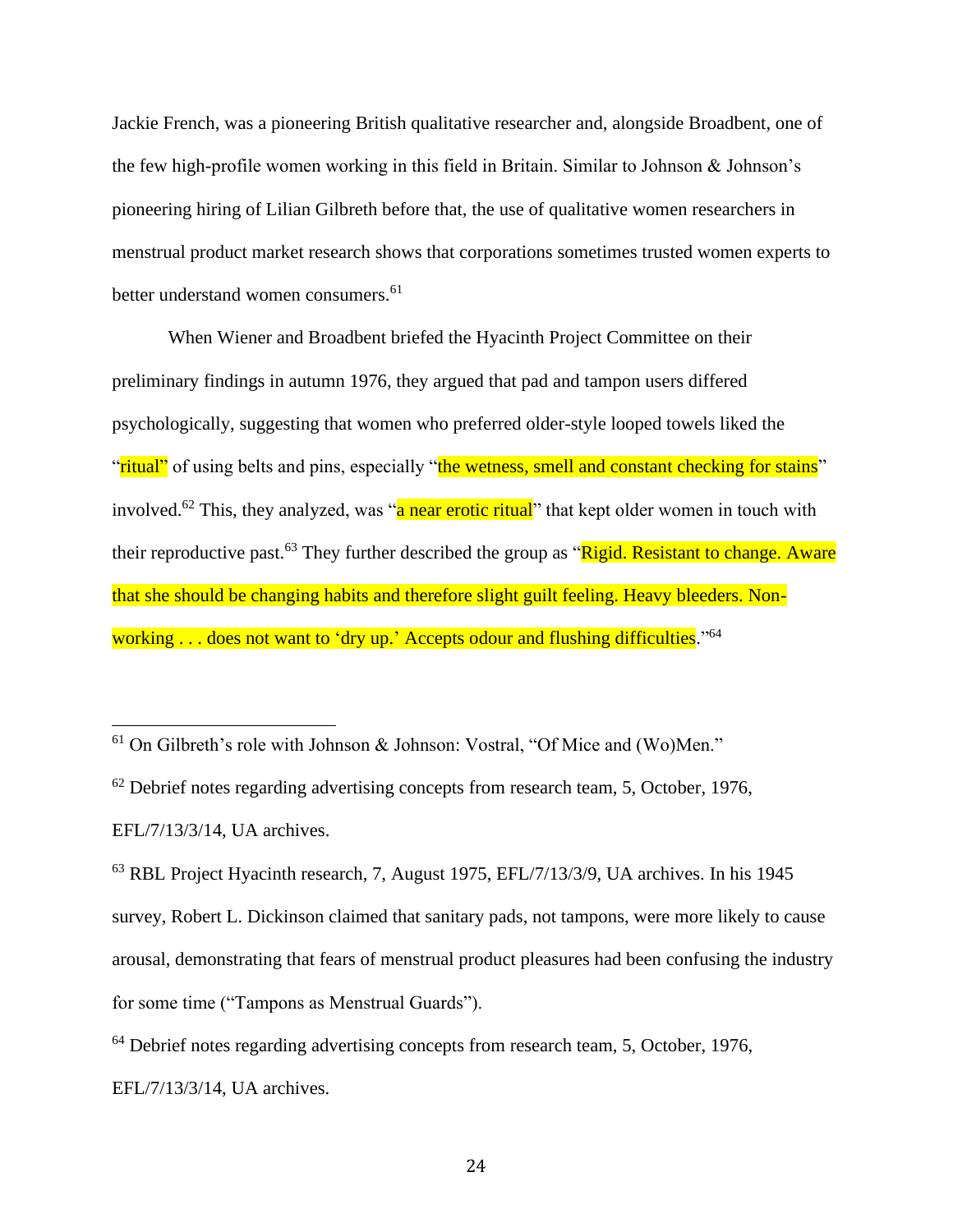The members of this group, between 35 and 45 years of age, were noted as women who liked to talk and who were "experienced, feel they know it all," and negative about new technologies. This rather condescending view of menstrual product knowledge suggests that Wiener and Broadbent were happy to document psychosocial details but winced when women responded critically. Yet the idea for the subsequent advertising strategy came from these women, whose comments the CRAM researchers dramatically summed up with a military metaphor: "It is a private—but not public—*war* at home."<sup>65</sup>

Conversely, the researchers described younger women who utilized newer styles of adhesive pads as "would-be tampon users" who were also "light bleeders" and more liberated; concerning people who used both adhesive pads and tampons, they noted, "liberated or not? extra feminine? privately she wants to be feminine, to know what's going on," and those who utilized older-style pads and tampons were "very anxious."<sup>66</sup>

Old and young consumers' habits and opinions suggest that experienced users were more willing to discuss menstruation with strangers. This should perhaps make us question the claim that tampon users were more liberated simply because they were young. Wiener and Broadbent's claims about the talkative nature of experienced menstruators illustrate the limitations of menstrual discourse at the time. Researchers portrayed tampon users as more modern than others, thus conforming to new ideals of menstrual etiquette. In contrast, the stubborn, "ritual-

<sup>65</sup> Debrief notes regarding advertising concepts from research team, 5, October, 1976, EFL/7/13/3/14, UA archives.

<sup>66</sup> Debrief notes regarding advertising concepts from research team, 5, October, 1976, EFL/7/13/3/14, UA archives.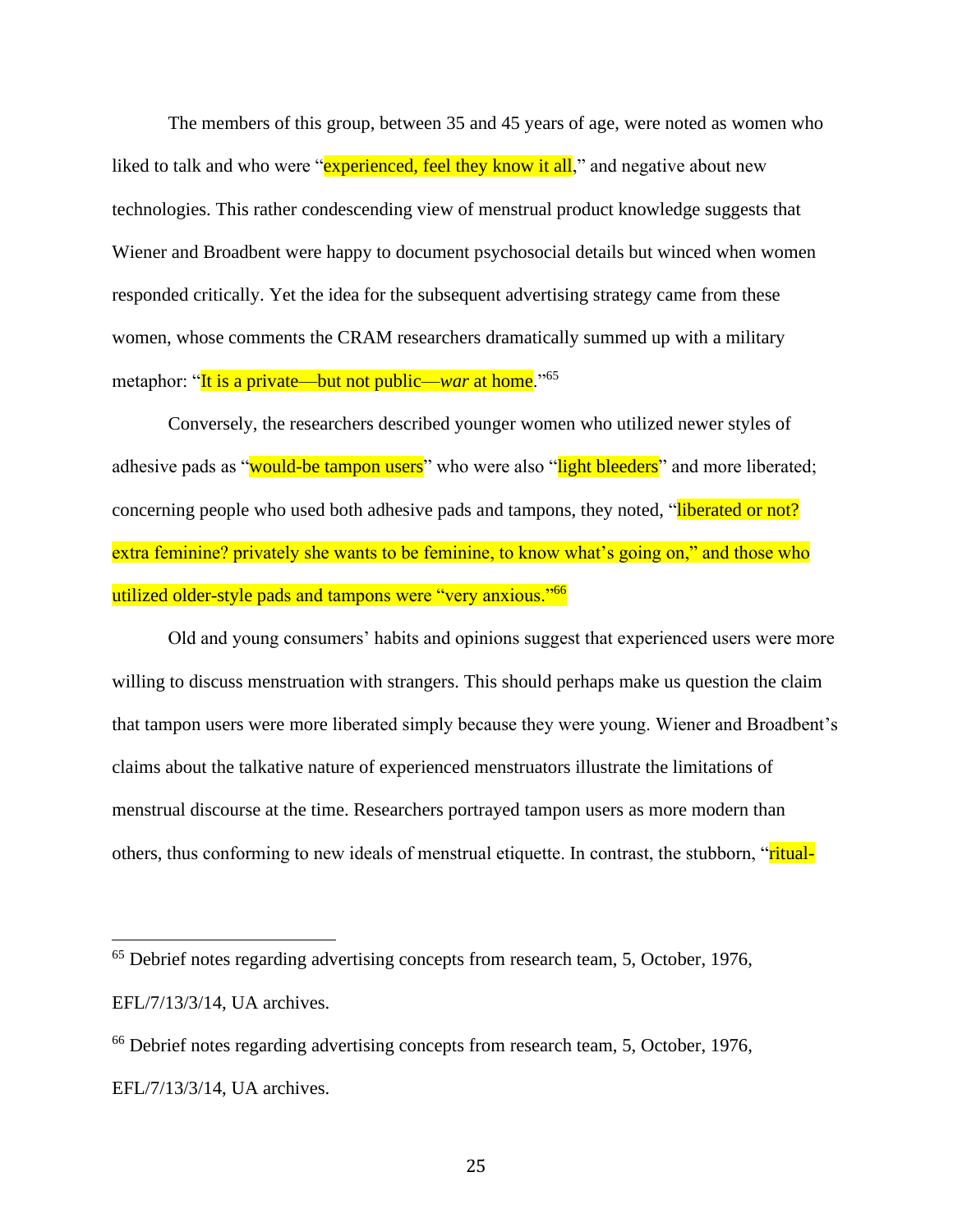bound," and expressive older women were troublesome because they questioned new technology, critiqued the industry, and transgressed against the menstrual taboo by talking openly.

Wiener and Broadbent suggested how to capitalize on diverse menstrual product consumers' life stages, applying their technique for ensuring a psychological connection with consumer groups. The report noted that there were moments in a woman's life when she may be open to changing product habits, namely:

- *Menarche:* she is inexperienced, willing to try.
- *Leaving school/starting work:* appearance matters, odour may now be an issue.
- *Marriage/sex life:* she is a woman. She may be using contraceptives. She feels independent, yet is conscious of her closeness to a **man.**
- *Birth of children:* physical change leads to uncertainty. She may "progress" or "regress."
- *Peri-menopause:* the psychological and physical/practical impact of a heavier flow. She may start work again and her daughters may soon be menstruating. Fears loss of sex appeal.<sup>67</sup>

This systematic review of women suggested that with the right psychological insight, Unilever would be able to capture the attention of young menstruators ripe for technological innovation and eager to differentiate themselves from their mothers.

 $67$  Debrief notes regarding advertising concepts from research team, 5, October, 1976, EFL/7/13/3/14, UA archives.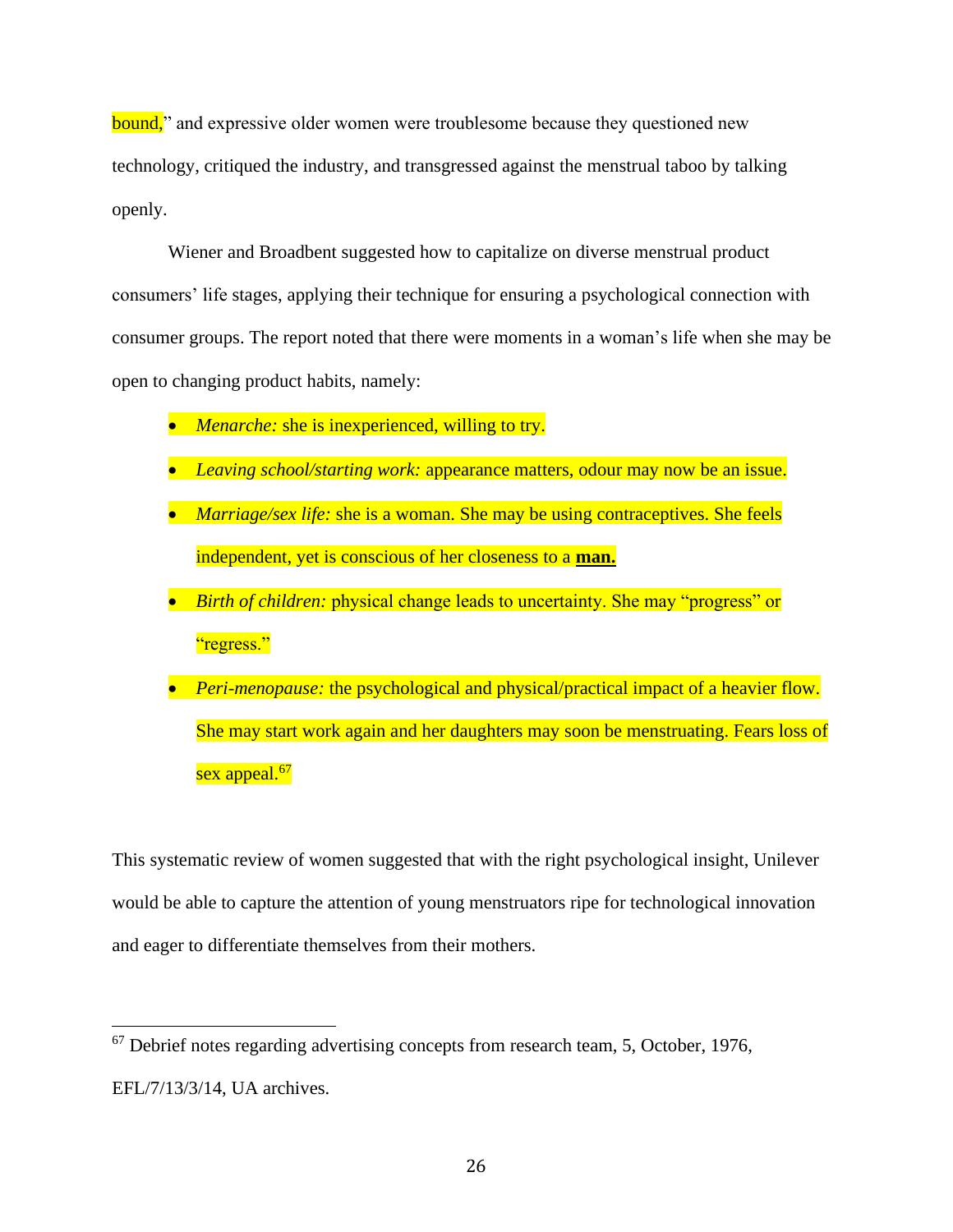## **"The 7-Day War" Campaign**

Although there are no images of the proposed campaigns in the archives, descriptions reveal how women reacted to the marketing and advertising companies' suggestions. The concepts varied widely and were all poorly received by the interviewees. Ideas were summarized by title and linked with selected comments from women:

- The DRY concept—"Too absolute. Arid."
- Shopping for trousers—"Unrealistic."
- Decorating—"Unrealistic too. In any case one would be at home and not perched on a ladder for hours."
- Barbecue—"Fanciful. Not easy to relate to. Somewhat Tampax-ish."
- Theatre—"Too socially out-of-reach."
- The 7-Day War—"Effective, clear, startling. Extreme. A challenge to all."

Because some (but not all) respondents showed interest in the 7-Day War concept, it was presented to the Project Hyacinth Committee as a compromise and potential campaign.

Conceptualizing menstruation as a war was an innovative attempt at empathizing with women and rendering taboo material acceptable for public consumption. In the longer history of menstrual technology, the use of conceptual or metaphorical language had already been vested with a defining power that shapes the ways consumers and nonconsumers think about menstrual blood. For instance, by the 1970s disposable menstrual products had been branded as "feminine hygiene" or "sanitary items," implying that menstruation was linked to femininity, or that it was inherently unsanitary. Such coded terminology was confusing and unhelpful when trying to sell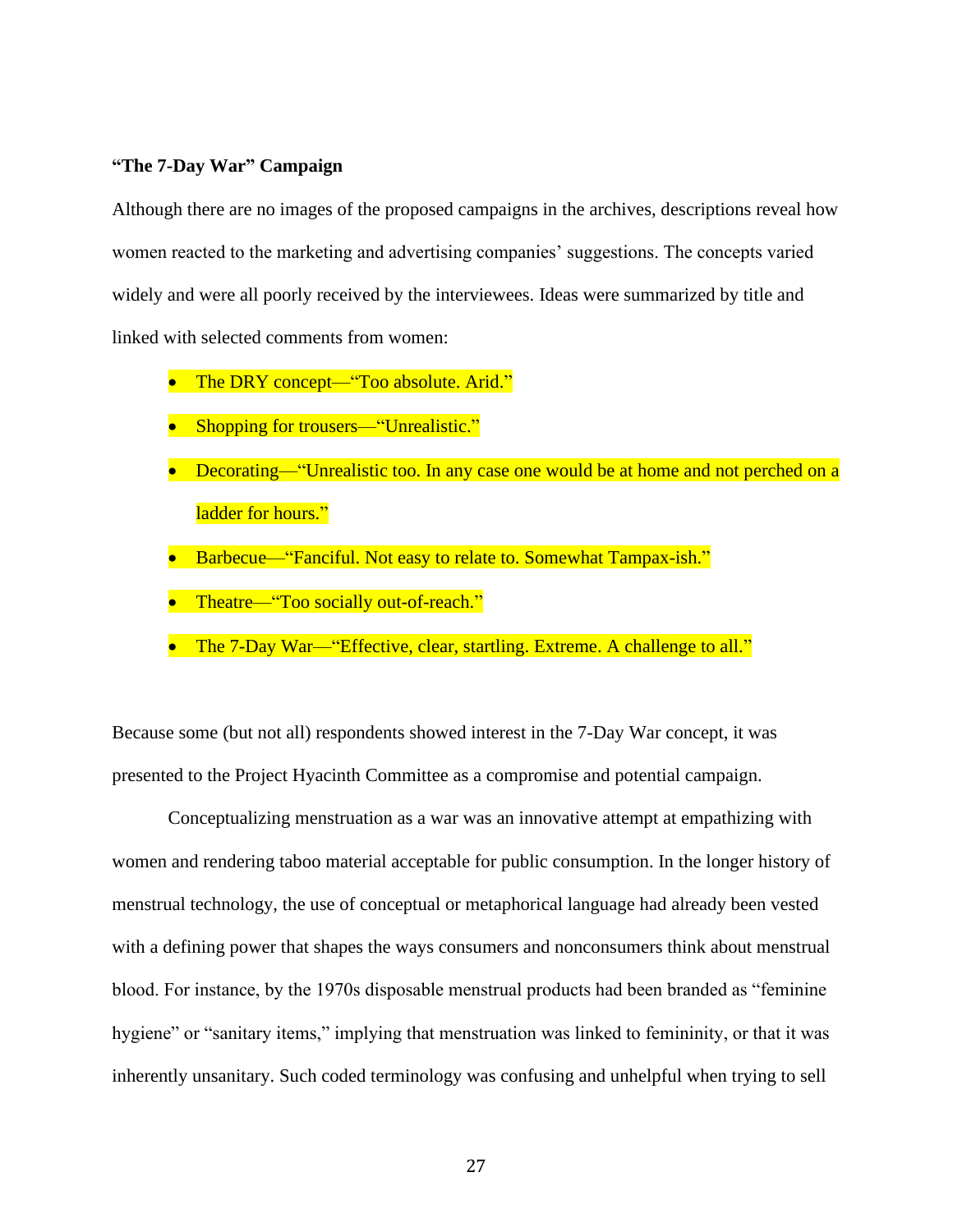technologically innovative products. Without precise description, how could companies begin to attempt to sell new concepts such as superabsorbent tampons?

Although working in a very different context, Carol Cohn's observations about the maledominated sphere of arms control found similar uses of creative language in discussions that were really about deep-seated taboos (in her case, nuclear war and death).<sup>68</sup> She termed this a "technostrategic" language that utilized sanitizing abstractions and gendered tropes that conflated humans with systems.<sup>69</sup> Despite referring to a very different sort of taboo, the uses of technostrategic language in the menstrual product industry show that also professionals tasked with working on the topic felt uncomfortable or confused when discussing the realities of menstruation. In recognizing this discomfort, the market team correctly attributed some value to the long-term technological and bodily expertise that people amass during the course of the menstrual life cycle.

Wiener and Broadbent also recorded women warning that all the proposed campaign ideas included "something almost clinical, masculine, medicinal about them," arguing that any chosen campaign therefore needed a woman and needed "humanising."<sup>70</sup> Here the women equate women with humanity, an important remark at a time when equality between the sexes was increasingly debated in the public sphere. The 7-Day War campaign equated men's wars with conflicts experienced by women, in an attempt to forge a conceptual link to contemporary issues

<sup>68</sup> Cohn, "Sex and Death."

<sup>69</sup> Cohn, "Sex and Death," 692, 697.

 $70$  Debrief notes regarding advertising concepts from research team, 9, October 1976, EFL/7/13/3/14, UA archives.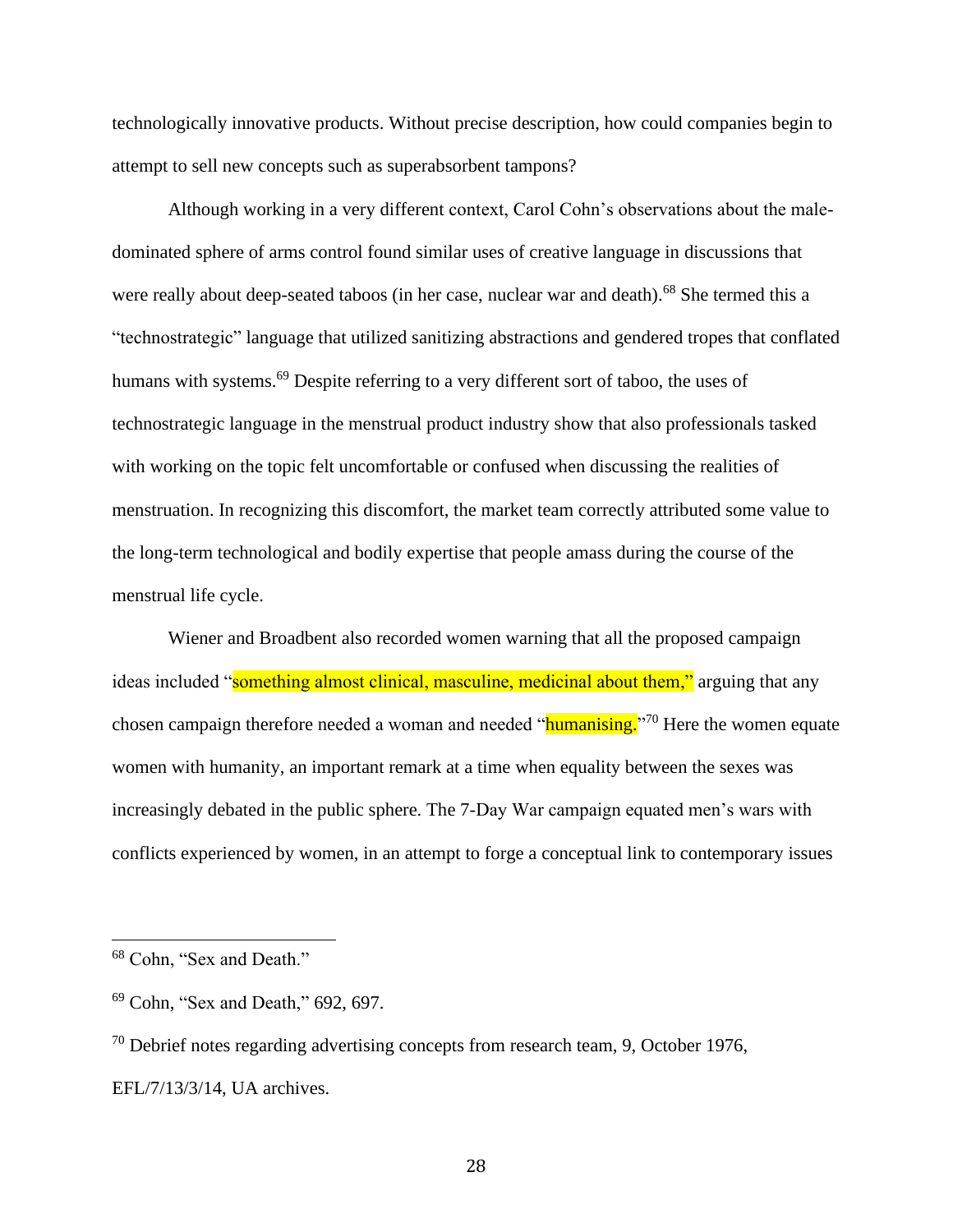as varied and complicated as the 6-Day War (1967), the Cold War, and the Vietnam War (ending in April 1975 and heavily televised).<sup>71</sup>

The link between masculinity, military metaphors, and menstruation had already been explored by feminists and writers. In feminist journalist Gloria Steinem's 1978 essay "If Men Could Menstruate," she philosophized about a gender-swapped world where men experienced a menstrual cycle and celebrated it as a brutal and respectable undertaking akin to military conflict.<sup>72</sup> Steinem's amusing essay crystallized the feminist argument that most events associated with men, be it war or menstruation, were glorified and justified. In a gender-swapped world, she joked, men would turn menstruation into a competition about who experienced the heaviest cycle or most pain.<sup>73</sup> In the same decade, Stephen King's popular novel *Carrie* saw menstruation as a plot device in a horror story that nevertheless empathically detailed the brutality of menstrual shame, as well as confusion about tampons.<sup>74</sup>

<<figure 3 about here>>

 $71$  On the 1970s counterculture anti-war and antinuclear movements driven by women: Hughes, "Burning Birth Certificates."

<sup>&</sup>lt;sup>72</sup> Gloria Steinem wrote, "Generals, right-wing politicians, and religious fundamentalists would cite menstruation ('*men*-struation') as proof that only men could serve God and country in combat, ("You have to give blood to take blood")…" (Gloria Steinem, "If Men Could Menstruate," *Ms Magazine,* October 1978).

<sup>73</sup> On queerness and menstruation: Fahs, *Out for Blood.* 

<sup>74</sup> King, *Carrie*; on the horror tropes to describe menstruation: Lindsey, "Horror, Femininity."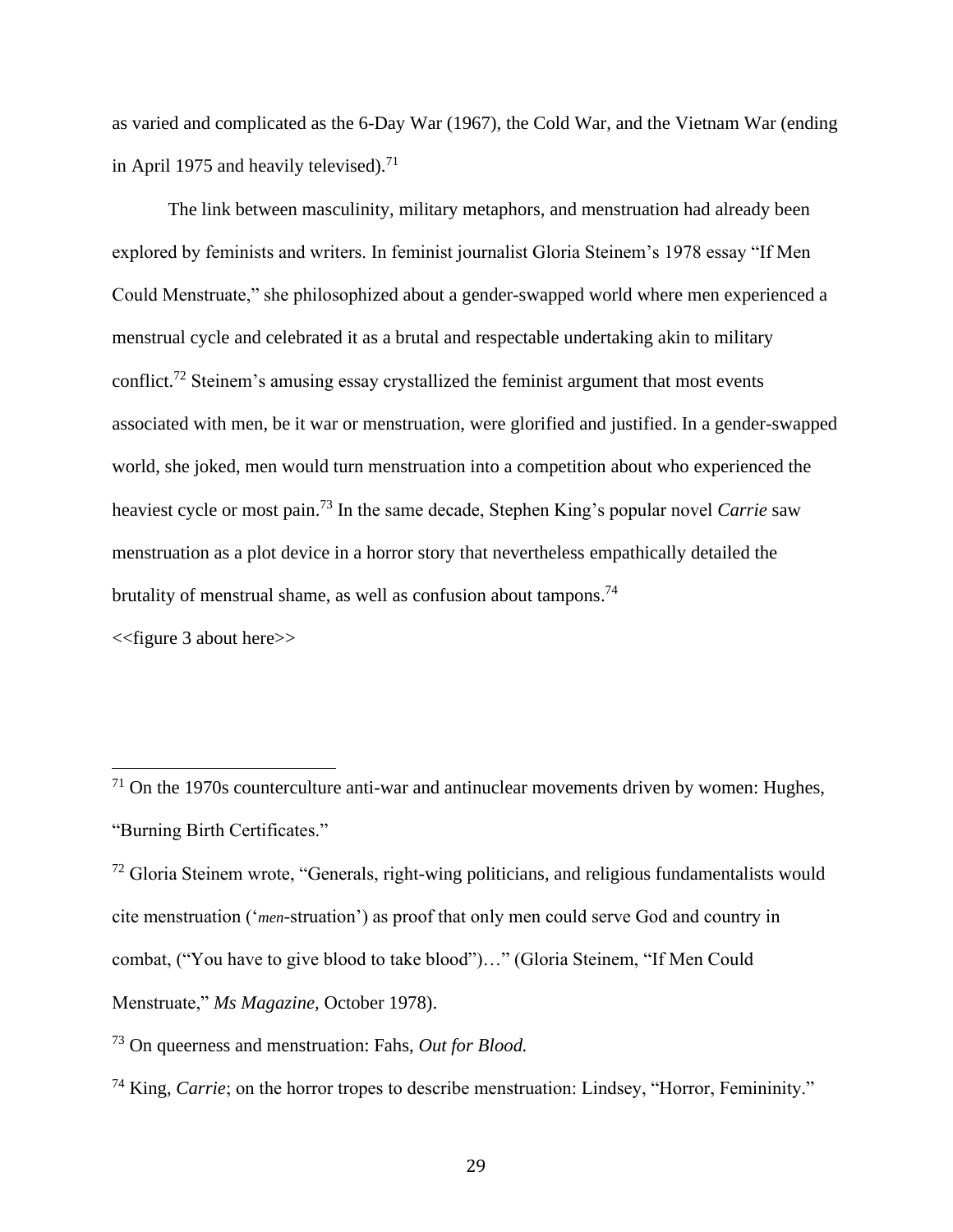These literary statements underlined the ironies of a society that had become more acquainted with bloody wars on television than menstrual blood, as well as a sign of a wider cultural shift regarding menstruation, which might have reached Unilever. Since both war and anti-war movements were very much part of the decade, some advertisers were already actively co-opting the anti-war movement, the women's movement, and the "war of the sexes" in their menstrual product campaigns, promising a revolution, empowerment, and freedom—notably rhetoric that also suggests a way out of conflict or war.<sup>75</sup>

In their discussions of the 7 Day-War campaign, Unilever apparently sought to empathize with women through taking their concerns about menstruation seriously in a world where this was generally unspoken, and they thought a military analogy would lend some legitimacy to women's concerns. The censorship of menstrual advertising may well have sensitized the group to the realities of menstrual taboos and the difficulties involved in creating and selling products. The Project Hyacinth Committee thus noted the embarrassment about making public an essentially private affair, signaling that consumers and corporations alike would struggle to discuss or sell menstrual technologies openly.

Empathizing with women through comparing their experience to men's life at war reveals some interest in acknowledging the troubles of menstruating. Since little could be written or visually represented regarding menstruation in commercial formats, the committee agreed that the war concept easily "defines the problem" and "gave a solution." The campaign aimed to be "**flattering**" because it accepted the difficulties women had by elevating menstruation into the higher status of war. But the campaign would "include emotional benefit as well—peace of

<sup>75</sup> Vostral, *Toxic Shock*, 46.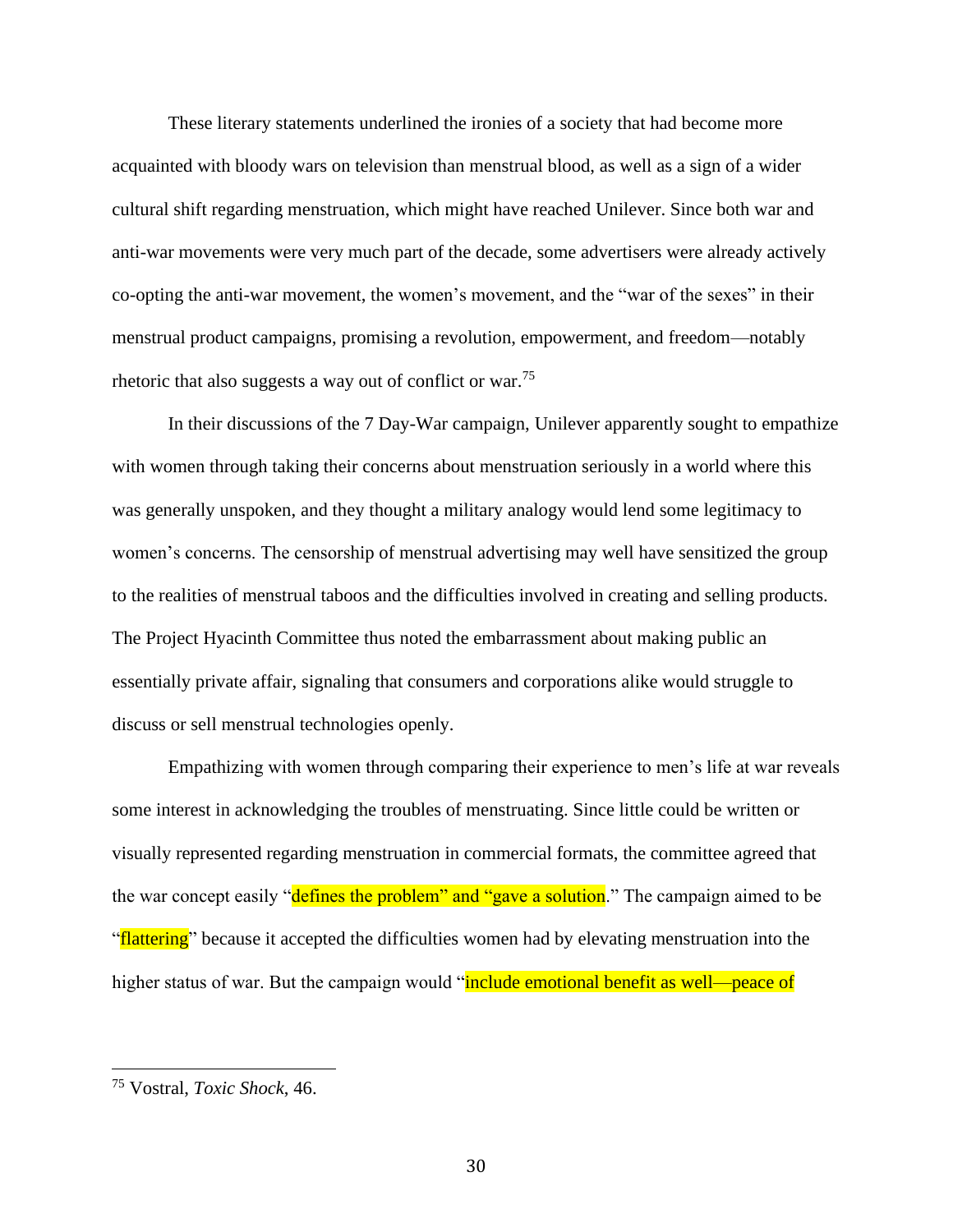mind" by promising a technology that could effectively hide menstrual blood once and for all.<sup>76</sup> Here, the technological solution is conceptualized as "peace" in the war on menstruation. Yet the committee's sympathy collapsed at many stages of development. By describing menstruation as a problem, the committee blended all menstrual experience into the pain and struggle that only some interviewees expressed.

Today, we can only imagine what Unilever's "extreme" campaign would have looked like. A battlefield would certainly justify images of blood, but who would be fighting, and why? Would we have seen an army of women, tampons fired as bullets through the air, with tanks and bombs producing fireworks of blood and guts?<sup>77</sup> Or would the fighters be men and the conflict more traditional, with only symbols signifying the likeness of the experience? Would the properties of Lyogel and new menstrual technology be directly compared to technologies of war, perhaps rendering the product the ultimate nuclear option against the enemy of menstruation? <<figure 4 about here>>

Certainly, the challenge of balancing censorship, product information, humor, and metaphor would have been staggering.

# **Termination and Consequences**

<sup>76</sup> Debrief notes regarding advertising concepts from research team, 9, October 1976, EFL/7/13/3/14, UA archives.

 $77$  On military metaphors in medicine: Nie et al., "Healing without Waging War"; Wiggins,

<sup>&</sup>quot;Stop Using Military Metaphors"; Shapiro, "'Violence' in Medicine."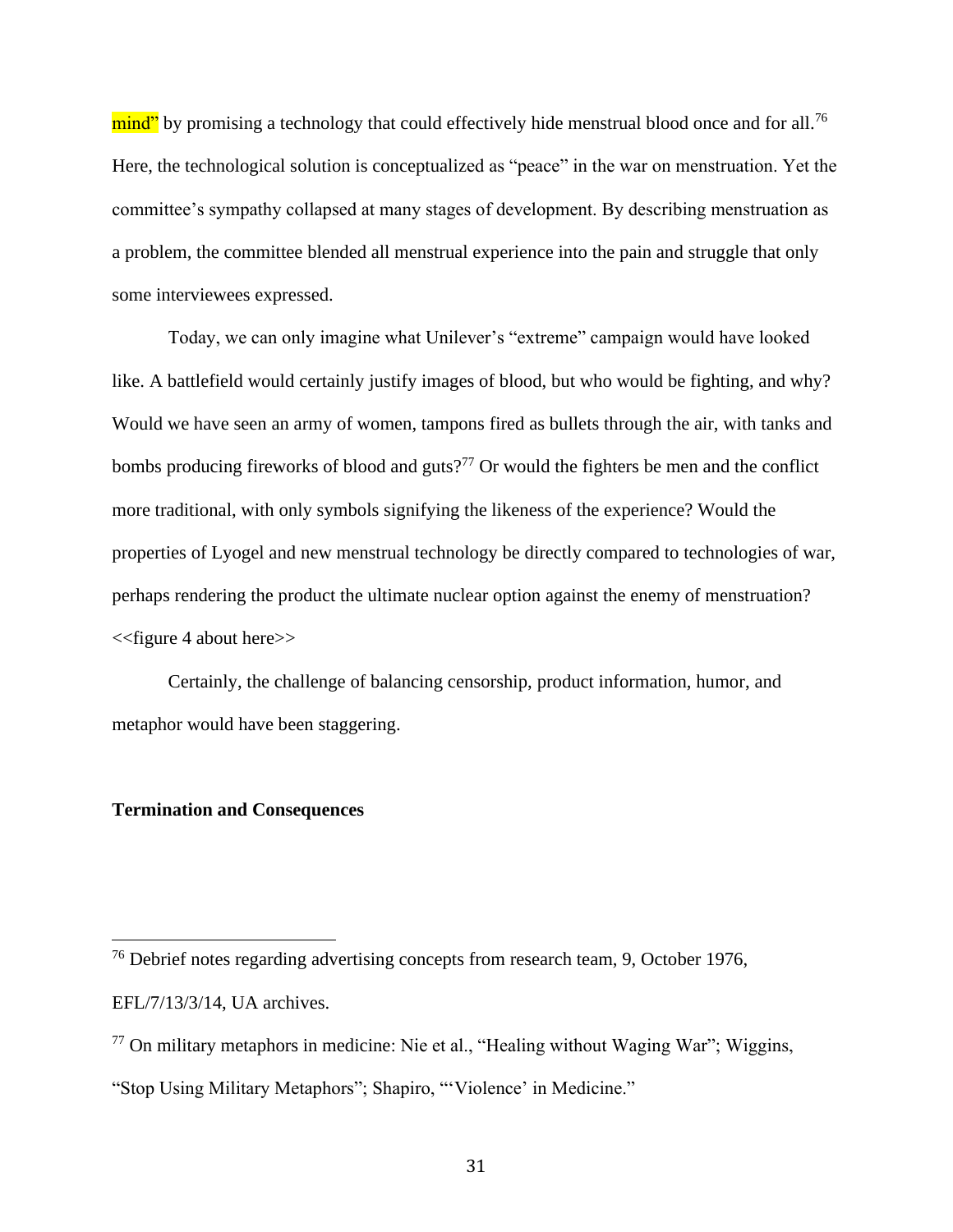In the midst of the 7-Day War debate, Procter & Gamble launched Rely in America earlier than planned, in 1978. The committee cautiously waited to see how the product would be received and witnessed the subsequent chaos, as many Rely users became ill with TSS, and some even died.<sup>78</sup> The ensuing litigation against Rely resulted in a temporary dip in the market before Procter & Gamble recalled their ill-fated product in 1980. The scandal was reported internationally, but since illness and death mostly occurred in the United States, international tampon users were less directly affected.<sup>79</sup> In Britain, the first reports came in the summer of 1980. Soon thereafter, on September 23, the committee ended Project Hyacinth, the development of Lyogel, and all work on the "7-Day War" campaign. Another research project to develop Lyogel in baby diapers was also halted.<sup>80</sup> Yet the Project Hyacinth case and attempts to mimic Rely give insight into a larger story than TSS.<sup>81</sup> By the late 1970s, the committee focused mainly on competitors' efforts and were thus less equipped to successfully integrate innovations such as Lyogel into the overall business landscape at Unilever. Project Hyacinth ended, as Jones has

<sup>&</sup>lt;sup>78</sup> Letter to Sir David Orr regarding Tampax "Rely is currently in test markets" and competitors are considering superabsorbents, September 18, 1978, on Smith & Nephew takeover, GB1752/BD/SC/3/486, UA archives.

<sup>79</sup> Vostral, *Toxic Shock*, 81–82.

<sup>&</sup>lt;sup>80</sup> Notes of discussion, September 23, 1980, and meeting, November 4, 1980, Project Hyacinth Papers, GB1752/BD/SC/487, UA archives.

<sup>&</sup>lt;sup>81</sup> Vostral notes, "It is unfair to characterize this lack of oversight (the dangerous CMC-TSS connection) as purposeful, yet the zeal for superabsorbent overrode their downside" (*Toxic Shock*, 25).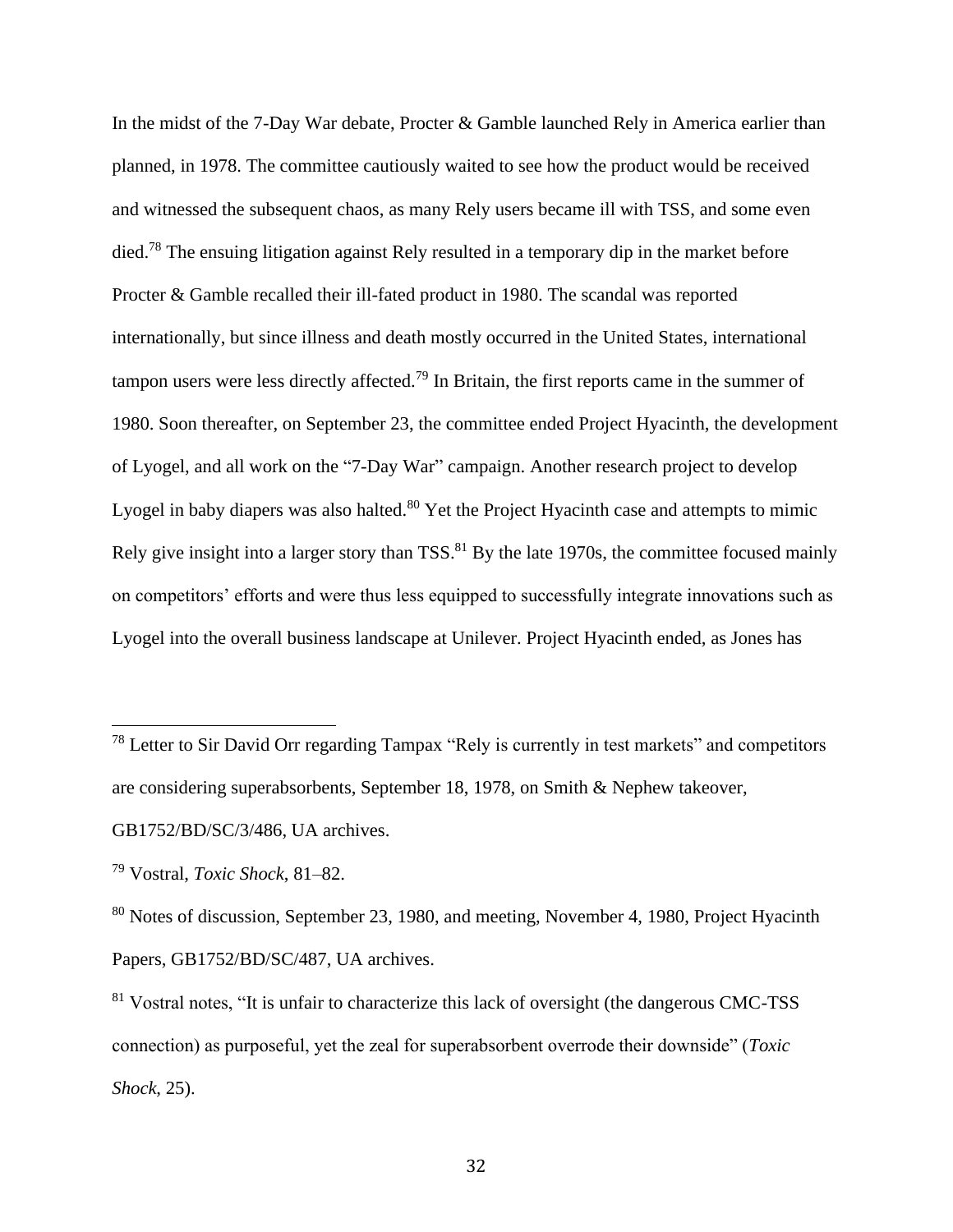noted, also because of poor management of the project by Unilever's top-level decisionmakers.<sup>82</sup>

The consequences for the corporation were far-reaching; it had spent £15 million and ceded menstrual product domination to others.<sup>83</sup> Later, even Procter & Gamble managed to reenter the market with pad brand Always. By 1997, they had also acquired Tambrands Inc. and Tampax, which Unilever had tried to buy in the late 1970s. Meanwhile, in Britain, SAND had collapsed, while Swedish Mölnycke had become a multinational corporation with increasing success there. Unilever thrived in other areas, while the international menstrual technology market has remained dominated by other large multinational corporations ever since.

The history of Project Hyacinth reveals the complicated links between the development of gendered technology, innovation, and consumers' expertise. Overall, the Project Hyacinth Committee sought to create a product aimed at women and therefore needed to understand them. Yet women were often essentialized and described in tropes, by both men and women market researchers. Flickers of resistance to Unilever's proposed product, marketing campaign, and the general industry appear at intervals, revealing the multifaceted approach consumers inhabit when critiquing, analyzing, and consuming menstrual products.

Centering on the women interviewed shows how their insights both underpinned and pushed against the project. Market reports serve an important and unintended purpose beyond the

33

<sup>82</sup> Jones, *Renewing Unilever*, 287. Also "Shanks v Unilever Plc. Patents Court," *Report of Patent, Design and Trade Mark Cases* 131, no. 11 (2014), 829–64, stating losses of £15 million related to Project Hyacinth.

<sup>83</sup> Jones, *Renewing Unilever*, 285–88.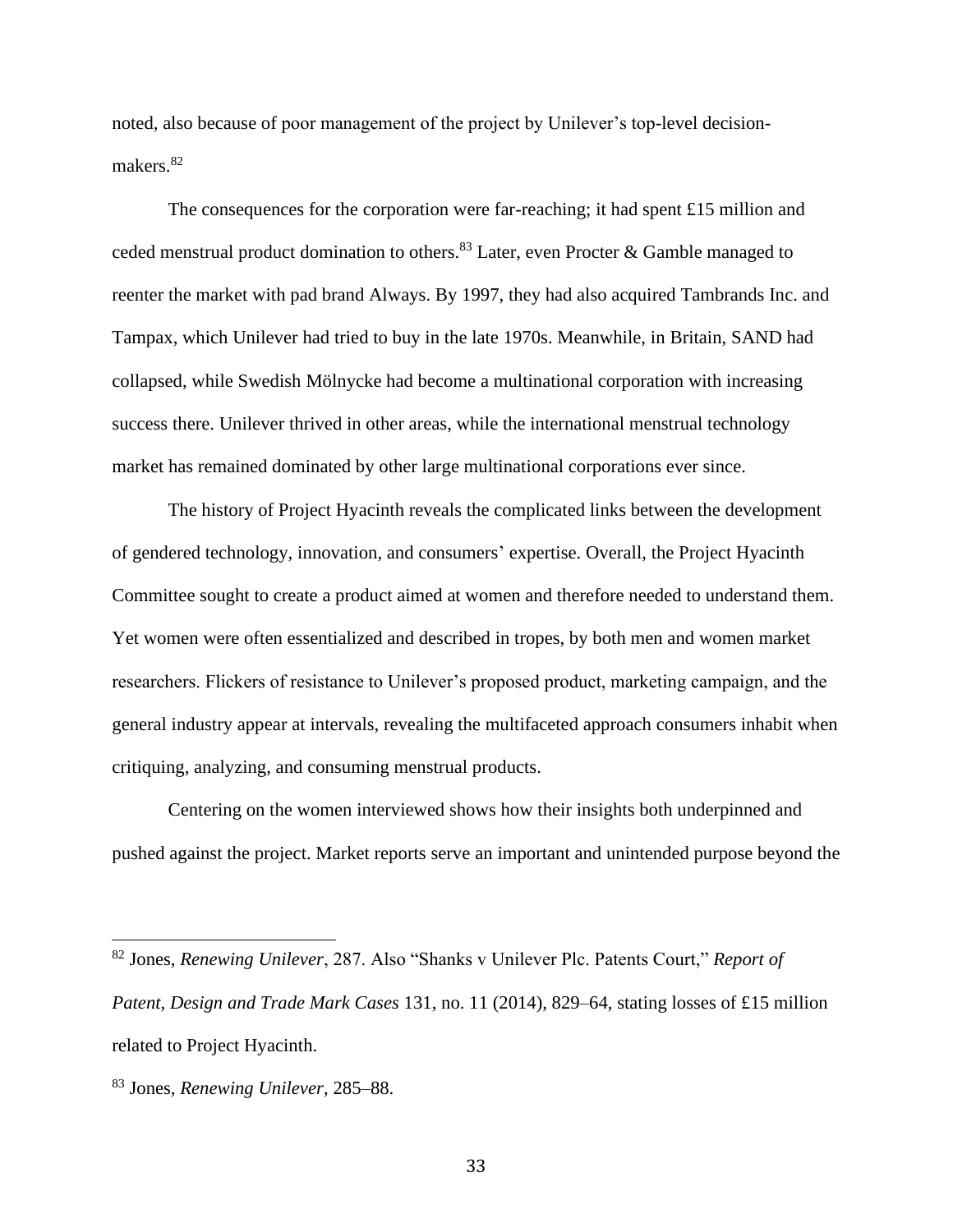obvious financial goal: they document the lived experience of menstruation and use of menstrual product technologies in times before it was acceptable to talk about these topics. The women's testimonies evidence technological expertise (regarding Rely), visual and textual innovation (comments on branding and advertising), linguistic awareness, and a vast bank of knowledge about the menstrual body. This analysis of Project Hyacinth extends science and technology studies scholarship on users and innovation, brings it into dialogue with feminist business history, and adds nuance to the history of women's role in an environment typically considered masculine.

As Jones suggests, Unilever's moments of failure may well provide historians with a rich and untapped reserve of archival and research material not readily or publicly available if the endeavor had succeeded. Project Hyacinth archives also provide insight into a hyper-gendered corporate environment and its approach to hyper-gendered products such as tampons. In a "maleconstructed stage," as Oldenziel argues, "women who enter the male-defined technical stage must always look like amateurs."<sup>84</sup> In the case of Project Hyacinth, Unilever successfully capitalized on women's extensive knowledge about the reproductive system, as they would also do during the development of home pregnancy test Clearblue.<sup>85</sup>

Rather than pointing out the obvious difference in gender and power balance between men and women (already documented and analyzed by Jones), this narrative notes the pervasive use of gendered and especially war metaphors to develop, market, and sell menstrual products in

<sup>84</sup> Oldenziel, *Making Technology Masculine*, 190.

<sup>85</sup> For the comparative story of Clearblue: Jones, *Renewing Unilever*, 292–96; Jones and Kraft, "Corporate Venturing"; Olzynko-Gryn, "Thin Blue Lines."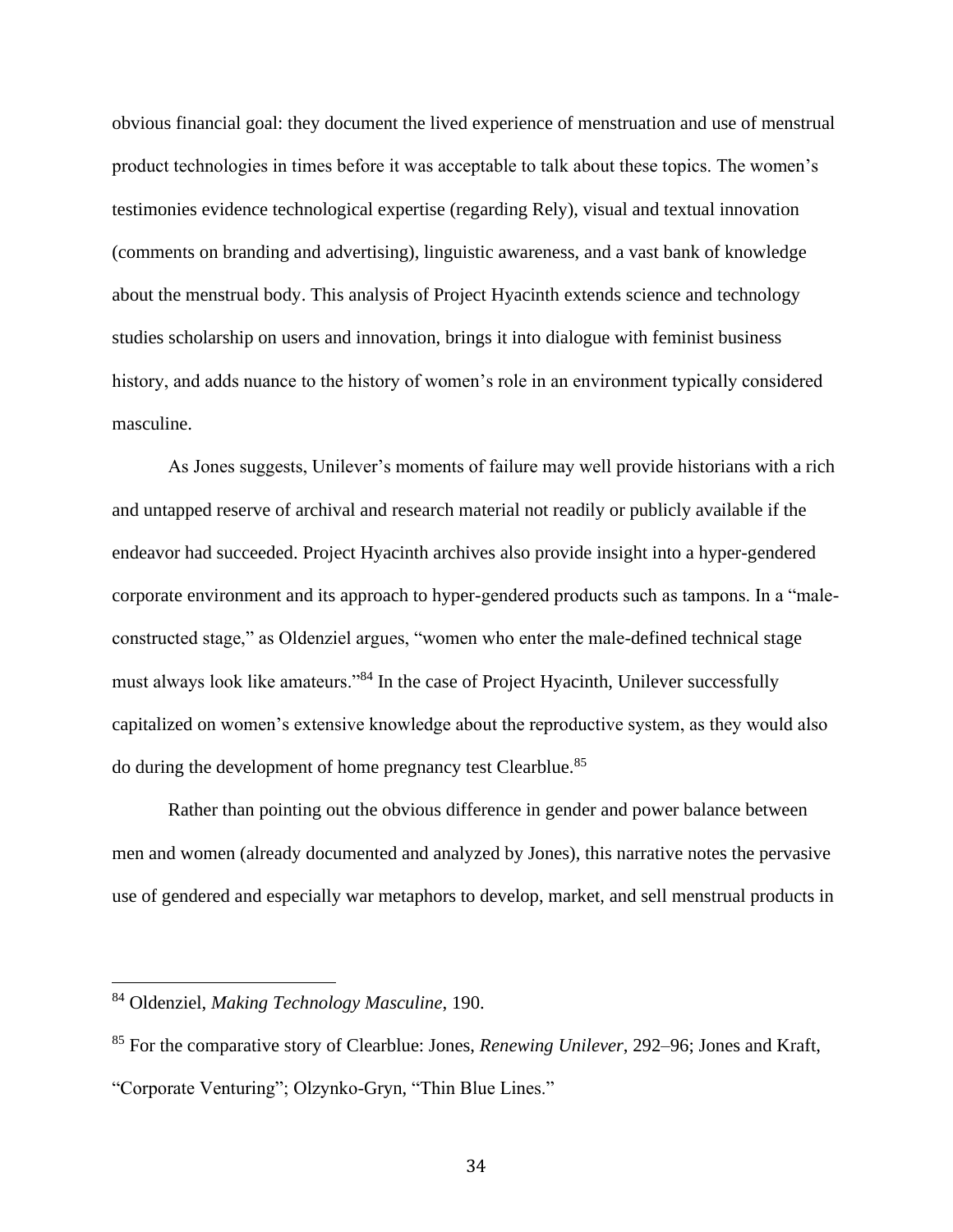the late twentieth century.<sup>86</sup> Project Hyacinth reveals a corporate culture unsurprisingly driven by rivalry, which often framed the race to develop new products as a conflict, and menstruation as a warlike situation. In contrast, years after Project Hyacinth ended, the Greenham Common Women's Peace Camp made posters joking that "War is Menstruation Envy!" in their protests against nuclear war, suggesting a humorous, bold, and new type of public menstrual culture far beyond the boundaries of the menstrual product industry and imbued with a new era of politics and language.<sup>87</sup>

# <<figure 5 about here>>

Yet these activist women were likely also consumers of menstrual products, underlining the playful, critical, and practical relationship many users of these technologies continued to foster.

Although Project Hyacinth never reached the market, the themes of its conception still echo in menstrual culture today. Consumers, activists, and policy makers are still concerned about the price and safety of products.<sup>88</sup> For the women who gave evidence to Unilever's market

<sup>88</sup> Ending Period Poverty: A proposal for a Bill to ensure free access to sanitary products, including in schools, colleges and universities, Consultation Monica Lennon MSP for the Scottish Parliament, August 2017; see UK Government's Period Poverty Taskforce (announced 2018); van Eijk et al., "Menstrual Cup Use"; guidance for industry and FDA staff on menstrual tampons and pads: "Menstrual tampons and pads: Information for premarket notification submissions—Guidance for industry and FDA staff," 2005, FDA-2020-D-0957.

<sup>86</sup> Jones, *Renewing Unilever*, 261–65.

<sup>87</sup> Liddington, *Road*, 257.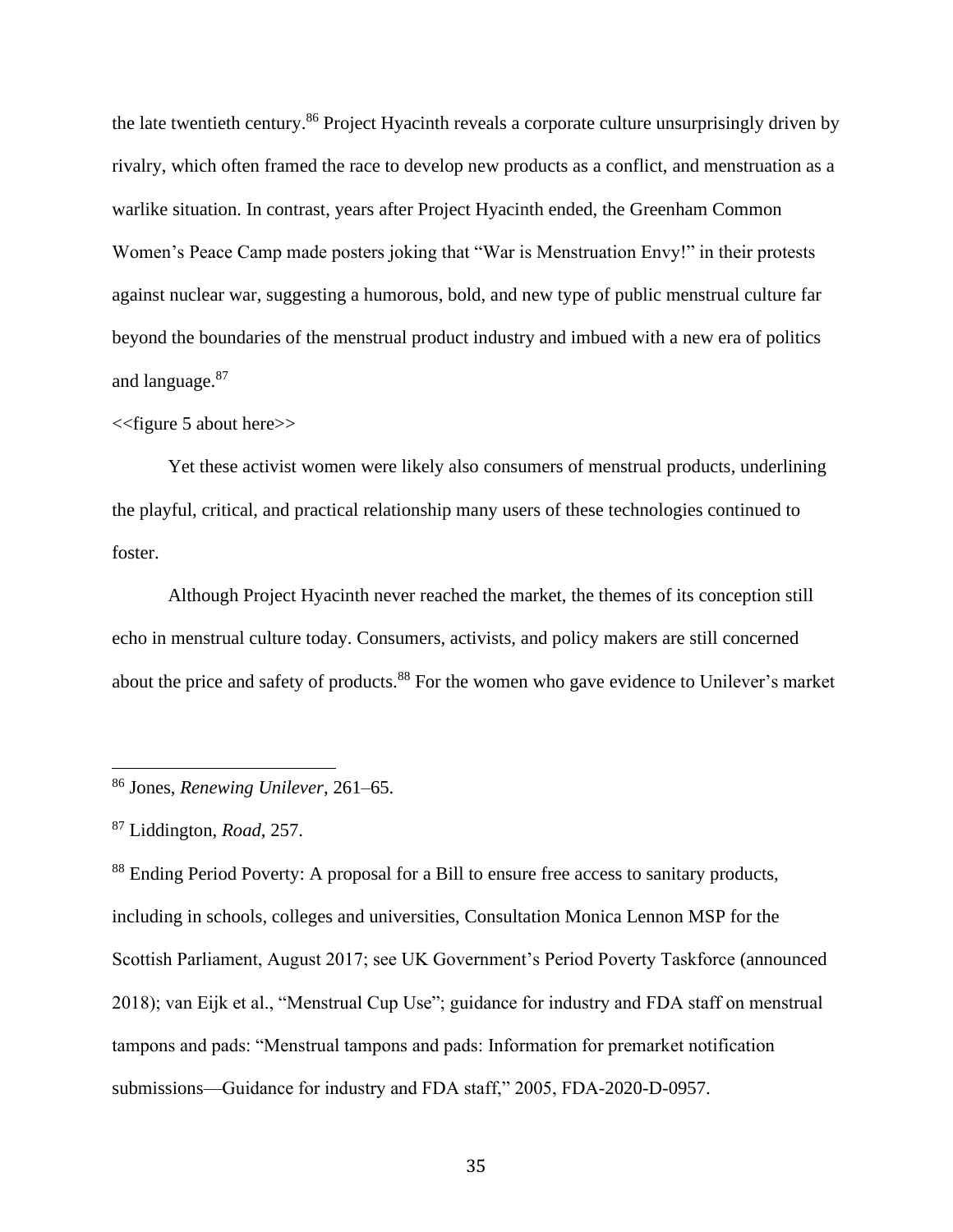researchers over forty years ago, this new world may appear the strangest of all. Their insights about gender, menstruation, and innovation are everywhere today—from the rise of the environmentally friendly and more cost-effective menstrual cup, to the accepted use of the term "menstrual" rather than "feminine" products, to the End Period Poverty campaigns run by the Scottish, British, Indian, Canadian, and Kenyan governments, to name a few.<sup>89</sup> Project Hyacinth is one of many examples of the Global North's interest in the menstrual market and the subsequent rise of what lawyer Bridget Crawford has termed "menstrual capitalism."<sup>90</sup> Thus, knowledge of this history is useful for people who menstruate, who continue to invest in the menstrual product market month after month, and whose ongoing concerns about product safety and industry integrity remain vital for the health of consumers and market alike.<sup>91</sup>

# **Bio/Acknowledgments**

<sup>89</sup> Przybylo and Fahs, "Empowered Bleeders." The term "Period Poverty" was popularized by activists in the 2010s: Okamoto, *Period Power*. Feminists have discussed the cost of menstrual products as an economic and gender equality issue since at least the late 1960s. <sup>90</sup> Bridget Crawford, "Against Menstrual Capitalism," *Feminist Law Professors* (blog), June 25, 2018, [https://www.feministlawprofessors.com/2018/06/against-menstrual-capitalism/.](https://www.feministlawprofessors.com/2018/06/against-menstrual-capitalism/) <sup>91</sup> In 2018, Kimberly-Clark recalled their U by Kotex® Sleek® tampons, after women reported feeling ill. U.S. Congresswoman Carolyn B. Maloney is still advocating for stronger safety regulations through the 1997 Tampon Safety and Research Act and 1999 Robin Danielson Act (Danielson died from TSS), with bills in the 2000s.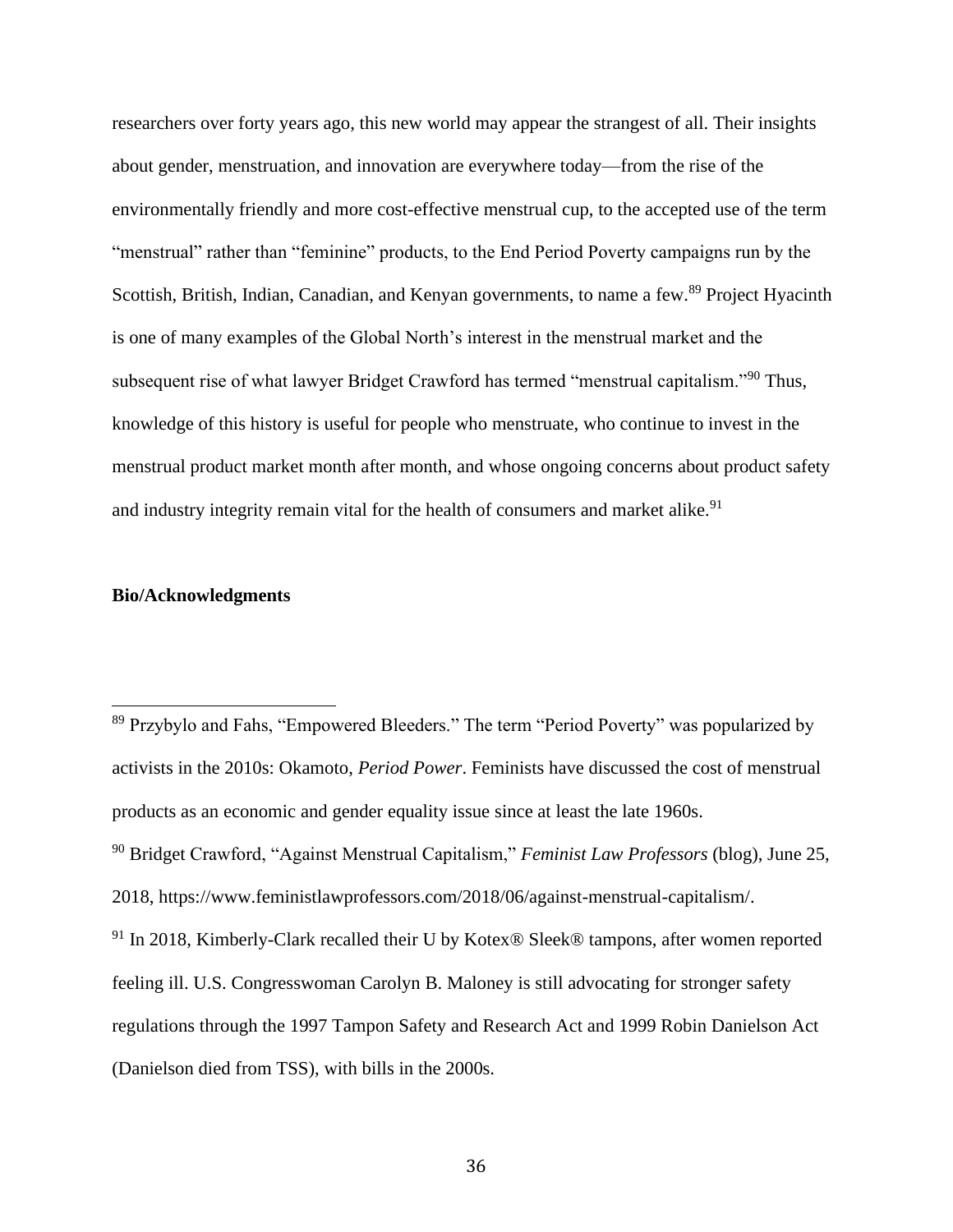Dr. Camilla Mørk Røstvik is an art historian at the University of Leeds. The author would like to thank the Unilever Archives, Liverpool, and the audience at the 2019 Society for Menstrual Cycle Research conference for their questions, especially from Professor Sharra Vostral. Sincere thanks to Dr. Catherine Spencer, Dr. Jesse Olszynko-Gryn and Professor Geoffrey Jones and warm thanks to editors Ruth Oldenziel and Hermione Giffard and reviewers for generous feedback and support. This research was supported by a Leverhulme Early Career Fellowship.

## **Bibliography**

# *Archival Sources*

Anne Olson Papers, Donna Novak Coles Georgia Women's Movement Archives, Special Collections and Archives, Georgia State University Library, Georgia University, Atlanta, GA, U.S.A. (GSU)

Duke University Archives, Duke University, Durham, NC, U.S.A. (DUA)

Unilever Archives, Port Sunlight, Liverpool, U.K. (UA). Material from the following collections are cited: GB1752/BD/SC/3/486: Special Committee Papers: 'Corporate Development – Disposables' 1976-1978, GB1752/EFL/7/13/3: Reports Regarding Sanitary Protection (including EFL/7/13/3/9: Report 'Project Hyacinth' 1975 and EFL/7/13/3/14: Report 'Project Hyacinth' 1976), GB1752/BD/SC/487: Project Hyacinth Folder 1973-1980.

## *Published Sources*

Beier, Lucinda McCray. "'We Were Green as Grass': Learning about Sex and Reproduction in Three Working-Class Lancashire Communities, 1900–1970." *Social History of Medicine* 16, no. 3 (2003): 461–80.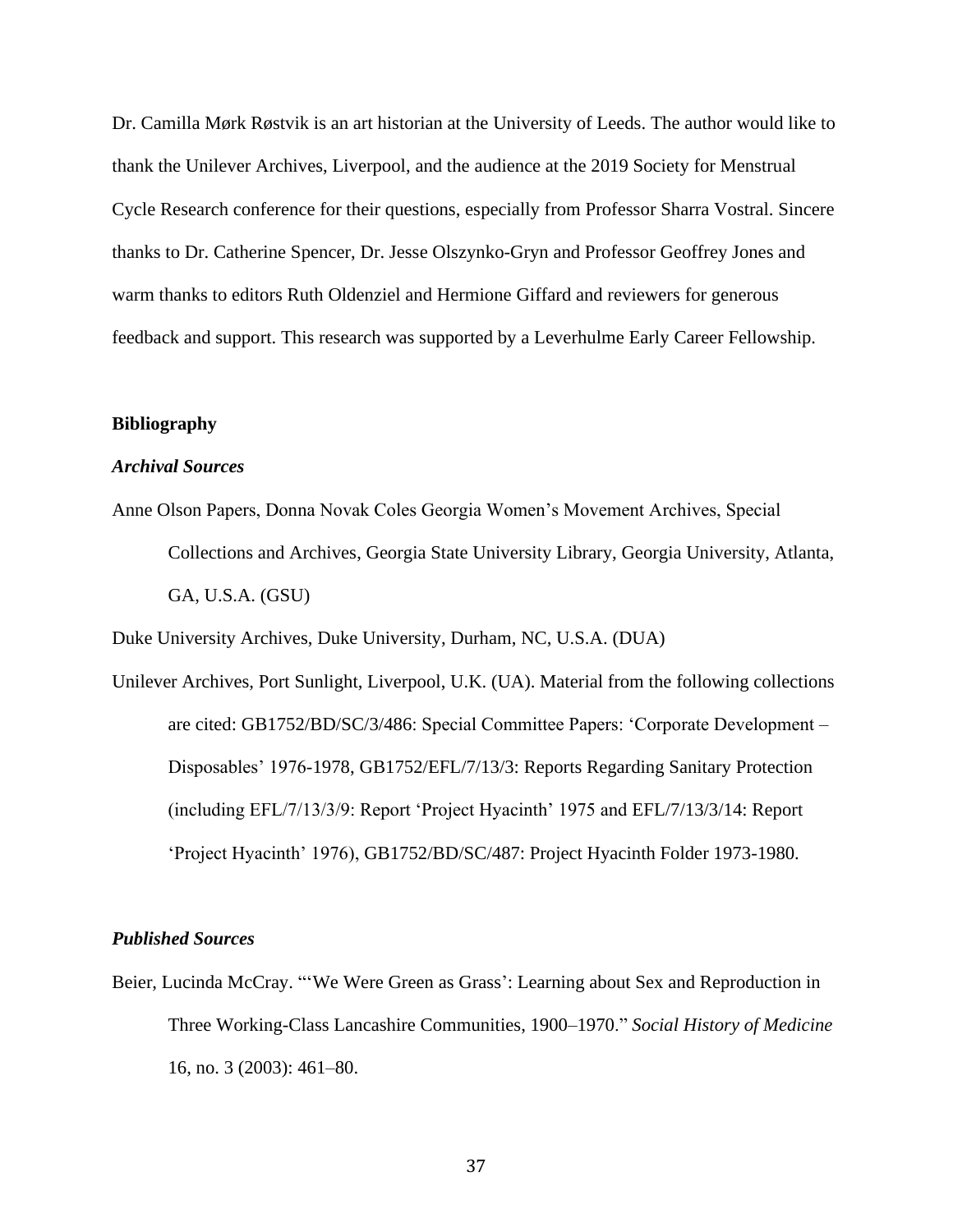Benninghaus, "Modern Infertility." In Hopwood, Flemming, and Kassel, *Reproduction: Antiquity to the Present Day*. Cambridge: Cambridge University Press, 2018: 457-471*.*

Bildhauer, Bettina. *Medieval Blood*. Cardiff: University of Wales Press, 2006.

- Bobel, Chris. *The Managed Body: Developing Girls and Menstrual Health in the Global South*. London: Palgrave Macmillan, 2019.
- Bobel, Chris. *New Blood: Third Wave Feminism and the Politics of Menstruation*. New Brunswick: Rutgers University Press, 2010.
- Bobel, Chris, Inga T. Winkler, Breanne Fahs, Katie Ann Hasson, Elizabeth Arveda Kissling, and Tomi-Ann Roberts, eds. *Palgrave Handbook of Critical Menstruation Studies*. London: Palgrave, 2020.
- Boeva, Yana, Devon Elliott, Edward Jones-Imhotep, Shezan Muhammedi, and William J. Turkel. "Doing History by Reverse Engineering Electronic Devices." In Sayers, *Making Things and Drawing Boundaries*, 163–76*.*
- Cockburn, Cynthia. "Technology, Production and Power." In *Inventing Women: Science, Technology and Gender*, edited by Gill Kirkup and Laurie Smith Keller, 196–211. Cambridge: Polity, 1992.
- Cohn, Carol. "Sex and Death in the Rational World of Defence Intellectuals." *Signs* 12, no. 4 (1987): 687–718.
- Creager, Angela, Elizabeth Lunbeck, and Londa Schiebinger, eds. *Feminism in Twentieth-Century Science, Technology and Medicine.* Chicago: University of Chicago Press, 2001.
- de Chadarevian, Soraya. "The Making of an Entrepreneurial Science: Biotechnology in Britain 1975–1995." *Isis* 102, no. 4 (2011): 601–33.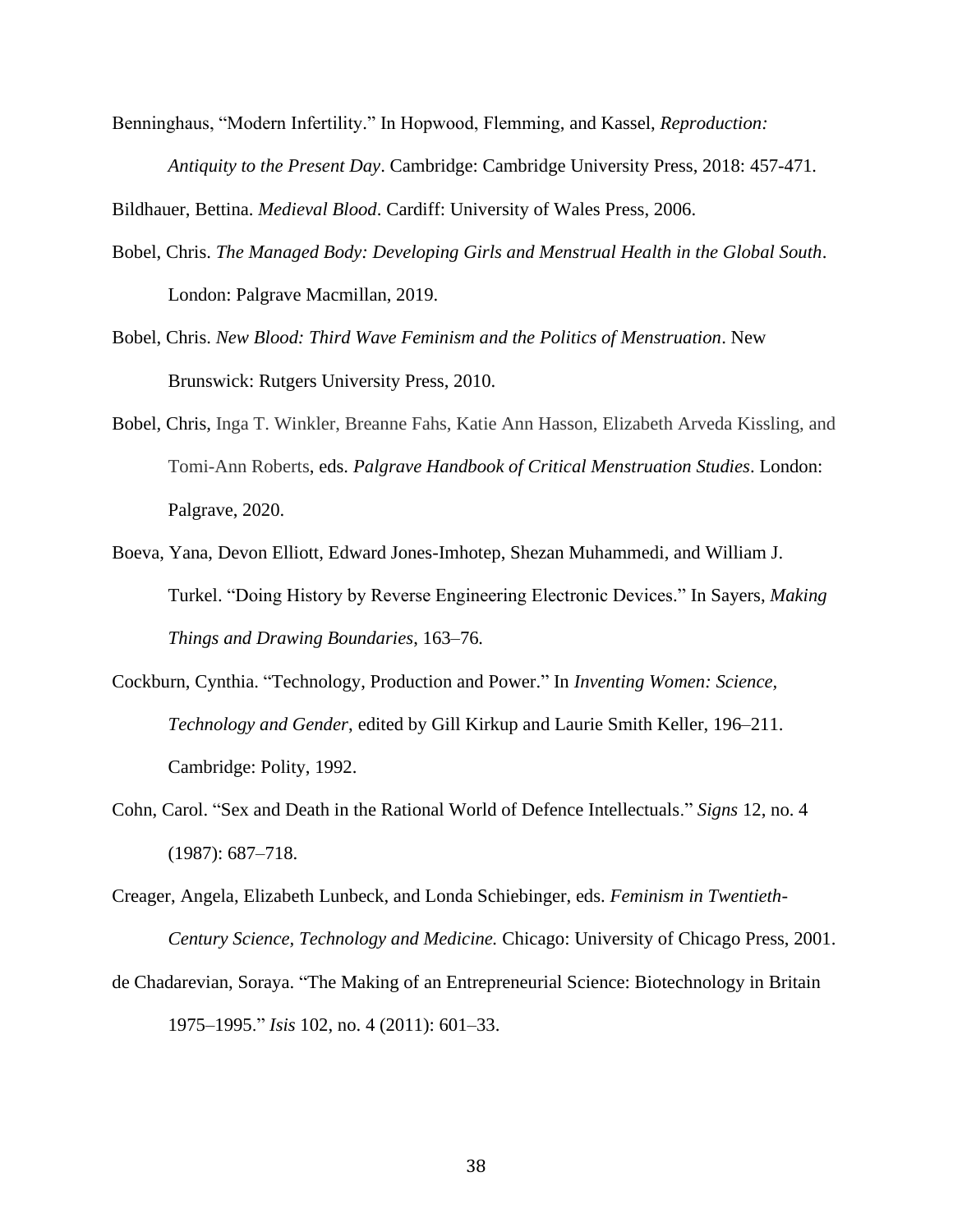- Delaney, Janice, Emily Toth, and Mary Jane Lupton. *The Curse: A Cultural History of Menstruation*. Champaign: University of Illinois Press, 1988.
- Dickinson, Robert L. "Tampons as Menstrual Guards." *Journal of American Medical Association* 128 (1945): 490–94.
- Dyer, David, Frederick Dalzell, and Rowena Olegario. *Rising Ride: Lessons from 165 Years of Brand Building at Procter & Gamble.* Boston: Harvard Business School Press, 2004.
- Fahs, Breanne. *Out for Blood: Essays on Menstruation and Resistance*. New York: SUNY Press, 2016.
- Fisher, Kate. *Birth Control, Sex, and Marriage in Britain, 1918*–*1960*. Oxford: Oxford University Press, 2006.
- Freidenfelds, Lara. *The Modern Period: Menstruation in Twentieth-Century America*. Baltimore: John Hopkins University Press, 2009.
- Gaudillière, Jean-Paul. "Better Prepared Than Synthesized: Adolf Butenandt, Schering Ag and the Transformation of Sex Steroids into Drugs." *Studies in History and Philosophy of Science Part C* 36, no. 4 (2005): 612–44.
- Ginsberg, Elaine. *Passing and the Fictions of Identity*. Durham: Duke University Press, 1996.
- Hensmans, Manuel, and Gerry Johnson. *Strategic Transformation: Changing While Winning.* New York: Palgrave Macmillan, 2012.
- Hopwood, Nick, Rebecca Flemming, and Lauren Kassel, eds. *Reproduction: From Antiquity to the Present Day*. Cambridge: Cambridge University Press, 2018.
- Hughes, Richard. "Burning Birth Certificates and Atomic Tupperware Parties: Creating the Antiabortion Movement in the Shadow of the Vietnam War." *Historian* 68, no. 3 (2006): 541–58.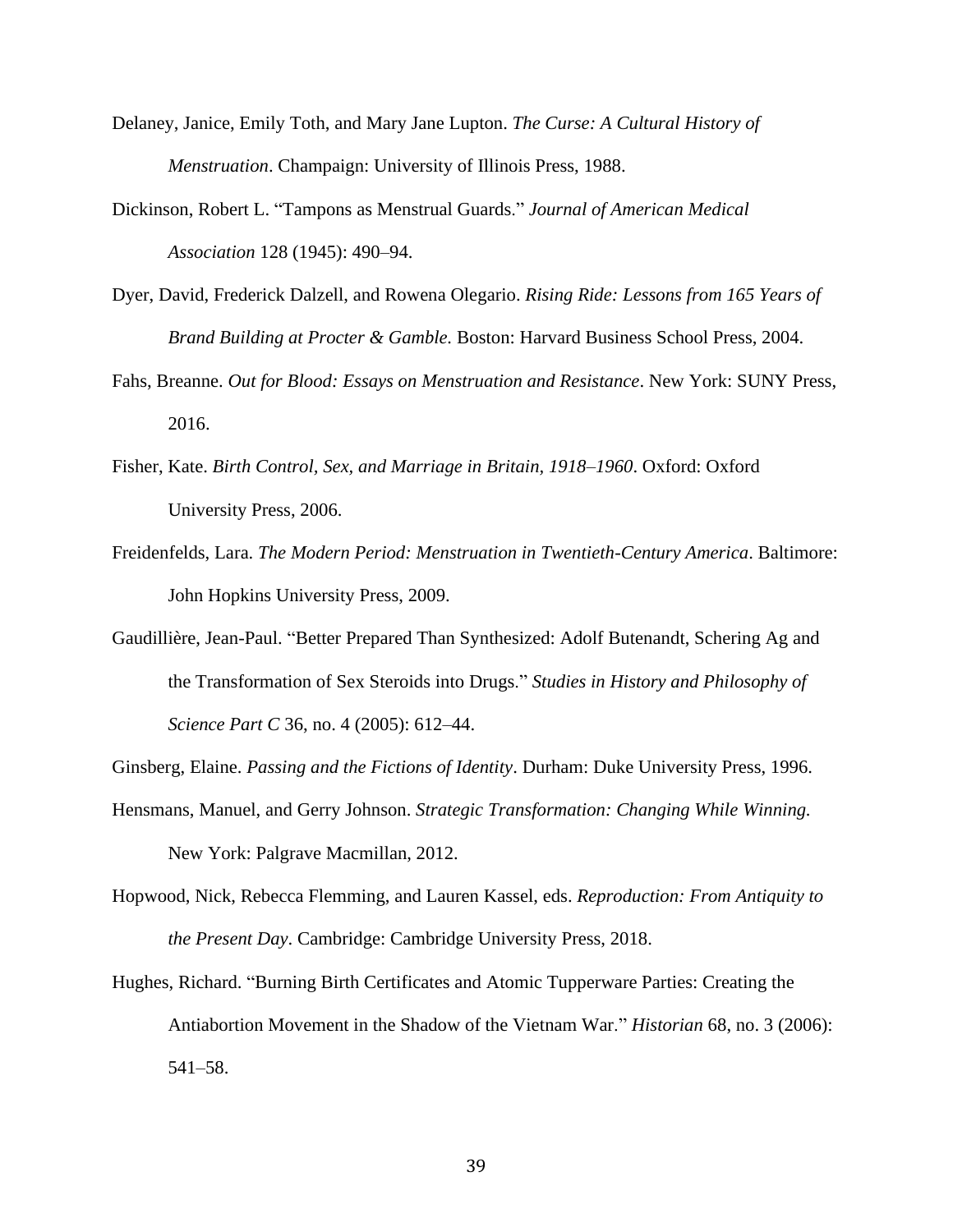- Jeremy, David J. *A Business History of Britain 1900*–*1990s*. Oxford: Oxford University Press, 1998.
- Jones, Geoffrey. *Renewing Unilever: Transformation and Tradition*. Oxford: Oxford University Press, 2005.
- Jones, Geoffrey, and Alison Kraft. "Corporate Venturing: The Origins of Unilever's Pregnancy Test." *Business History* 46, no. 1 (2004): 100–22.
- King, Laura. *Fatherhood and Masculinity in Britain, 1914*–*1960*. Oxford: Oxford University Press, 2015.
- King, Stephen. *Carrie*. New York: Doubleday, 1974.
- Kirkup, Gill, and Laurie Smith Keller, eds. *Inventing Women: Science, Technology and Gender*. London: Polity, 1992.
- Leavitt, Judith Walzer. *Make Room for Daddy: The Journey from Waiting Room to Birthing Room*. Chapel Hill: University of North Carolina Press, 2010.
- Liddington, Jill. *The Road to Greenham Common: Feminism and Anti-militarism in Britain since 1820*. Syracuse: Syracuse University Press, 1991.
- Lindsey, Shelley Stamp. "Horror, Femininity, and Carrie's Monstrous Puberty." *Journal of Film and Video* 43, no. 4 (1991): 33–44.

Linton, David. *Men and Menstruation: A Social Transaction*. Bern: Peter Lang, 2019.

- Malerba, Franco, and Luigi Orsenigo. "The Evolution of the Pharmaceutical Industry." *Business History* 57, no. 5 (2015): 664–87.
- Marchal, Jules. *Lord Leverhulme's Ghosts: Colonial Exploitation in the Congo*. London: Verso, 2017.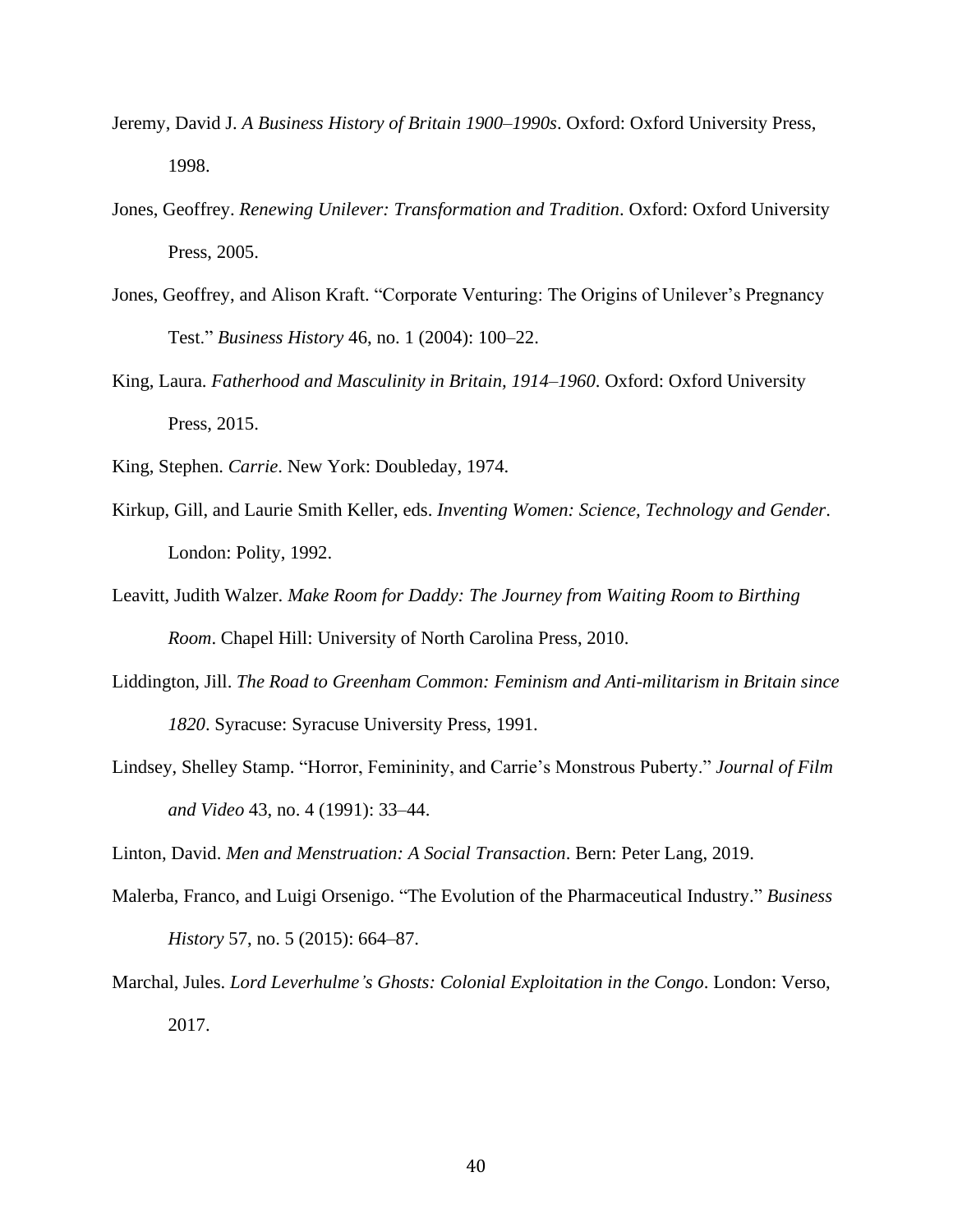- Marks, Lara. *Sexual Chemistry: A History of the Contraceptive Pill*. New Haven: Yale University Press, 2010.
- McClive, Cathy. *Menstruation and Procreation in Early Modern France*. New York: Routledge, 2015.
- Nicole, Wendee. "A Question for Women's Health: Chemicals in Feminine Hygiene Products and Personal Lubricants." *Environmental Health Perspectives* 122, no. 3 (2014): A70–75.
- Nie, Jing-Bao, et al. "Healing without Waging War: Beyond Military Metaphors in Medicine and HIV Cure Research." *American Journal of Bioethics* 16, no. 10 (2016): 3–11.
- Okamoto, Nadya. *Period Power: A Manifesto for the Menstrual Movement*. New York: Simon & Schuster, 2018.
- Oldenziel, Ruth. *Making Technology Masculine: Men, Women, and Modern Machines in America, 1870*–*1945*. Amsterdam: Amsterdam University Press, 1999.
- Oldenziel, Ruth. "Man the Maker, Woman the Consumer: The Consumption Junction Revisited." In Creager, Lunbeck, and Schiebinger, *Feminism in Twentieth-Century Science*, 128–48.
- Olszynko-Gryn, Jesse. "Thin Blue Lines: Product Placement and the Drama of Pregnancy Testing in British Cinema and Television." *British Journal for the History of Science* 50, no. 3 (2017): 495–520.
- Olszynko-Gryn, Jesse. *A Woman's Right to Know: Pregnancy Testing in Twentieth-Century Britain*. Cambridge, MA: MIT Press, 2022.
- Osseo-Asare, Abena Dove. *Bitter Roots: The Search for Healing Plants in Africa*. Chicago: University of Chicago Press, 2014.

Packard, Vance. *The Hidden Persuaders*. New York: Ig, 2007.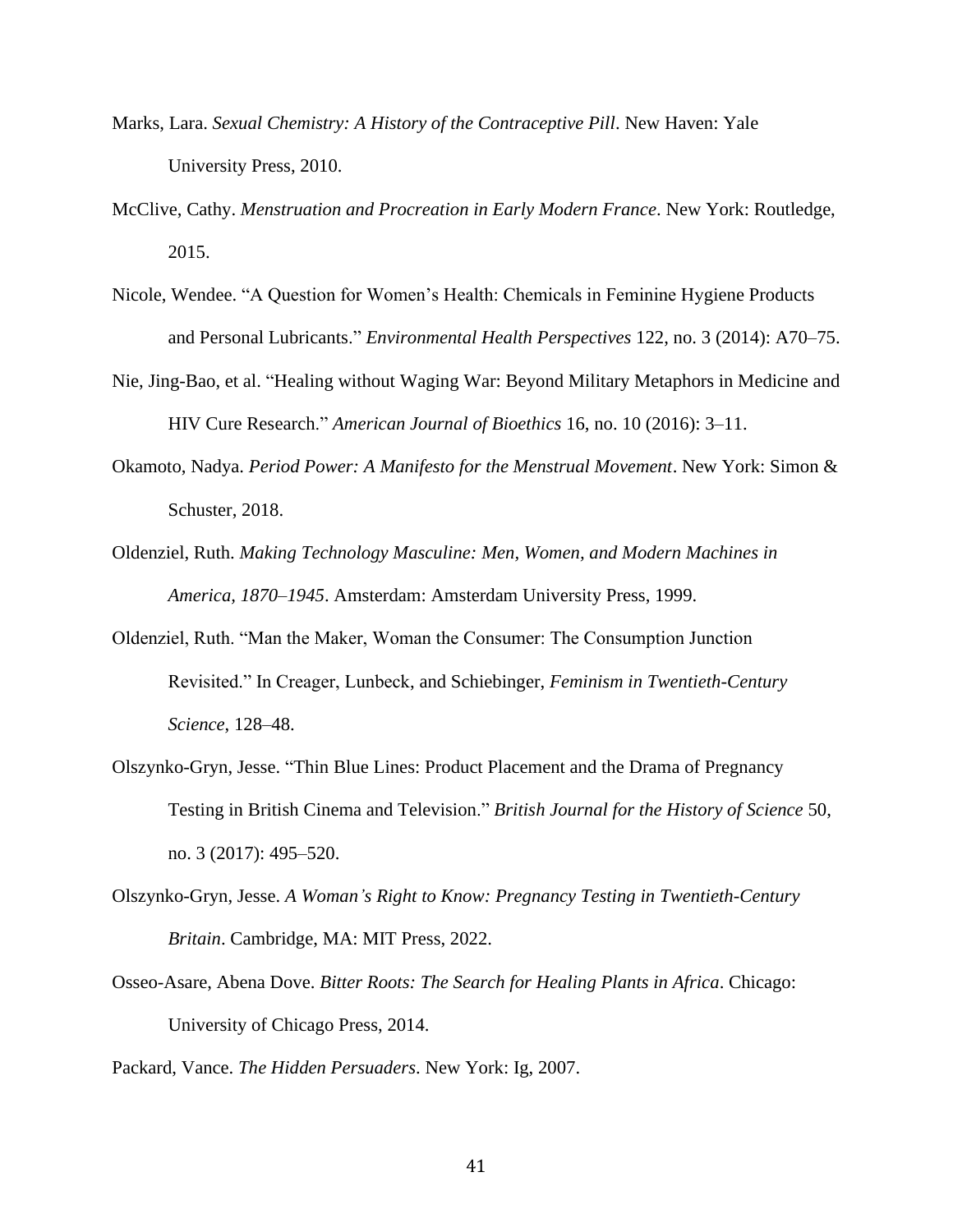- Pecis, Lara. "Doing and Undoing Gender in Innovation: Femininities and Masculinities in Innovation Processes." *Human Relations* 69, no. 11 (2016): 2117–40.
- Proudfoot, Devon, Aaron C. Kay, and Christy Z. Koval. "A Gender Bias in the Attribution of Creativity: Archival and Experimental Evidence for the Perceived Association between Masculinity and Creative Thinking." *Psychological Science* 26, no. 11 (2015): 1751–61.
- Przybylo, Ela, and Breanne Fahs. "Empowered Bleeders and Cranky Menstruators: Menstrual Positivity and the 'Liberated' Era of New Menstrual Product Advertising." In Bobel et al., *Palgrave Handbook*, 375–93.
- Read, Sara. *Menstruation and the Female Body in Early Modern England*. Basingstoke: Palgrave, 2013.
- Reader, W. J. *Fifty Years of Unilever 1930*–*1980*. Portsmouth: Heinemann, 1980.

Reader, W. J. *Unilever: A Short History*. Liverpool: Unilever, 1960.

- Sanchez, Maria, and Linda Schlossberg. *Passing: Identity and Interpretation in Sexuality, Race, and Religion*. New York: New York University Press, 2001.
- Sayers, Jentery, ed. *Making Things and Drawing Boundaries: Experiments in the Digital Humanities*. Minneapolis: University of Minnesota Press, 2017.
- Scanlon, Jennifer*. Gender and Consumer Culture Reader*. New York: New York University Press, 2000.
- Shail, Andrew, and Gillian Howie, eds. *Menstruation: A Cultural History*. Basingstoke: Palgrave, 2005.
- Shapiro, Johanna. "'Violence' in Medicine: Necessary and Unnecessary, Intentional and Unintentional." *Philosophy, Ethics and Humanities in Medicine* 13, no. 7 (2018).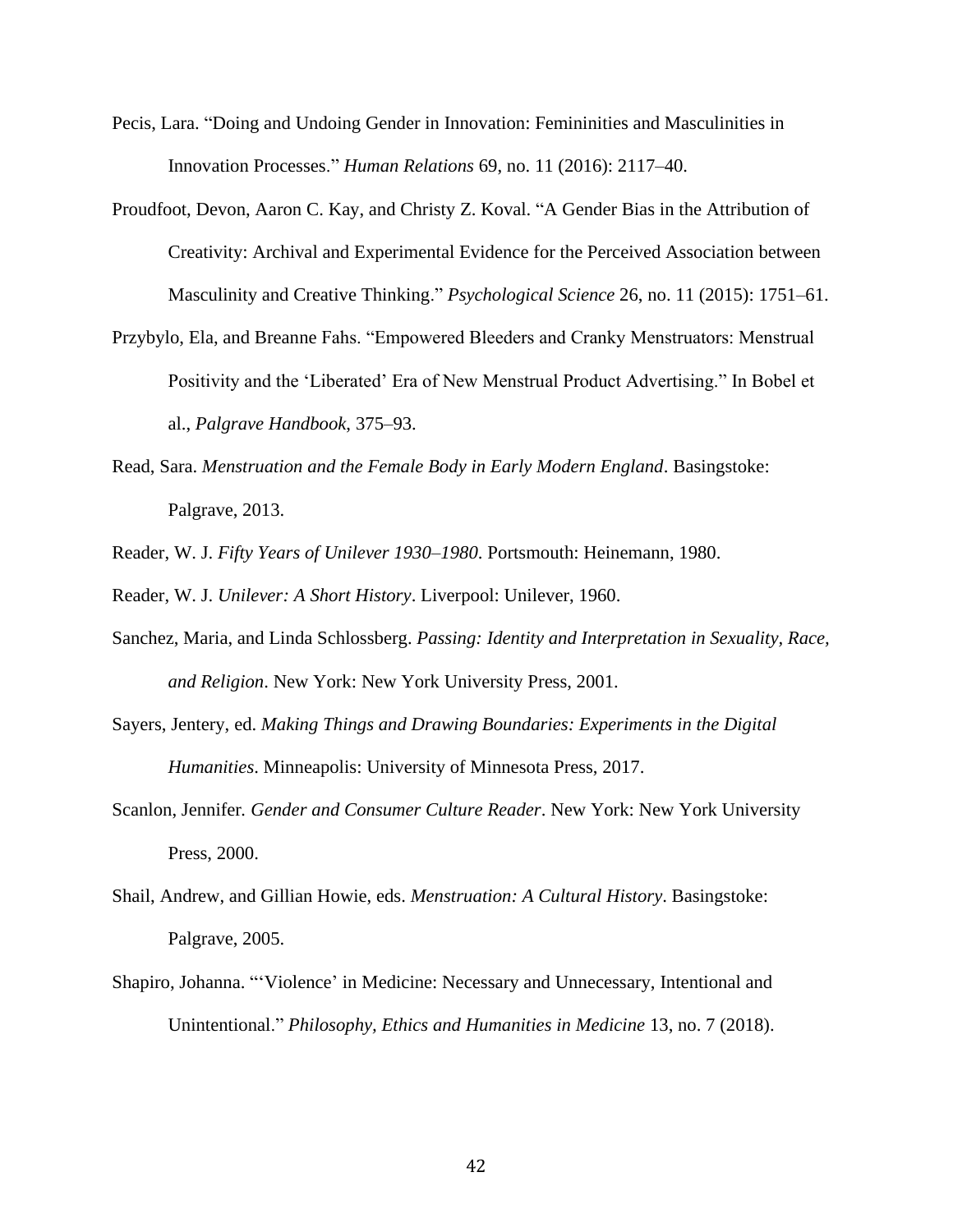- Shuttle, Penelope, and Peter Redgrove. *The Wise Wound: Menstruation and Everywoman*. London: Marion Boyars, 2005.
- Strange, Julie-Marie. "The Assault on Ignorance: Teaching Menstrual Etiquette in England, c. 1920s to 1960s." *Social History of Medicine* 14, no. 2 (2001): 247–65.
- Strange, Julie-Marie. *Issues of Blood: The Politics of Menstruation.* London: Palgrave Macmillan, 1990.
- Swasy, Alecia. *Soap Opera: The Inside Story of Procter & Gamble*. New York: Touchstone, 1993.
- van Eijk, Anna Maria, Garazi Zulaika, Madeline Lenchner, Linda Mason, Muthusamy Sivakami, Elizabeth Nyothach, Holger Unger, Kayla Laserson, and Penelope A. Phillips-Howard. "Menstrual Cup Use, Leakage, Acceptability, Safety, and Availability: A Systematic Review and Meta-analysis." *Lancet* 4, no. 8 (2019): E376–93.
- Vostral Sharra L. "Of Mice and (Wo)Men: Tampons, Menstruation, and Testing." In Bobel et al. *Palgrave Handbook*, 673–86.
- Vostral, Sharra L. "Rely and Toxic Shock Syndrome: A Technological Health Crisis." *Yale Journal of Biological Medicine* 84, no. 4 (2011): 447–59.

Vostral, Sharra L. *Toxic Shock: A Social History*. New York: New York University, 2018.

- Vostral, Sharra L. "Toxic Shock Syndrome, Tampons and Laboratory Standard-Setting." *Canadian Medical Association Journal* 189, no. 20 (2017): e726–28.
- Vostral, Sharra L. *Under Wraps: A History of Menstrual Hygiene Technology*. New York: Lexington Books, 2010.

Wiggins, Natasha M. "Stop Using Military Metaphors for Disease." *BMJ* 345 (2012): e4706.